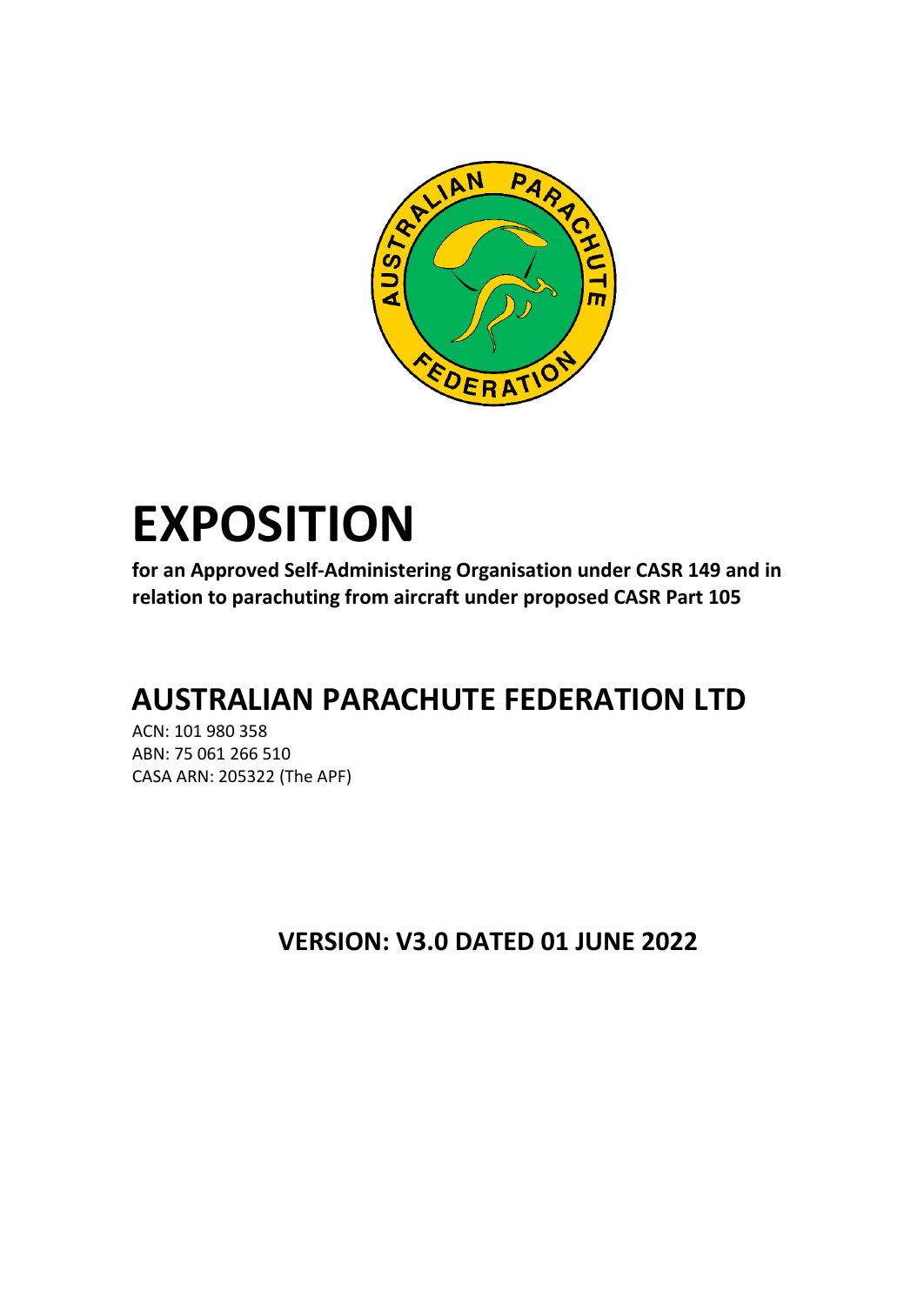# **Warning**

*Parachuting and flying in parachuting aircraft can be dangerous.*

#### **©2022Australian Parachute Federation Ltd**

For further information visit **www.apf.com.au**

This work is copyright. You may download, display, print and reproduce this material in unaltered form only (retaining this notice) for your personal, non-commercial use or use within your organisation.

*Requests for further information should be directed to:*  Australian Parachute Federation Ltd PO Box 1440, Springwood, Qld 4127, Australia Office: +61 (0)7 3457 0100 [apf@apf.com.au](mailto:apf@apf.com.au)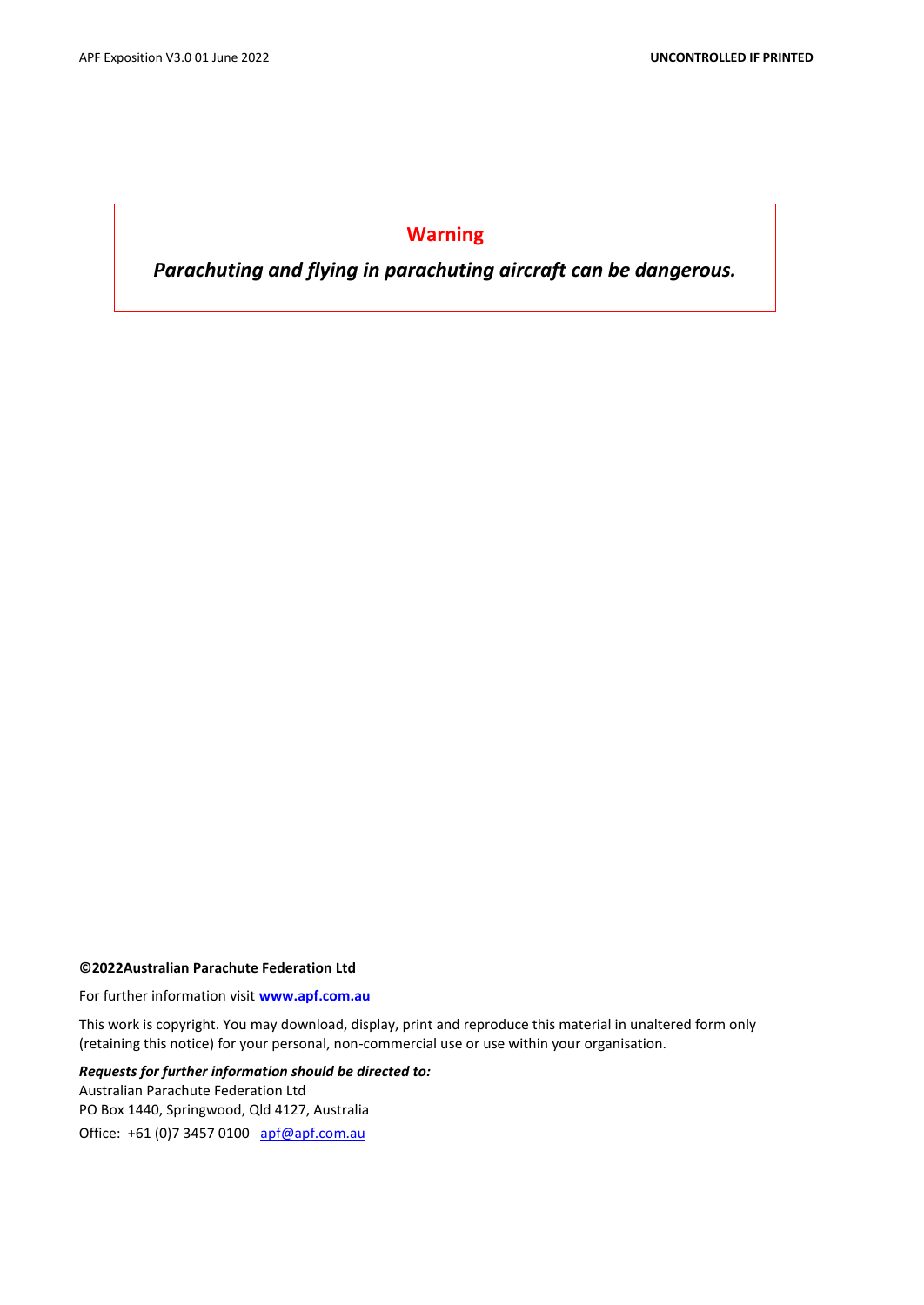# <span id="page-2-0"></span>**Table of Contents**

| <b>PART 1:</b> |                |                                                                       |  |
|----------------|----------------|-----------------------------------------------------------------------|--|
| 1.1            |                |                                                                       |  |
|                | 1.1.1          |                                                                       |  |
|                | 1.1.2          |                                                                       |  |
|                | 1.1.3          |                                                                       |  |
| 1.2            |                |                                                                       |  |
|                | 1.2.1          |                                                                       |  |
|                | 1.2.2          |                                                                       |  |
| 1.3            |                |                                                                       |  |
|                | 1.3.1          |                                                                       |  |
|                | 1.3.2          |                                                                       |  |
|                | 1.3.3          |                                                                       |  |
| 1.4            |                |                                                                       |  |
|                | 1.4.1          |                                                                       |  |
|                | 1.4.2          |                                                                       |  |
|                | 1.4.3          |                                                                       |  |
|                | 1.4.4          |                                                                       |  |
|                | 1.4.5          |                                                                       |  |
|                | 1.4.6          |                                                                       |  |
|                | 1.4.7<br>1.4.8 |                                                                       |  |
|                |                |                                                                       |  |
| 1.5            |                |                                                                       |  |
|                | 1.5.1          |                                                                       |  |
|                | 1.5.2          |                                                                       |  |
| 1.6            |                |                                                                       |  |
|                | 1.6.1          |                                                                       |  |
|                | 1.6.2<br>1.6.3 |                                                                       |  |
|                | 1.6.4          |                                                                       |  |
|                |                |                                                                       |  |
| 1.7            | 1.7.1          |                                                                       |  |
|                | 1.7.2          |                                                                       |  |
|                |                |                                                                       |  |
| <b>PART 2:</b> |                | <b>PARACHUTE DESCENTS AND PARACHUTING OPERATIONS - PROCEDURES FOR</b> |  |
|                |                |                                                                       |  |
| 2.1            |                |                                                                       |  |
| 2.2            |                |                                                                       |  |
|                | 2.2.1          |                                                                       |  |
|                | 2.2.2          |                                                                       |  |
|                | 2.2.3          |                                                                       |  |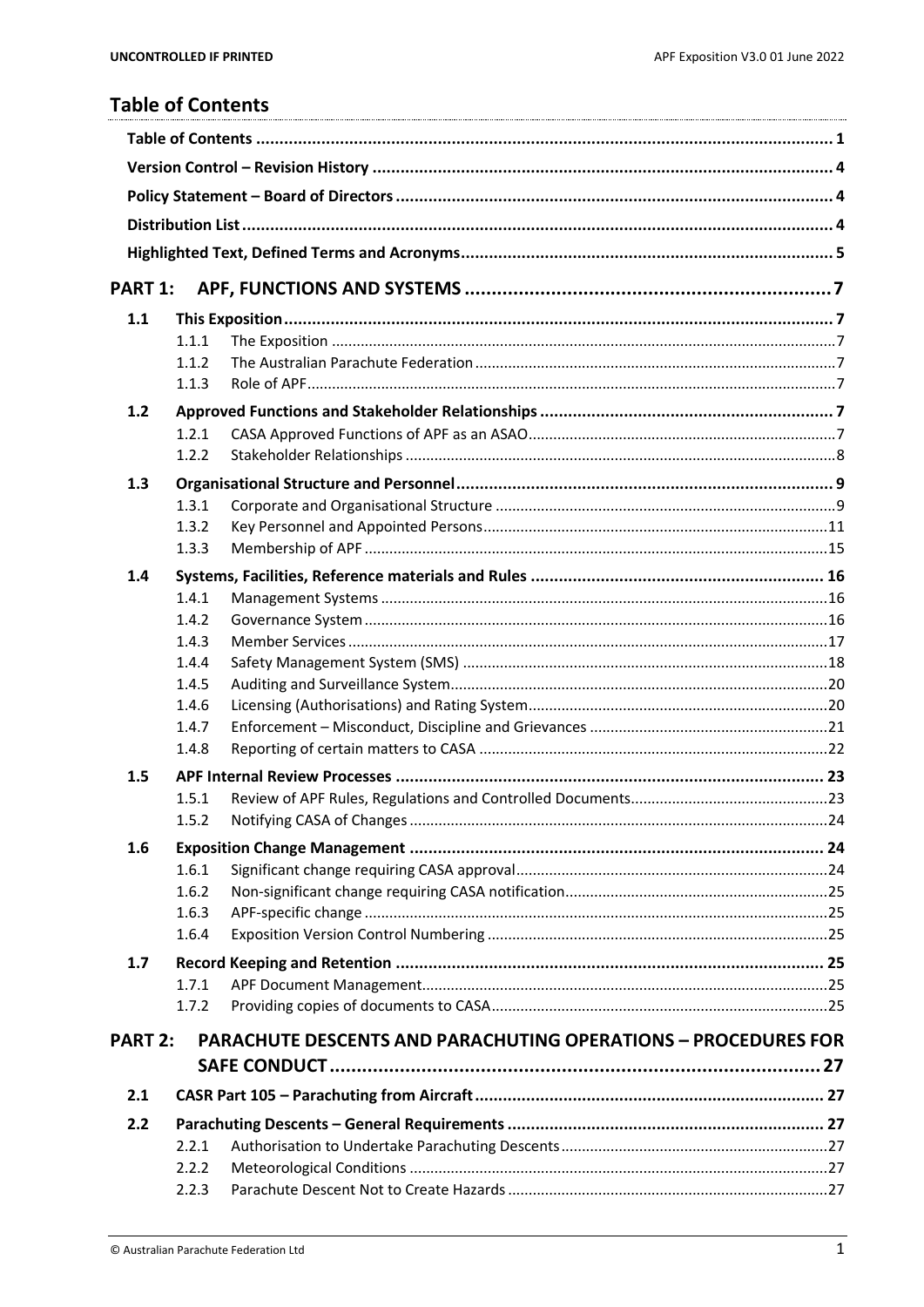|                | 2.2.4  |                                                                         |  |
|----------------|--------|-------------------------------------------------------------------------|--|
|                | 2.2.5  |                                                                         |  |
|                | 2.2.6  |                                                                         |  |
|                | 2.2.7  |                                                                         |  |
|                | 2.2.8  |                                                                         |  |
| <b>PART 3:</b> |        |                                                                         |  |
| 3.1            |        |                                                                         |  |
|                | 3.1.1  |                                                                         |  |
|                | 3.1.2  |                                                                         |  |
|                | 3.1.3  |                                                                         |  |
|                | 3.1.4  |                                                                         |  |
|                | 3.1.5  |                                                                         |  |
|                | 3.1.6  |                                                                         |  |
| 3.2            |        |                                                                         |  |
|                | 3.2.1  |                                                                         |  |
|                | 3.2.2  |                                                                         |  |
|                | 3.2.3  |                                                                         |  |
| 3.3            |        |                                                                         |  |
| PART 4:        |        | <b>OPERATING AN AIRCRAFT TO FACILITATE A PARACHUTE DESCENT  31</b>      |  |
| 4.1            |        |                                                                         |  |
| 4.2            |        |                                                                         |  |
|                | 4.2.1  |                                                                         |  |
|                | 4.2.2  |                                                                         |  |
|                | 4.2.3  |                                                                         |  |
|                | 4.2.4  |                                                                         |  |
|                | 4.2.5  |                                                                         |  |
| 4.3            |        |                                                                         |  |
|                | 4.3.1  |                                                                         |  |
|                | 4.3.2  |                                                                         |  |
|                | 4.3.3  |                                                                         |  |
|                | 4.3.4  |                                                                         |  |
|                | 4.3.5  |                                                                         |  |
|                | 4.3.6  |                                                                         |  |
|                | 4.3.7  |                                                                         |  |
|                | 4.3.8  |                                                                         |  |
|                | 4.3.9  |                                                                         |  |
|                | 4.3.10 |                                                                         |  |
|                | 4.3.11 |                                                                         |  |
|                | 4.3.12 |                                                                         |  |
|                | 4.3.13 |                                                                         |  |
|                | 4.3.14 |                                                                         |  |
| 4.4            |        |                                                                         |  |
|                | 4.4.1  |                                                                         |  |
|                | 4.4.2  | Use of radio communication systems by Ground Control Assistant (GCA) 34 |  |
| <b>PART 5:</b> |        |                                                                         |  |
| 5.1            |        |                                                                         |  |
|                | 5.1.1  |                                                                         |  |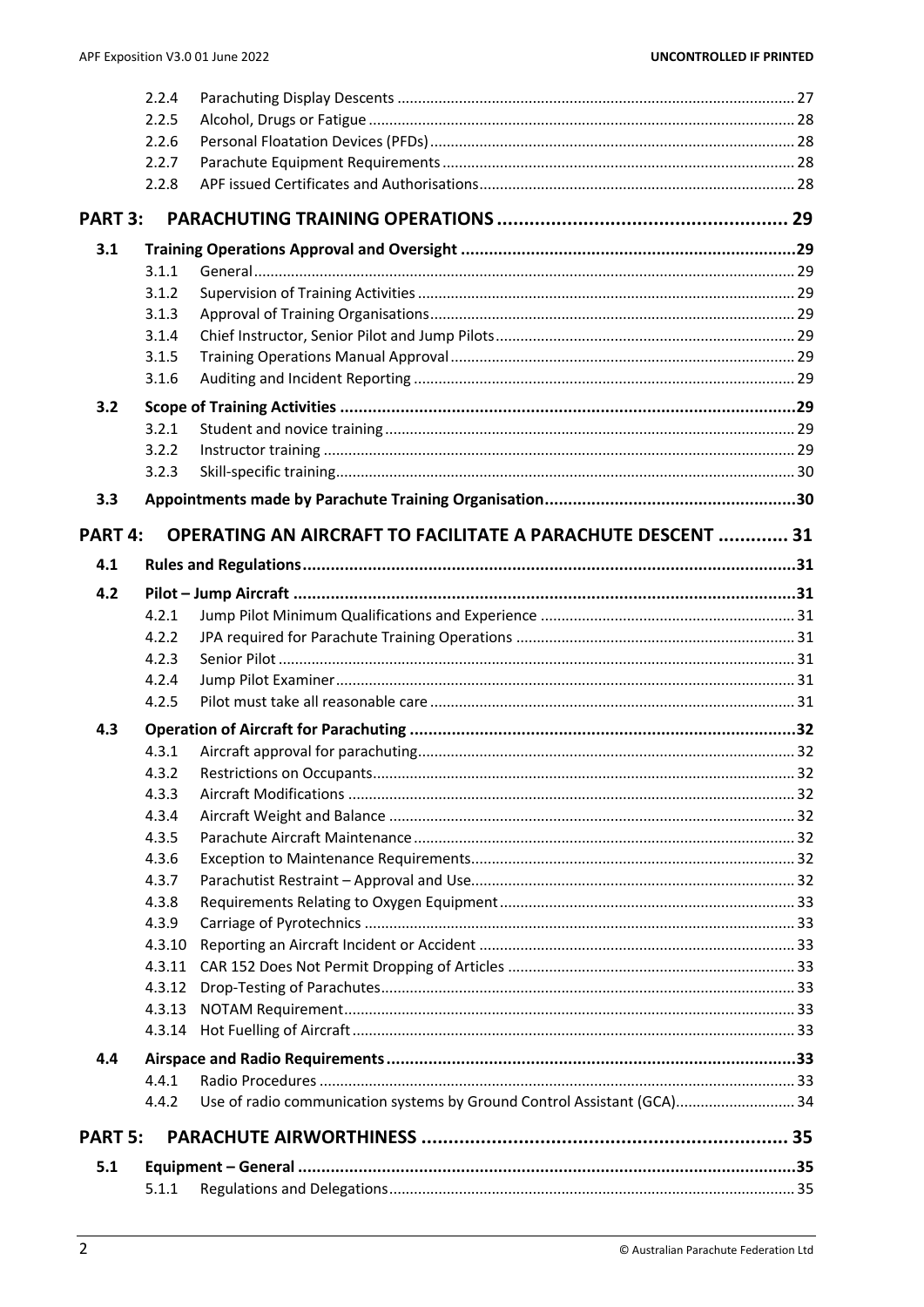|     | 5.1.2  |                                                                      |  |
|-----|--------|----------------------------------------------------------------------|--|
|     | 5.1.3  |                                                                      |  |
|     | 5.1.4  |                                                                      |  |
|     | 5.1.5  |                                                                      |  |
| 5.2 |        |                                                                      |  |
|     | 5.2.1  |                                                                      |  |
|     | 5.2.4  | Manufacture of Emergency/Reserve parachute requires CASA Approval 36 |  |
| 5.3 |        |                                                                      |  |
|     | 5.3.1  |                                                                      |  |
|     | 5.3.2  |                                                                      |  |
|     | 5.3.4  |                                                                      |  |
|     | 5.3.5  |                                                                      |  |
| 5.4 |        |                                                                      |  |
|     | 5.4.1  |                                                                      |  |
|     | 5.4.2  |                                                                      |  |
|     | 5.4.3  |                                                                      |  |
|     | 5.4.4  |                                                                      |  |
|     | 5.4.5  |                                                                      |  |
| 5.5 |        |                                                                      |  |
|     | 5.5.1. |                                                                      |  |
|     | 5.5.2  |                                                                      |  |
|     | 5.5.3  |                                                                      |  |
|     | 5.5.4  |                                                                      |  |
|     | 5.5.5  |                                                                      |  |
|     |        |                                                                      |  |
|     |        |                                                                      |  |
|     |        |                                                                      |  |
|     |        |                                                                      |  |
|     |        |                                                                      |  |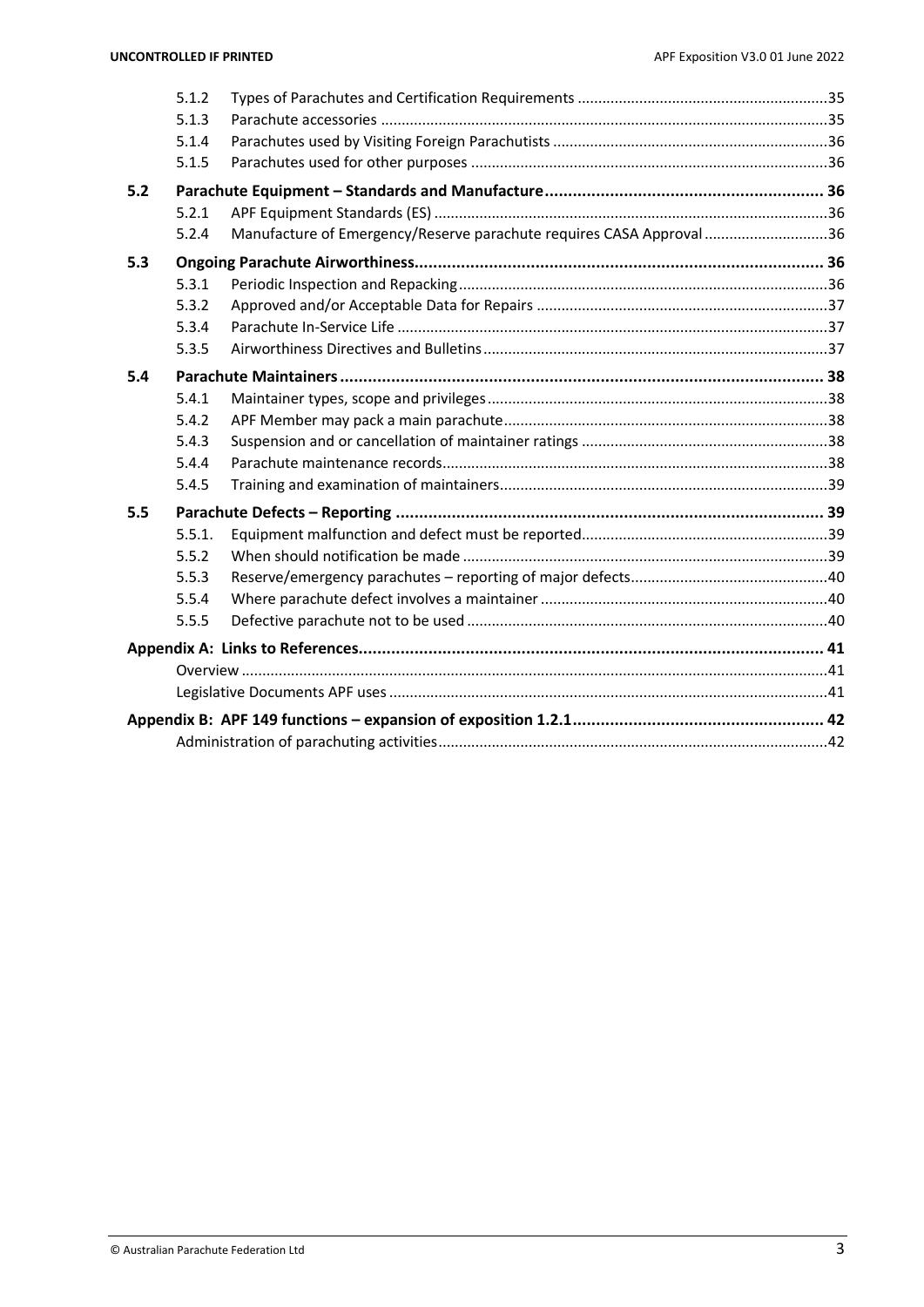# <span id="page-5-0"></span>**Version Control – Revision History**

The Exposition cover page will display the version number and effective date. The following table details the change history:

| <b>Version Number</b> | Details of changes incorporated            | <b>Effective Date</b> |
|-----------------------|--------------------------------------------|-----------------------|
|                       | CASA-approved original issue               | 22 April 2020         |
| V1.0                  | CASA Instrument SA 21/2657                 | 7 February 2022       |
| V <sub>2.0</sub>      | Annual regulatory updates                  | 1 April 2022          |
| V2.1                  | Changes made to Training Operations Manual | 1 April 2022          |
| V3.0                  | CASA Instrument SA 22/2823                 | 1 June 2022           |
|                       |                                            |                       |

# <span id="page-5-1"></span>**Policy Statement – Board of Directors**

The APF Board has resolved that APF shall meet the requirements of Part 149 of the *Civil Aviation Safety Regulations 1998* (Cth) (CASR Part 149) and the *Part 149 (Approved Self-administering Aviation Organisations) Manual of Standards 2018* (149 MOS 2018) and maintain a structure that effectively manages the APF's approved functions detailed in Exposition 1.2.1.

The APF CEO will employ suitably competent, qualified and trained personnel to enable the APF to perform its approved functions in accordance with this Exposition, the civil aviation legislation and APF's rules, regulations and all policies and procedures manuals and documents listed in **Appendix A**.

APF has adopted a policy whereby Members are classified as either a student, novice, experienced or professional, for the purposes of identifying the level of oversight needed and the Member's ability to identify and accept risk, which is articulated in Exposition 1.4.4(a)(ii).

# <span id="page-5-2"></span>**Distribution List**

The APF Exposition will be managed such that the latest approved Version will be posted on the **[APF](https://www.apf.com.au/)  [website](https://www.apf.com.au/)** and be accessible to all APF Members and CASA.

Those persons listed below will be notified in writing whenever there is a change to the Exposition that causes the Version number to change. The notification will be provided at least 7 days before the change will take effect and include information on the nature and scope of the change and provide a link to the revised Exposition.

| <b>Position</b>                        | <b>Method of Notification</b>         |
|----------------------------------------|---------------------------------------|
| <b>Board of Directors</b>              | Email with link to latest version     |
| Team Leader CASA Sport Aviation Office | By letter                             |
| Chief Executive Officer                | Self-notification                     |
| Safety and Training Manager            | Email with link to latest version     |
| Safety and Training Officers           | Email with link to latest version     |
| <b>National Aviation Officer</b>       | Email with link to latest version     |
| <b>National Rigging Officer</b>        | Email with link to latest version     |
| <b>Technical Officers</b>              | Email with link to latest version     |
| <b>APF Members</b>                     | Weekly or fortnightly eNews broadcast |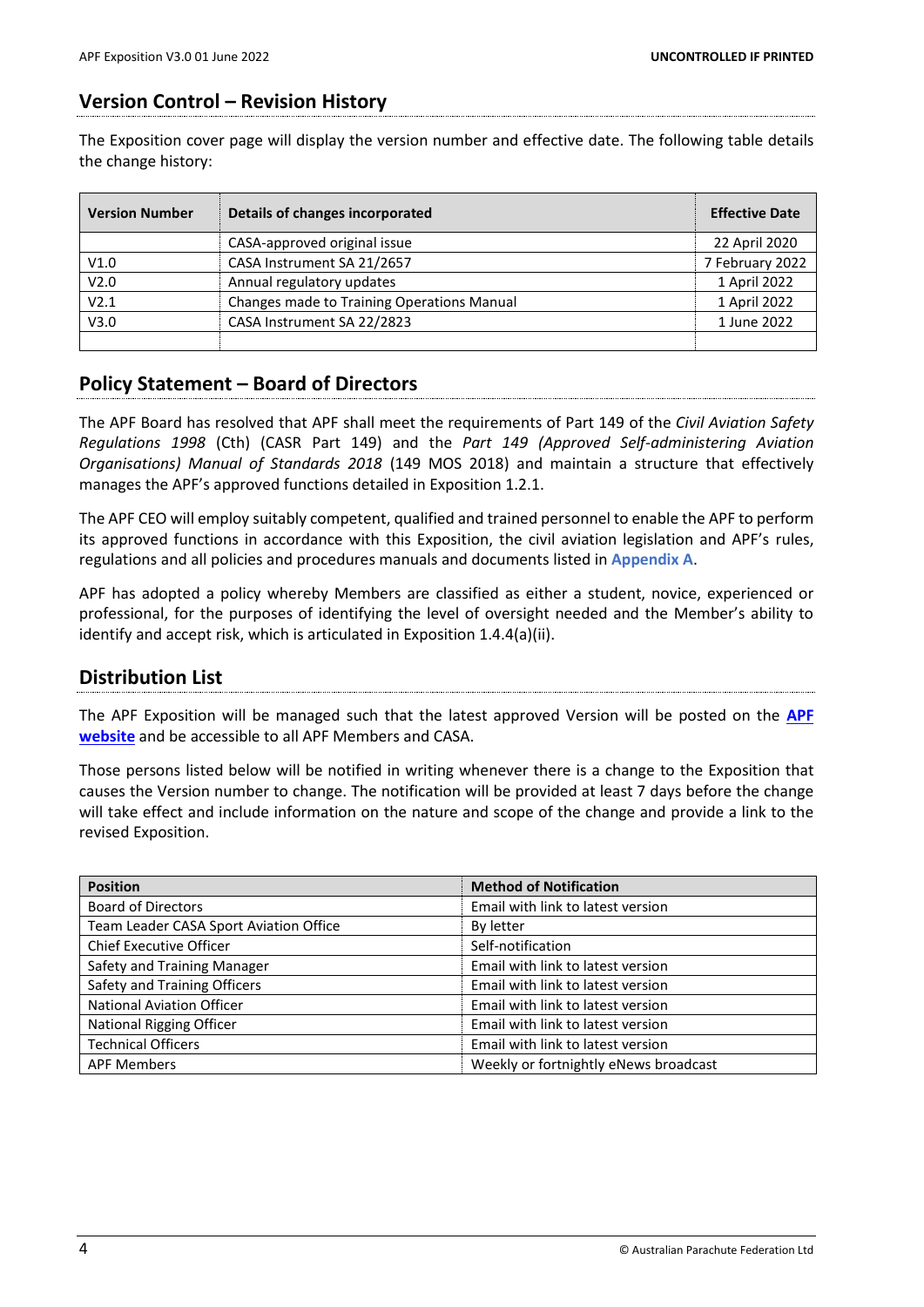# <span id="page-6-0"></span>**Highlighted Text, Defined Terms and Acronyms**

# **Highlighted Text**

Changes to all Exposition text, in black ink, and those **ORs** and **RSs** and **Manuals** specifically identified in **Appendix A** as requiring the prior approval of CASA before the change is made, will be undertaken in accordance with the process specified in the APF Change Policy and Procedures Manual (CPPM).

Text highlighted in **blue** identifies documents, and the particular sections of documents, where the detailed policy and procedure is located, and which expands on what is in this Exposition Reference Document.

Text in dark **blue and underlined** is hyperlink to where detailed information can be viewed online.

# **Defined Terms and Acronyms**

Capitals will be used throughout the Exposition where the word or term is a 'defined' word or term.

**APF Constitution Rule 2 – Definitions and Interpretations** sets out words and phrases used by APF in its **Rules**.

The **[APF website](https://www.apf.com.au/)** has a comprehensive '**[Dictionary of Definitions](https://www.apf.com.au/help/definitions)'** which lists words, phrases and acronyms used in the APF's regulatory framework. The Dictionary includes terms used in the Operational Regulations, Regulatory Schedules, committee charters, policy and procedures manuals and other documents referenced in this Exposition.

Abbreviations, acronyms and terms used in this Exposition are:

| <b>Acronym</b> | <b>Meaning</b>                                                          |
|----------------|-------------------------------------------------------------------------|
| AAD            | (parachute) Automatic Activation Device                                 |
| ABN / ACN      | Australian Business Number / Australian Company Number                  |
| <b>AD</b>      | <b>CASA Part 39 Airworthiness Directive</b>                             |
| APF            | <b>Australian Parachute Federation Ltd</b>                              |
| AMOC           | Alternative Means of Compliance                                         |
| <b>ASAC</b>    | Air Sports Australia Confederation Incorporated                         |
| <b>ASAO</b>    | Approved Self-administering Aviation Organisation (under CASR Part 149) |
| <b>ATC</b>     | Air Traffic Control                                                     |
| <b>ATSB</b>    | Australian Transport Safety Bureau                                      |
| CAR            | Civil Aviation Regulations 1988                                         |
| CASA           | Civil Aviation Safety Authority                                         |
| <b>CASR</b>    | Civil Aviation Safety Regulations 1998                                  |
| CEO            | Chief Executive Officer (149 Accountable Manager)                       |
| <b>CI</b>      | Chief Instructor (parachuting)                                          |
| <b>CJPM</b>    | <b>Cloud Jumping Procedures Manual</b>                                  |
| <b>CLG</b>     | Company Limited by Guarantee                                            |
| <b>CTA</b>     | Controlled Airspace that is Class A, C, D or E airspace                 |
| <b>CTAF</b>    | <b>Common Traffic Advisory Frequency</b>                                |
| <b>DZSO</b>    | Drop Zone Safety Officer                                                |
| <b>EM</b>      | <b>APF Examiner's Manual</b>                                            |
| ES             | <b>Equipment Standard</b>                                               |
| <b>FAA</b>     | Federal Aviation Administration of USA                                  |
| FAI            | Fédération Aéronautique International                                   |
| GCA            | <b>Ground Control Assistant</b>                                         |
| <b>IAW</b>     | in accordance with                                                      |
| <b>ISC</b>     | <b>International Skydiving Commission</b>                               |
| <b>JPA</b>     | Jump Pilot Authorisation                                                |
| <b>MOS</b>     | 149 Manual of Standards 2018                                            |
| <b>MRI</b>     | Maintenance Release Inspection                                          |
| <b>NAA</b>     | <b>National Aviation Administration</b>                                 |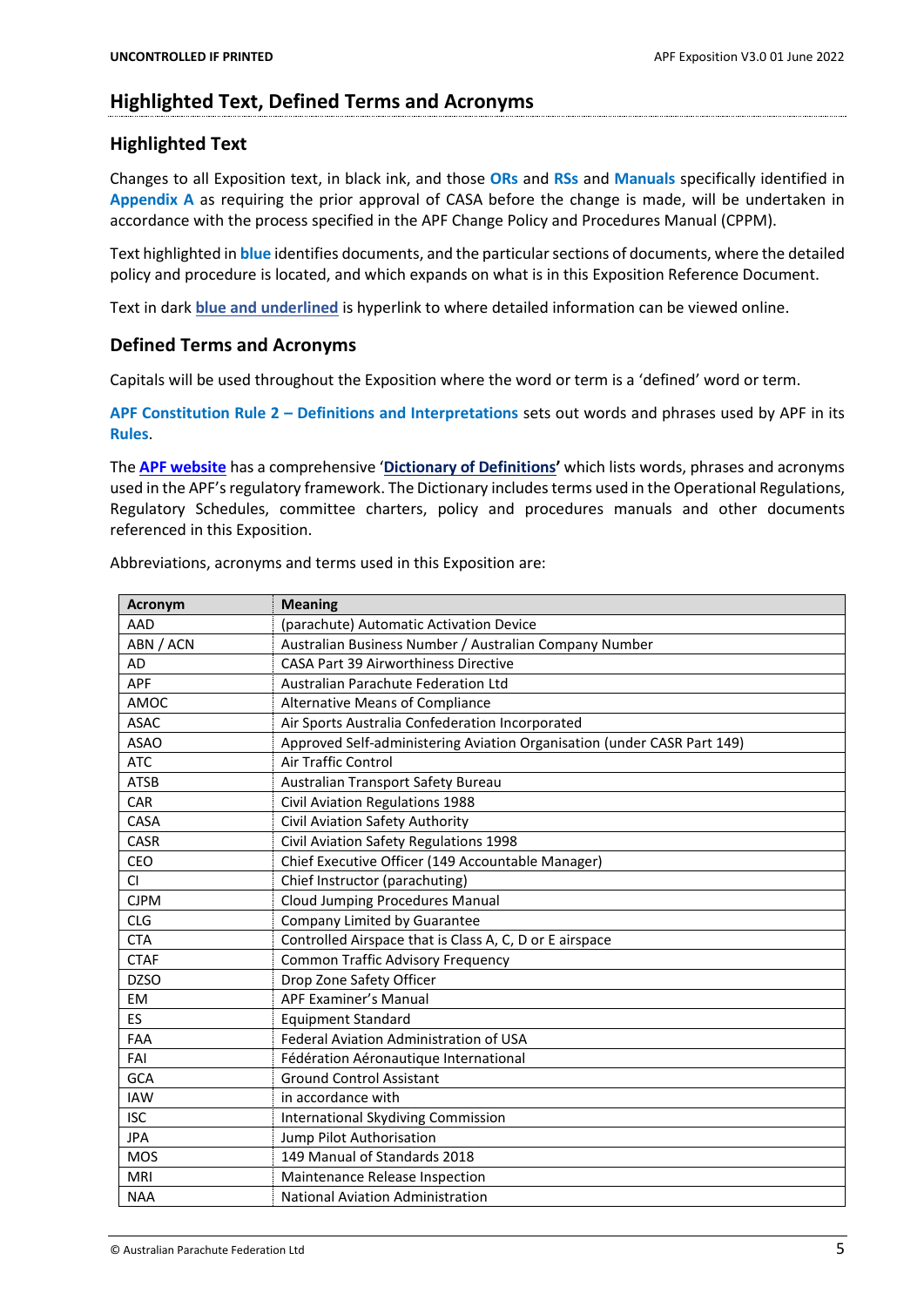| <b>NAO</b>   | National Aviation Officer (149 Appointed Person)      |
|--------------|-------------------------------------------------------|
| <b>NOAM</b>  | APF National Officer Administration Manual            |
| <b>NOTAM</b> | Notice to Airmen                                      |
| <b>NRO</b>   | National Rigging Officer (149 Appointed Person)       |
| <b>NPRM</b>  | Notice of Proposed Rule Making                        |
| OR.          | <b>Operational Regulations</b>                        |
| <b>PIA</b>   | Parachute Industry Association                        |
| <b>PM</b>    | <b>Procedures Manual</b>                              |
| <b>RAAO</b>  | Recreational Aviation Administration Organisation     |
| <b>RS</b>    | <b>Regulatory Schedule</b>                            |
| Rule         | <b>APF Constitution Rule</b>                          |
| <b>SB</b>    | (manufacturer) Service Bulletin                       |
| SM.          | Safety Manager (149 Safety Manager)                   |
| <b>SMS</b>   | Safety Management System                              |
| <b>SPR</b>   | Single-Point (parachutist) Restraint                  |
| <b>STM</b>   | Safety and Training Manager (149 Appointed Person)    |
| <b>STO</b>   | Safety and Training Officer (149 Appointed Person)    |
| TA           | <b>Target Assistant</b>                               |
| TD           | <b>Technical Directive</b>                            |
| TO           | Technical Officer (149 Appointed Person)              |
| <b>TSC</b>   | <b>Technical and Safety Committee</b>                 |
| <b>TSO</b>   | Technical Standard Order (Under FAA FAR 21 Subpart O) |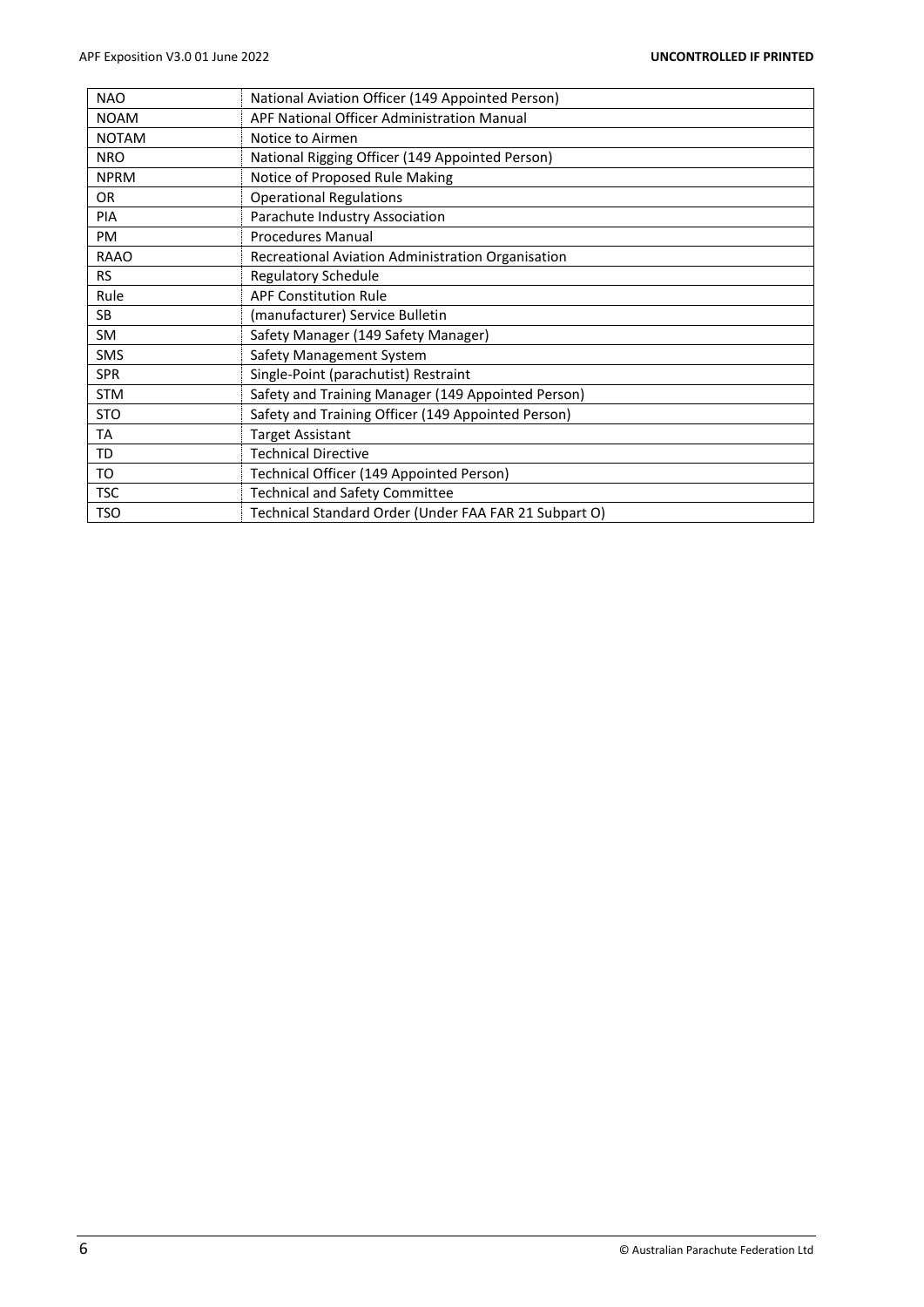# <span id="page-8-0"></span>**PART 1: APF, FUNCTIONS AND SYSTEMS**

*This part describes the structure of the APF, the scope of its activities, the functions it performs on behalf of CASA and the SMS, Auditing & Surveillance, Licensing & Ratings and, Enforcement management systems in place to control the activities and functions the APF performs.*

# <span id="page-8-1"></span>**1.1 THIS EXPOSITION**

# <span id="page-8-2"></span>**1.1.1 The Exposition**

The term Exposition includes all documents approved by CASA under regulation 149.080 that relate to the APF's functions under Part 149. A reference to the APF's *Exposition Reference Document* refers to this document only and does not include the suite of documents listed in Appendix A.

This Exposition describes the systems APF has in place to satisfy the requirements of CASR Part 149 and the proposed requirements of CASR Part 105 – Sport and recreational parachuting from an aircraft – certification and operation; and deals with matters required by the 149 MOS 2018.

# <span id="page-8-3"></span>**1.1.2 The Australian Parachute Federation**

APF is registered as a CLG, operates as a not-for-profit organisation and is subject to the *Corporations Act 2001* (Cth). APF reports to the Australian Securities and Investment Commission in accordance with the *Corporations Act*.

As a CLG, APF has:

- (i) members rather than shareholders;
- (ii) a Board which operates on a volunteer basis; and
- (iii) dissolution rules in its Constitution that ensure, in the event the APF becomes insolvent, the proceeds from the winding up must be passed to an organisation with similar objects and purposes. See **Constitution Rule 30.2**.

# <span id="page-8-4"></span>**1.1.3 Role of APF**

The APF is the peak body for the administration and regulation of civilian parachuting operations in Australia. Under **Constitution Rule 3(e)** APF aims to be the only administration organisation for sport and recreational parachuting recognised by CASA and, under **Rule 3(f)** be recognised by the FAI, ISC, ASAC and the Australian Sports Commission as the Australian authority for parachuting.

# <span id="page-8-5"></span>**1.2 APPROVED FUNCTIONS AND STAKEHOLDER RELATIONSHIPS**

# <span id="page-8-6"></span>**1.2.1 CASA Approved Functions of APF as an ASAO**

For the purpose of MOS 23 to 29 the nominated functions of the APF as an ASAO, and described in more detail in Appendix B are:

- (a) Administering a parachute descent activity including establishing a parachutist certification training scheme, as well as issuing parachutist certificates, ratings or endorsements.
- (b) Establishing procedures for safe conduct of parachute descents.
- (c) Administering the operation of an aircraft to facilitate a parachute descent, including authorising jump pilots and jump pilot trainers.
- (d) Administering a parachute training organisation.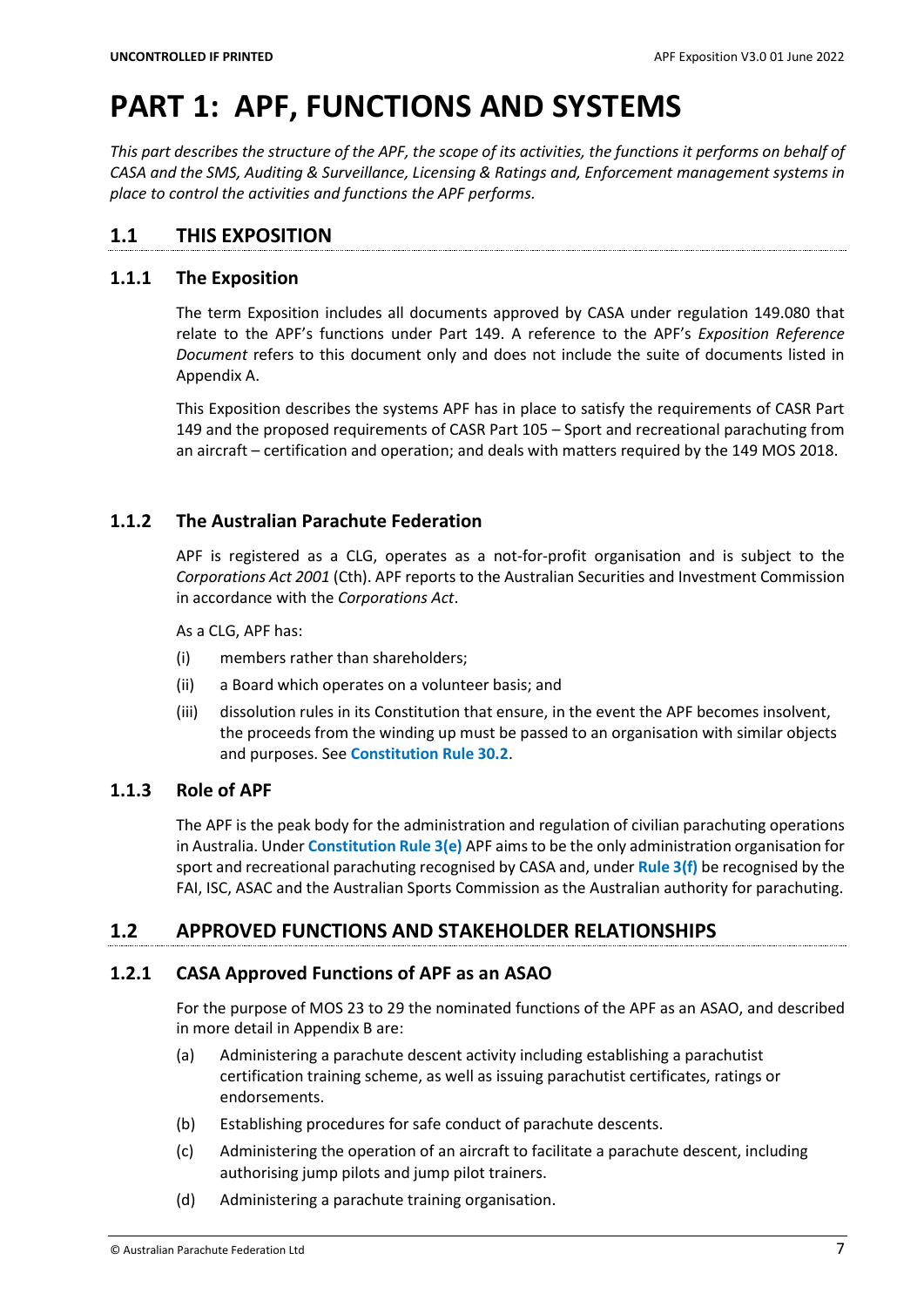- (e) Administering the airworthiness of a parachute, including issuing an authorisation for an airworthiness activity, such as packing, assembly or conducting maintenance on a parachute.
- (f) Assessing existing parachute authorisations issued by foreign or other sport aviation authorisation bodies.

# <span id="page-9-0"></span>**1.2.2 Stakeholder Relationships**

# **(a) Civil Aviation Safety Authority (CASA)**

#### *(i) Deed of Agreement*

APF has a Deed of Agreement in place with CASA, under which APF agrees to perform certain functions for and on behalf of CASA. In return, CASA provides limited financial assistance.

#### *(ii) Providing information or documents to CASA*

As required by CASR 149.540, APF will provide CASA with information and documents in relation to APF's approved functions within 7 days of the request being made by CASA.

#### *(iii) Regulatory and Legislative changes*

APF will maintain an on-line subscription to CASA broadcast service for Airworthiness Directives, new legislation and changes to aviation legislation applicable to parachutes and parachuting operations. See also Exposition Appendix A and 5.3.5(a).

#### **(b) Airservices Australia**

#### *(i) Memorandum of Understanding (MOA)*

APF has a formal MOA with Airservices Australia. Its purpose includes facilitating communications and supporting equitable and consistent access to airspace for parachuting operations.

#### *(ii) Drop Zones on Air Navigation Charts*

APF will notify Airservices Australia when a DZ is first established so other airspace users will be alerted with a parachute symbol or warning on applicable air navigation charts.

#### *(iii) Publications that deal with Parachuting Operations*

APF will liaise with Airservices Australia where changes are proposed to: (AIP) ENR 5.5 requirements in respect to parachuting operations at Licensed Aerodromes, Class B, C, D and E airspace and CTAFs, and Manual of Air Traffic Services (MATS) 18-3-5 procedures on how ATC will separate jump aircraft from other traffic. A NOTAM will be requested of Airservices Australia, through CASA, where intense parachuting activities will affect other airspace users.

# **(c) State Police, Coroners and ATSB – Fatality Investigation Assistance**

APF has arrangements in place with State and Territory Police through Memorandums of Understanding. These documents facilitate efficient and effective relationships with Police and Coroners relating to investigations involving fatalities and life-threatening injuries resulting from parachuting. APF works closely with the ATSB where there is an aircraft incident and or parachuting fatality. Exposition 4.3.10(ii) refers.

# **(d) Parachute Industry Association (PIA)**

APF is a member of the PIA, which sets international standards in respect to certification and ongoing airworthiness requirements for personnel parachutes. The NRO is the APF Delegate to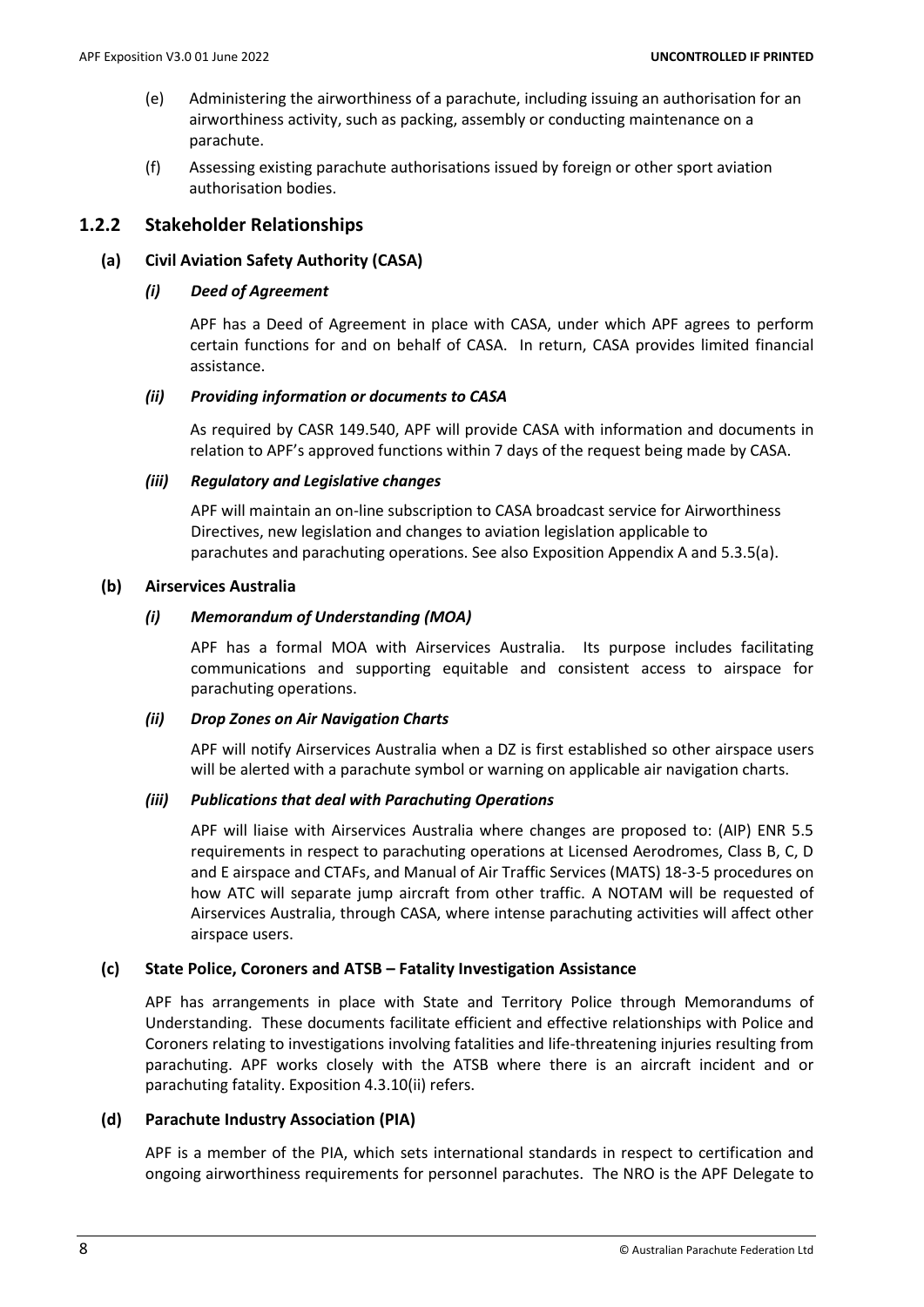PIA and has access to PIA Technical Standards in respect to certification of, and ongoing airworthiness which are used by APF. Access to the **PIA [website](http://www.pia.com/)** is limited to PIA Members.

#### **(e) Affiliation to ASAC and FAI**

APF is the Australian representative for sport parachuting internationally through its membership of the Air Sports Australia Confederation (ASAC) and its affiliation to the Fédération Aéronautique International (FAI). Refer to: **[ASAC website](http://www.asac.asn.au/our-members/)** and **[FAI website.](https://www.fai.org/)**

# **(f) International Skydiving Commission (ISC)**

#### *(i) Membership of ISC*

APF holds direct membership of the ISC, being the sport-specific arm of the FAI, which sets the rules for international competition and record setting within the aviation and aeronautics sphere. See **[IPC website](https://www.fai.org/commission/ipc)**.

#### *(ii) ISC Technical and Safety Committee (TSC)*

The TSC issues Technical and Safety Bulletins and issues comparison data on worldwide skydiving fatalities. APF uses the comparative fatality data to measure its performance against international peers. ISC documents are linked to the **[APF website.](https://www.apf.com.au/)**

#### **(g) Australian Skydiving Association (ASA)**

ASA operates independently of APF under CAR 152 and is a RAAO with its own set of rules and regulations. Exposition 1.4.6(b) describes the mechanism to assess the eligibility and qualifications of ASA members who wish to operate under the APF Rules and Regulations. As required by CASR 149.430 and 149.435, APF will confer with ASA regarding any variations, cancellations or suspensions that may be in place with an ASA member that APF must consider before issuing an APF authorisation.

# <span id="page-10-0"></span>**1.3 ORGANISATIONAL STRUCTURE AND PERSONNEL**

# <span id="page-10-1"></span>**1.3.1 Corporate and Organisational Structure**

#### **(a) National Management Structure**

- (i) APF's corporate structure is based on the personnel and resources needed to achieve **Constitution Rule 3 – Objects** and to satisfy the requirements of CASR 149 and proposed CASR 105.
- (ii) The Organisational Chart following shows *Key Personnel* and *Appointed Persons* and their relationship to other functional areas of the APF. A more detailed organisational chart is in **Regulatory Schedule RS 57.**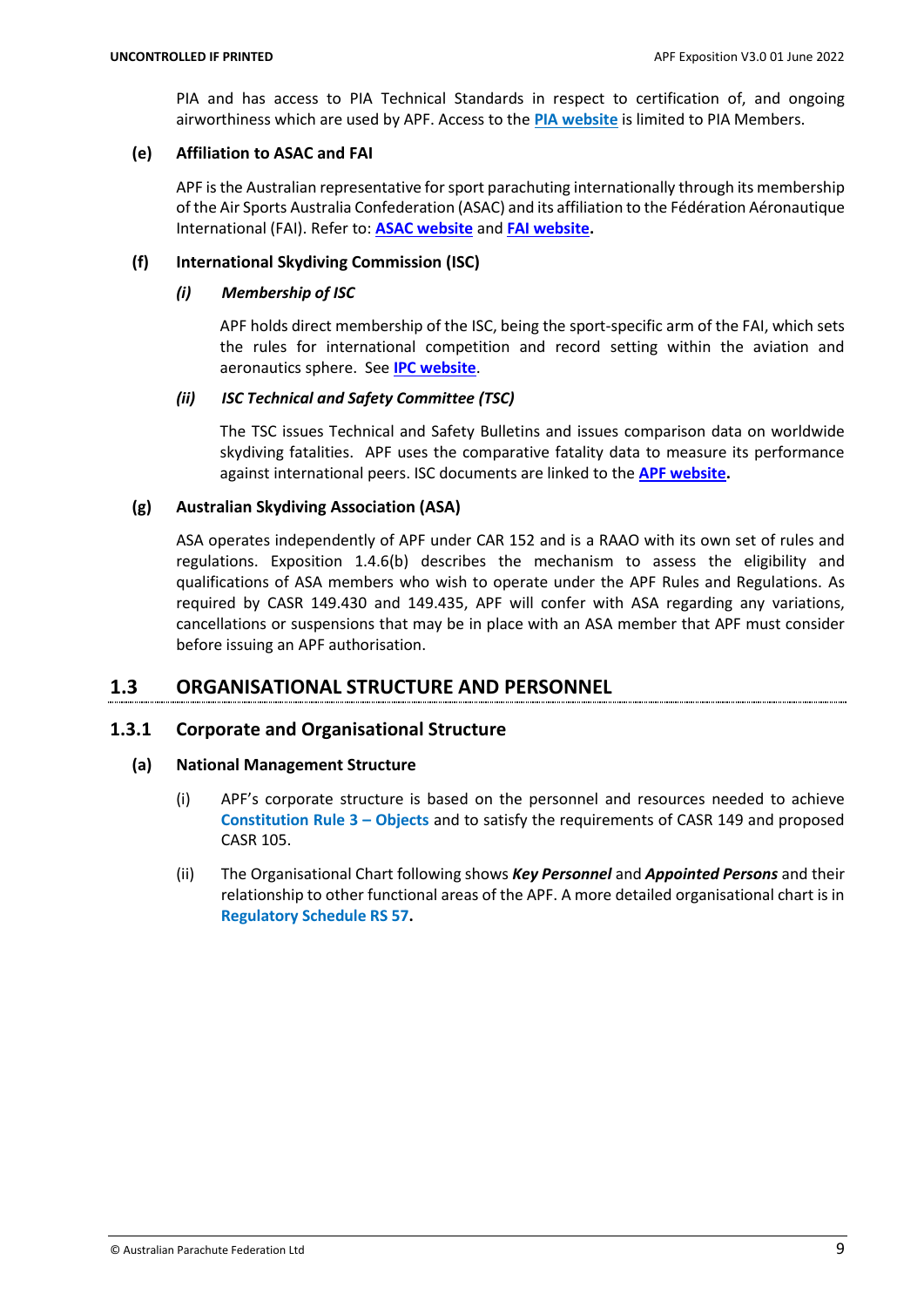

#### **(b) APF Board of Directors**

The APF Board is appointed in accordance with **Constitution Rule 18** and exercises its powers and performs its duties as provided for in **Rule 19**. Proceedings are managed in accordance with **Rule 20,** the **APF Board Charter** and **APF Board of Directors – Code of Conduct**. The APF Board sets the strategic direction for the organisation and approves projects and assigns tasks for the CEO and management to achieve the APF's objectives and strategic goals. See **[APF website](https://www.apf.com.au/)** for the names of current Board Members as required by MOS 37(2)(d).

#### **(c) Chair of APF Board and Management**

- (i) In accordance with **Rule 20.7** and the **APF Board Charter,** the Board appoints one of its number as the Board Chair, who operates as the point of liaison with the CEO and management to ensure the appropriate balance between the roles of the Board and management. The CEO is Board-appointed in accordance with **Rule 22** and is granted authority under **Rule 22.4(d)** to establish Operational Committees.
- (ii) If the CEO/Accountable permanently vacates the CEO/Accountable Manager position, the Board Chair will appoint the STM as acting-CEO/Accountable Manager for not more than 90 days. CASA will be advised IAW Exposition 1.3.2(b)(iii) and 1.4.8.

#### **(d) Board Committees**

**Rule 24** allows APF to establish Committees. APF Board Committees comprise: The Remuneration Committee, Governance Committee and Risk and Audit Committee, which all deal with the statutory requirements of the *Corporations Act 2001* (Cth). There is also an Information & Communications Technology Committee and six Area Council Committees. See: **Board Committees' Charters.**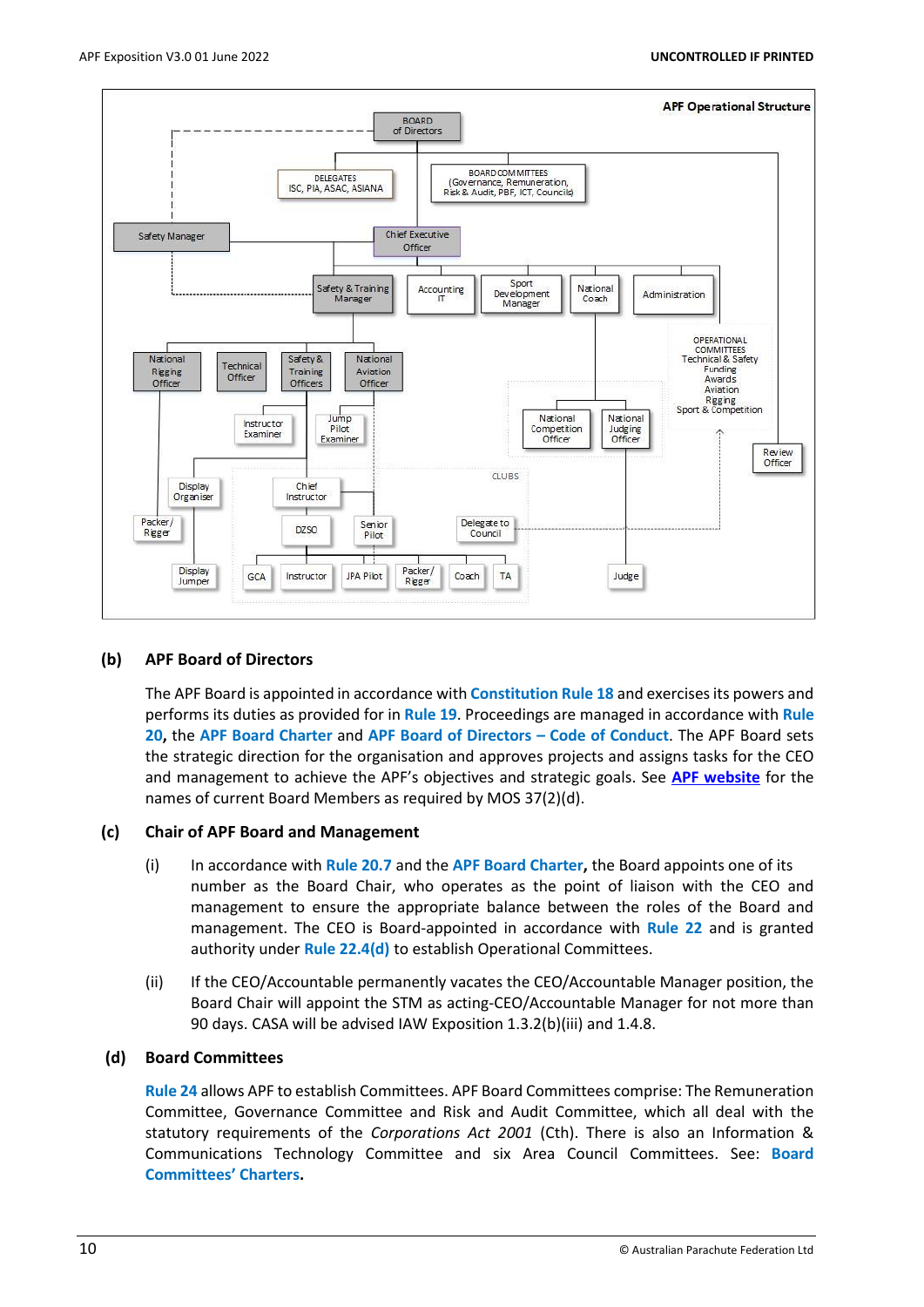#### **(e) CEO-Appointed Operational Committees**

Under **Rule 22.4(d),** the CEO will establish standing and adhoc Operational Committees as required. **Operational Committee Charters** of relevance to this Exposition are:

#### *(i) Technical and Safety Committee (TSC)*

The TSC is under the control of the Safety and Training Manager (STM). The STM together with the Safety and Training Officers (STOs), National Aviation Officer (NAO) and National Rigging Officer (NRO), manage operational and compliance matters. The Board-appointed Safety Manager attends TSC Meetings to oversight Exposition 1.2.1 function administration.

#### *(ii) Aviation Committee*

This committee develops policy and procedures for aircraft operations and airspacerelated matters referred to in Exposition Part 4 – Operating an aircraft to facilitate a parachute descent. The Aviation Committee is chaired by the NAO.

#### *(iii) Rigging Committee*

This committee develops policy and procedures for parachute airworthiness-related matters referred to in Exposition Part 5 – Parachute Airworthiness. The Rigging Committee is chaired by the NRO.

#### **(f) Other Committees**

These comprise Funding, Awards, Sport and Competition and, when required, a Review and Appeals Committees are tasked with to dealing with matters that arise under **Rule 13 – Discipline of Members** and required by CASR 149.290 for Aviation administration and enforcement rules and MOS 36.

#### <span id="page-12-0"></span>**1.3.2 Key Personnel and Appointed Persons**

#### **(a) APF Key Personnel, Appointments and Delegations**

- (i) Under Constitution rule 19.4 the Board may delegate any of its powers to the CEO or any officer or employee of APF as it sees fit. Pursuant to rule 19.4, the Board appoints the CEO as *Accountable Manager* and a Board Director as *Safety Manager*. The CEO is delegated responsibility for appointing all other *Key Personnel* and *Appointed Persons*. Being a Board-appointed position the CEO/*Accountable Manager* notification to CASA will be in IAW Exposition 1.3.1(c)(ii) .
- (ii) For the purposes of MOS 31(2), the five (5) *Key Personnel* approved to manage the functions in Exposition 1.2.1 are: the CEO as *Accountable Manager*, the Board-appointed APF Safety Manager as *Safety Manager*, the STM, the NRO and the NAO.
- (iii) The CEO, STM, NRO and NAO (individually or in consultation with one other of the Key Personnel) appoints persons (*Appointed Persons*) to: a) determine a member's eligibility for, b) assess the member's knowledge and competencies, and c) authorise the issue of a certificate, rating, licence, endorsement, delegation or appointment.
- (iv) The *Appointed Persons* positions are: Instructor Examiner, Jump Pilot Examiner and Rigger Examiner. Refer to **EM** for procedures and processes for assessing eligibility and **NOAM** for administrative arrangements for issue of authorisations.
- (v) The online ASAO **[Register of Key Personnel](https://www.apf.com.au/Members/About/appointees-committees)** has the name of each Key Person and the name of the person(s) who will substitute for the *Key Person* when the *Key Person* is absent or cannot carry out the duties of the *Key Person* position.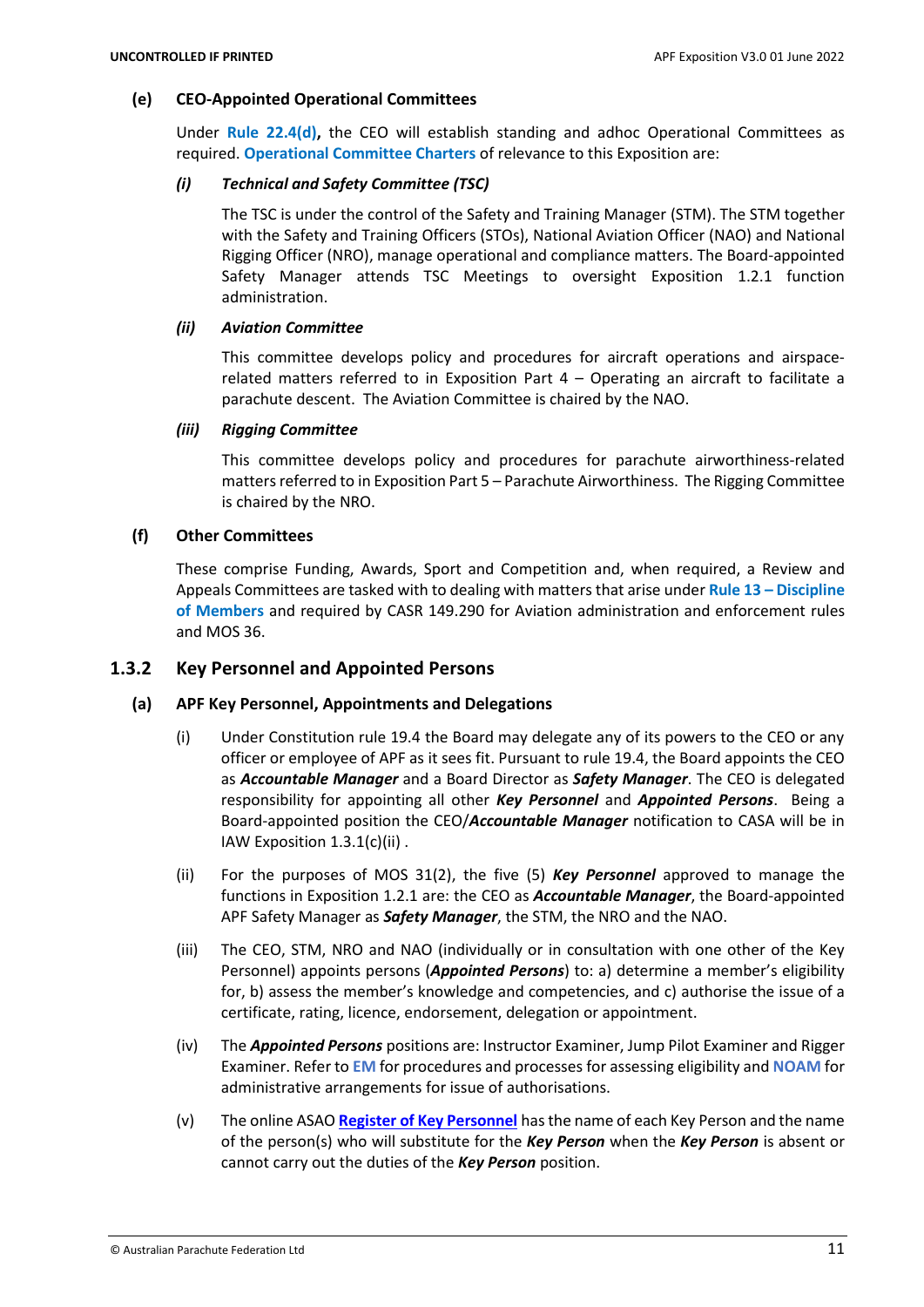- (vi) The APF Membership Register will record the appointment of *Appointed Persons* and authorisations (being a certificate, rating, licence, endorsement, delegation or appointment) issued by *Key Persons* and **Appointed Persons.**
- (vii) The APF Membership Register contains historical information on appointments, authorisations and delegations and identifies the date where an appointment was made, an authorisation was issued, and when an appointment or delegation was withdrawn, expired or was surrendered.

#### **(b) APF CEO (Accountable Manager)**

#### *(i) Qualifications and Experience*

The APF Board-appointed CEO will have:

- sufficient relevant experience in organisational, operational, financial and people management of parachuting operations to capably lead, manage and set standards to enable APF to maintain safety of operations in accordance with the Exposition and civil aviation legislation; and
- a satisfactory record in the conduct or management of parachuting operations.

#### *(ii) Duties and Responsibilities*

As Accountable Manager, the CEO has over-arching responsible for:

- ensuring APF performs its approved functions under Exposition 1.2.1;
- providing information and documents where required by Exposition 1.2.2(a)(ii);
- ensuring APF has sufficient suitably experienced, qualified and competent personnel who, before being appointed, are trained as required by CASR 149.195 and 149.205;
- ensuring APF maintains the National Management Structure under Exposition 1.3;
- negotiating Change Management with CASA under Exposition 1.5.2 & 1.6;
- notifying CASA of personnel changes under CASR 149.200;
- reporting interference as required under CASR 149.215(1);
- dealing with personnel who fail in their duties by counselling and re-training as required by MOS 7.37(2)(f);
- appointing a STO as the STM when the STM is absent as per 1.3.2(c-2)(iii);
- notifying personnel on the Distribution List when the Exposition has a version change;
- complying with the surrender of documents requirements of CASR 149.550;
- ensuring that APF isfinanced and resourced to meet its obligations under CASR 149 and 149 MOS 2018; and
- ensuring the APF complies with any directive of CASA issued under CASR 149.085; and
- maintaining a subscription service as per Exposition 1.2.2(a)(iii) and ensure all necessary changes to APF rules, regulations, procedures, etc are made and implemented.

#### *(iii) Notifying CASA of a change to CEO/Accountable Manager*

- When the CEO vacates the position, is absent or cannot carry out the duties of the *Accountable Manager,* the STM will assume the responsibilities of *Accountable Manager* for up to 90 days.
- The substitute *Accountable Manager* will notify the Team Leader CASA Sport Aviation Office, in writing within 7 days, as required by CASR 149.200 and detailed in Exposition 1.4.8.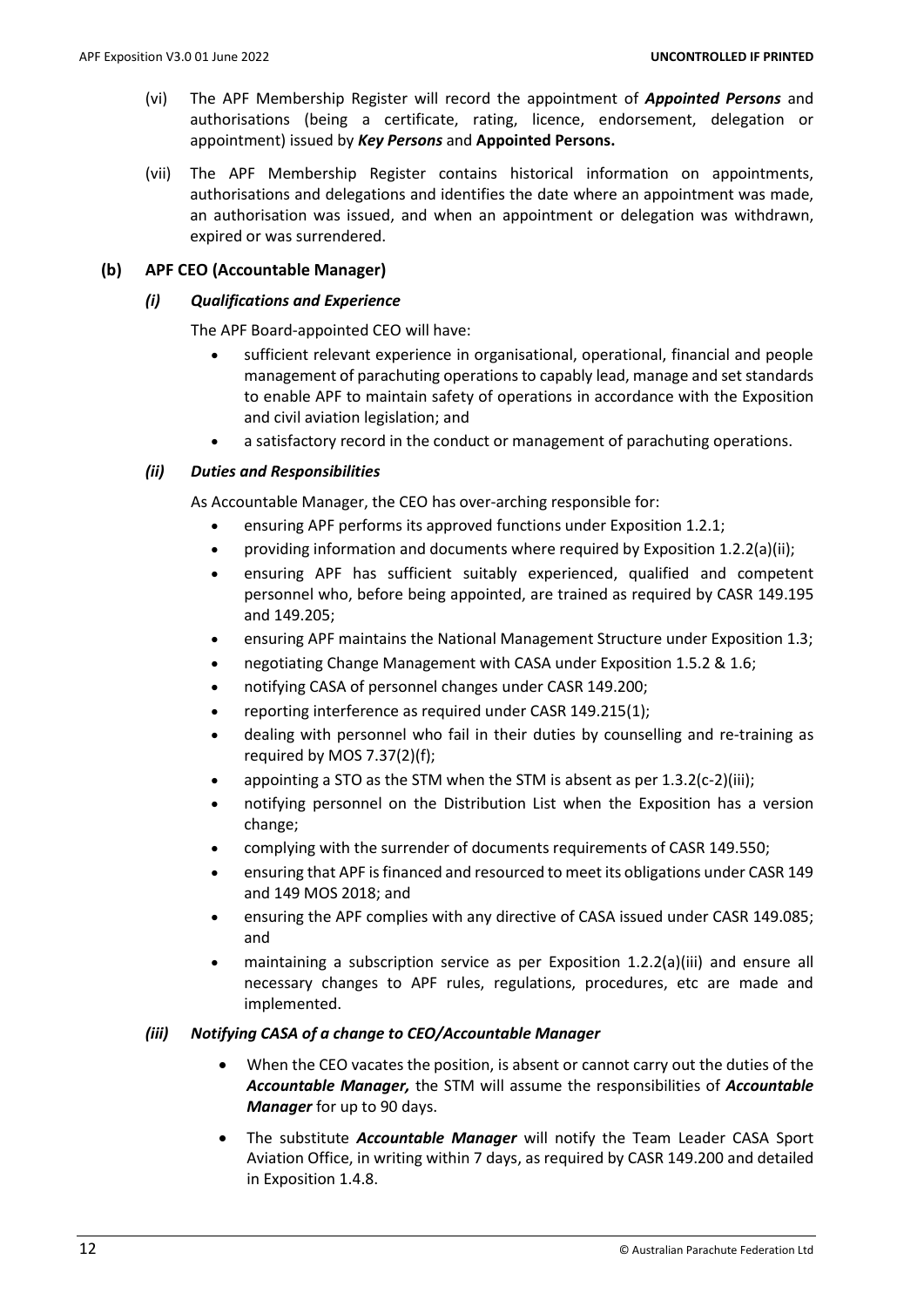- Within 7 days of the STM assuming the *Accounting Manager's* responsibilities the STM will appoint a STO to assume the STM duties and responsibilities.
- The substitute *Accountable Manager* will ensure the **[Register of Key Personnel](https://www.apf.com.au/Members/About/appointees-committees)** is updated and APF Members are notified of the change in personnel, using an eNews broadcast.

#### **(c-1) APF Safety Manager (SM)**

#### *(i) Qualifications and Experience*

The *Safety Manager*, is a Board Director and will have:

- sufficient relevant experience in oversighting personnel who set parachuting standards, administering a SMS and administering an Auditing & Surveillance system and Enforcement systems.
- sufficient safety and regulatory knowledge to enable APF to perform its approved functions safely in accordance with its Exposition and civil aviation legislation.

#### *(ii) Duties and Responsibilities*

The *Safety Manager* is the Board-appointed guardian who:

- oversees TSC administration of Exposition 1.2.1 functions;
- reporting interference as required under CASR 149.215(2);
- reporting certain matters to CASA in accordance with Exposition 1.4.8; and
- managing the SMS.

# (**iii)** *Notifying CASA of change to Safety Manager*

- When the SM vacates the position or is absent or cannot carry out the duties of *Safety Manager*, another suitable Board Member will be appointed, by the Board, to assume the SM duties.
- The *Accountable Manager* will notify the Team Leader CASA Sport Aviation Office, in writing within 7 days, of the substitute *Safety Manager* taking up the appointment. See Exposition 1.4.8 for details of the **Accounting Manager's** responsibilities in respect to notifying CASA.

# **(c-2) APF Safety and Training Manager (STM)**

# **(i) Qualifications and Experience**

The STM is a CEO appointee and will have:

- sufficient relevant experience in carrying out, or managing other persons in carrying out, parachuting operations, to capably lead, manage and set standards to enable APF to implement its SMS; and
- a satisfactory record in the conduct or management of parachute operations; and
- sufficient safety and regulatory knowledge to enable APF to perform its approved functions safely in accordance with its Exposition and civil aviation legislation; and
- hold an Instructor Examiner authorisation

# *(ii) Duties and Responsibilities*

The STM directly supervises those personnel involved in:

administering Exposition Part 2, 3, 4 and 5 functions: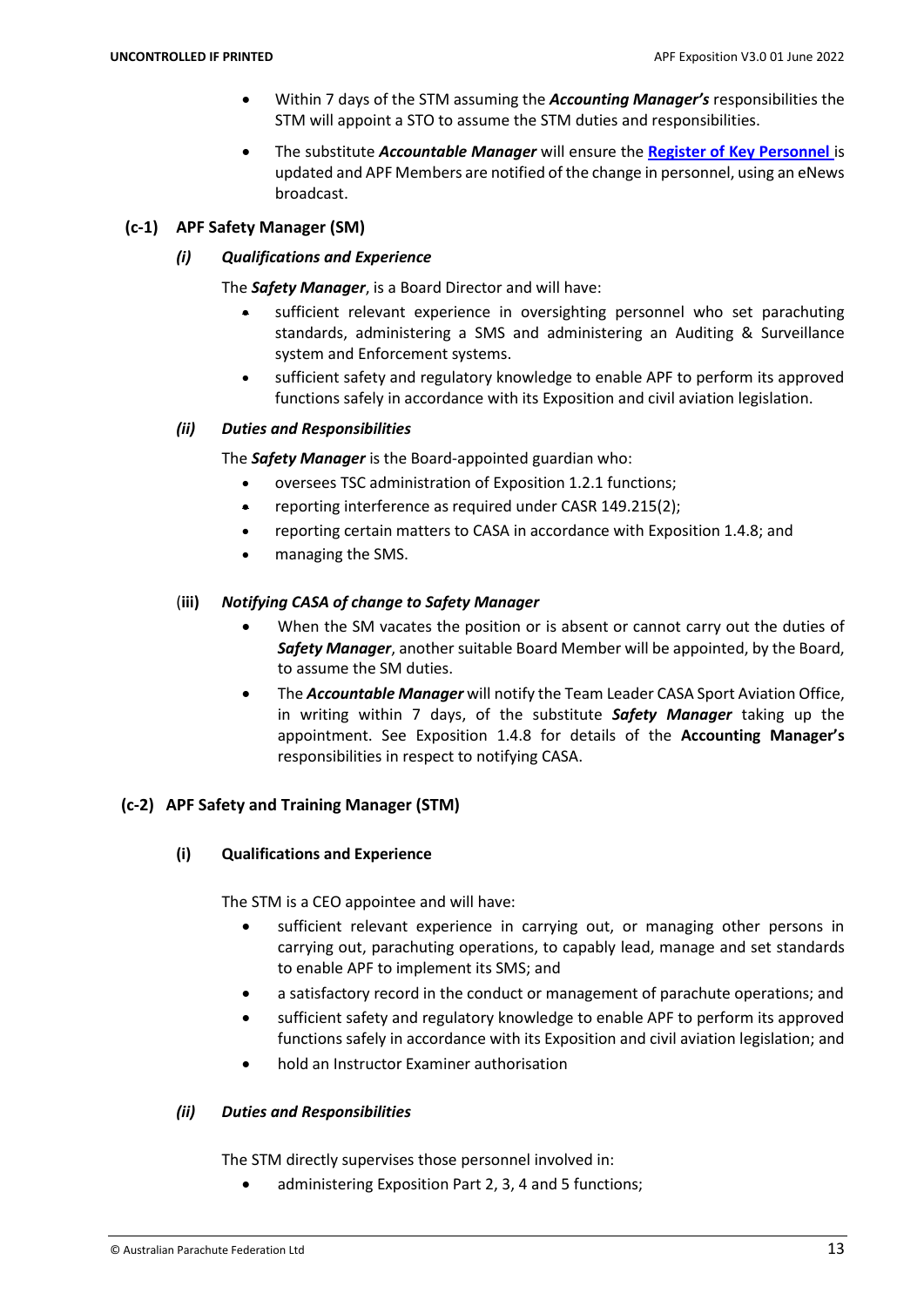- administering the APF SMS under Exposition 1.1.4 and SMS 2.52
- administering the Audit and Surveillance System under Exposition 1.4.5;
- in company with NAO approves CJPMs (Exposition 2.2.2(ii);
- reporting interference with decision under Exposition 1.4.8(b);
- providing information to CASA under Exposition 1.4.5(d);
- administering the Licensing and Rating System under Exposition 1.4.6;
- administering the Enforcement (misconduct/discipline/grievance) system; and
- countersigns authorisations before issue by the NRO and NAO.

#### *(iii) Notifying CASA when STM is absent or is acting as CEO*

- When the STM is absent or cannot carry out the duties of the STM or is acting as the CEO/*Accountable Manager,* a STO will be appointed to take on the STM duties and responsibilities.
- Exposition 1.4.8 details the *Accountable Manager's* responsibility to notify CASA and APF Members of the change and have the Register of Key Persons updated.

#### **(d) National Aviation Officer (NAO)**

#### *(i) Qualifications and Experience*

The NAO is a CEO appointee and will be:

• a highly experienced commercial pilot with sufficient relevant experience in parachuting operations and the regulations applicable to flight under VFR and IFR; and, is capable of assessing Senior pilot and JPE applicants; and is familiar with the requirements applicable to jumping through cloud.

#### *(ii) Duties and Responsibilities*

The NAO is under the control of the STM and is responsible for:

- administration of Exposition Part 4 Aircraft Operations;
- Senior Pilot & Jump Pilot Examiner appointments (Exposition 4.2.3 and 4.2.4);
- In company with STM, approves CJPMs. Refer Exposition 2.2.2(ii);
- chairing the Aviation Committee (Exposition 1.3.1(e)(ii)); and
- assisting with auditing as required (Exposition 1.4.5(c)).

#### *(iii) Notifying CASA when NAO is absent or vacates the position*

- The CEO/Accountable Manager will appoint one of the Aviation Committee who has the requisite qualifications and experience as NAO; and
- Notify CASA as required by Exposition 1.4.8.

#### **(e) National Rigging Officer (NRO)**

#### *(i) Qualifications and Experience*

The NRO is as CEO appointee and will be:

• a highly experienced rigger with sufficient relevant experience in parachute a parachute maintenance organisation which has been involved in dealing with repairs to and modification of parachutes and is familiar with the CASA Airworthiness Directives system and manufacturer Service Bulletin system and preferably familiar with the PIA and has attended a PIA Symposium.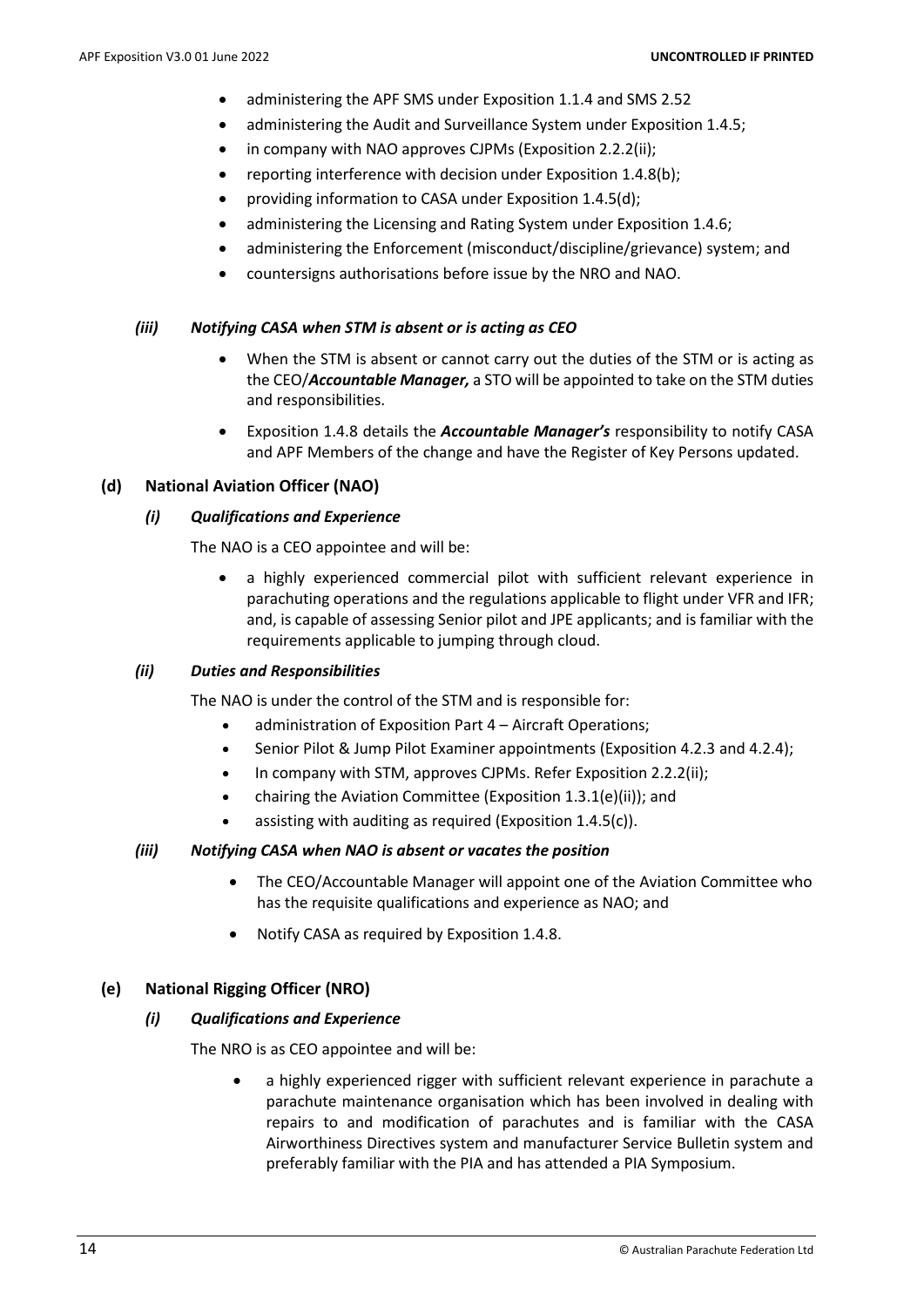#### *(ii) Duties and Responsibilities*

The NRO is under the control of the STM and is responsible for:

- administering Exposition Part 5 Parachute Airworthiness;
- chairing the Rigging Committee (Exposition 1.3.1(e)(iii));
- assisting with auditing as required (Exposition  $1.4.5(c)$ );
- suspending and/or cancelling parachute maintainer ratings (Exposition 5.4.3);
- Rigger Examiner appointments (Exposition 5.4.5(d)); and
- monitoring PIA for changes to parachute airworthiness standards.

# *(iii) Notifying CASA when NRO is absent or vacates the position*

- The CEO/Accountable Manager will appoint one of the Rigging Committee who has the requisite qualifications and experience as NRO; and
- Notify CASA as required by Exposition 1.4.8.

# **(f) Technical Officer(s)**

TO is a highly experience parachutist appointed by the CEO and under the control of the STM and administers:

- the APF Incident Reporting System (Exposition 1.4.5(b)(ii));
- the assessment of CJPM applications/3-yearly reviews (Exposition 2.2.2(ii);
- all other functions delegated by the STM; and
- when one TO is absent the other TO will take over the absent TO's duties and responsibilities.

# **(g) Safety & Training Officers (STOs)**

STO is a highly experienced parachute instructor appointed by the CEO and under the control of the STM and assists in administering:

- the APF SMS system;
- DZ audits as required (Exposition 1.4.5(b)(i));
- incident and accident investigations;
- conduct of drug and alcohol testing (MOS 37(2)(j)); and
- when one STO is absent one other STO will take over the absent STO's duties and responsibilities.

# **(h) Other Appointments and Delegations**

Those appointed to each Board and Operational Committee and, those appointed as the APF Delegate to ASAC, PIA and the ISC are listed on the **[APF Website](https://www.apf.com.au/apf-zone/appointees-and-committees/appointees-and-committees)**.

# <span id="page-16-0"></span>**1.3.3 Membership of APF**

# **(a) Membership Categories**

**Constitution Rule 6** provides for various categories of membership of APF including: Individual Member, Club (Member Organisation), and such other category of Member as the APF Board may create from time to time. Jump Pilots are Associate Members as provided for in **Rule 6.1(a)(iv).**

# **(b) Individual Members**

**Constitution Rule 10** provides for individual members. Before being granted membership and before undertaking a parachute descent, a person will be warned of the dangers of parachuting, must accept the risks involved in parachuting, and must agree to be bound by the Rules and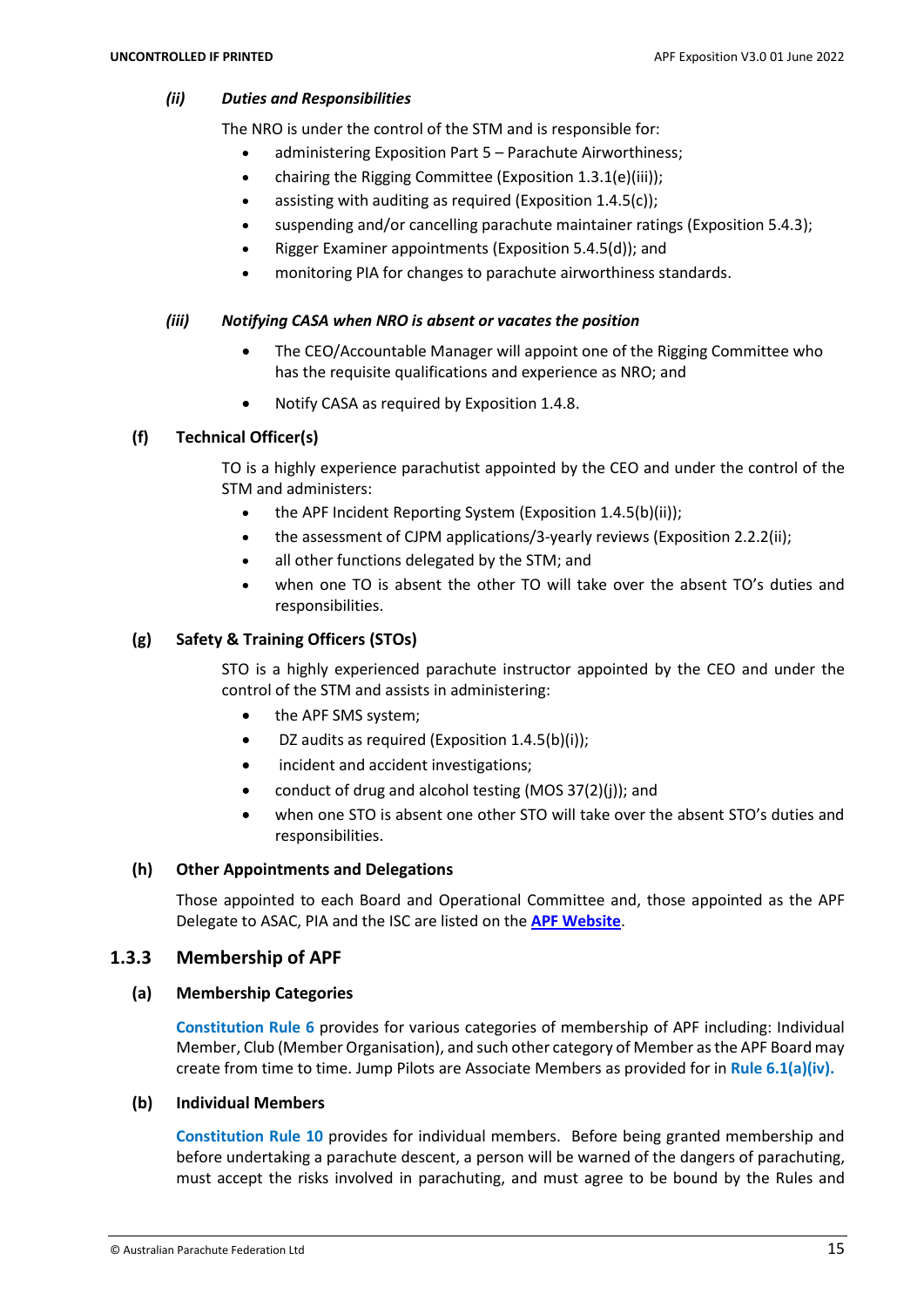Regulations of the APF, and this Exposition, as required by CASR 149.410. Refer to: **RS58.9 - The Parachuting Contract and Application for Membership**.

#### **(c) Clubs – Member Organisations**

**Constitution Rule 9** provides for Clubs to become Members. A Club will be either a Training or a Non-Training Club. To become a Club Member, an organisation must meet the definition of Club in **Rule 2.1,** and **RS 58.5** describes the application process for club membership.

#### *(i) Non-training Clubs*

Such Clubs bring together members who share a common interest in a parachute discipline, have shared social interests and do not engage in parachute training.

#### *(ii) Clubs as parachute Training Organisations*

Training Clubs must operate to an approved **Training Operations Manual (TOM),** have implemented an SMS, and have experienced and professional personnel nominated and/or appointed for DZ safety, instruction, aircraft and pilot operations. Clubs are subject to annual audits of their training activities. See Exposition 1.4.4(g) and 1.4.5(b)(i).



*Note: Tandem-only operations do not require a Target Assistant or Coaches.*

The organisational chart above is indicative of a training Club which offers all forms of training including Tandem. Key club appointments are made in accordance with **RS 54** and **RS 58.6**.

# <span id="page-17-0"></span>**1.4 SYSTEMS, FACILITIES, REFERENCE MATERIALS AND RULES**

#### <span id="page-17-1"></span>**1.4.1 Management Systems**

The APF has management systems for governance, member services, a SMS, audit and surveillance, licensing (authorisations), misconduct and enforcement, the requirement to report certain matters to CASA, documentation and change management, which all meet the requirements of CASR 149.

#### <span id="page-17-2"></span>**1.4.2 Governance System**

#### **(a) Key Personnel**

Exposition Part 1.3.1 describes the corporate and organisational structure below the APF Board of Directors. **Rule 18** describes how Council Elected Directors and Board-Appointed Directors are selected. **Rule 19** details the powers and duties of the Board and allows it to delegate certain of its functions to individual officers, delegates and committees. Key personnel and their reporting lines are detailed in Exposition 1.3.1(a) and in more detail in **RS 57.**

#### **(b) Document Framework**

Under **Rule 25**, APF formulates its documentation framework of regulations, policies, procedures, manuals and handbooks to regulate and administer the affairs of the APF. **Constitution Rules** and **Operational Regulations** are binding on all Members. **Regulatory Schedules** describe the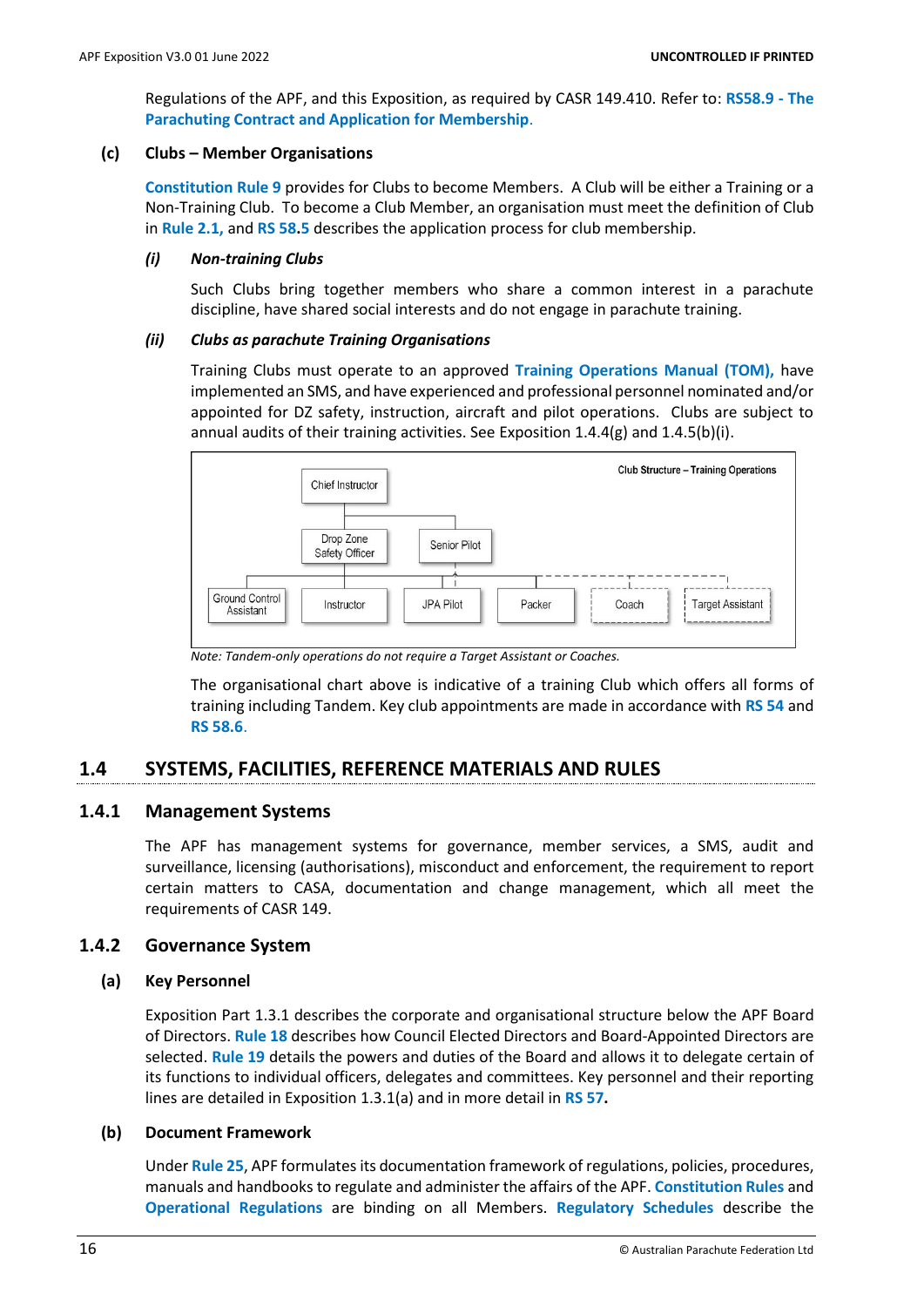prerequisites, application process and procedures for achieving compliance with the regulations. Manuals including **MPPM**, **TOM**, J**PM**, etc are used to target a particular audience, or activity. Documents of relevance to this Exposition and CASA are listed in **Appendix A**.

*Note: This Exposition does not include documents related to national and international parachuting competition and record attempts, which are not CASA-approved functions of APF as an ASAO.*

# **(c) Legislative Documents**

In addition to the specific requirements of CASR 149, APF will comply with other legislative requirements that apply to APF by virtue of being a CLG, and CASA requirements applying to aircraft operated in support of parachuting. Those of relevance to APF are identified throughout this Exposition and listed in **Appendix A – Legislative Documents**

# <span id="page-18-0"></span>**1.4.3 Member Services**

# **(a) APF Office – National Headquarters**

As required by CASR 149.280, APF has the facilities and equipment necessary to perform the functions detailed in Exposition 1.2.1. The APF Office is located at Unit 3 Portal Office West, 2994 Logan Road, Underwood QLD 4119 and has sufficient suitable offices and meeting rooms, telephone and video conferencing facilities and computing and photo-copying equipment, to perform the functions in Exposition 1.2.1 and service the needs of APF Members.

# **(b) APF Officers and Employees**

- (i) The CEO, STM and Technical Officers and administration personnel are based at the APF Office in Queensland on a contract or industry award basis. STOs and the NAO and NRO are on part-time employment contracts and, are dispersed remotely around Australia and, routinely travel to the APF Office for TSC meetings and for continuation training.
- (ii) The allocation of work between officers and employees, both fulltime and part-time, is managed so that individual officers and/or employees do not suffer from overwork or fatigue. The allocation of work is managed by the CEO and/or STM, as appropriate.
- (iii) Key Personnel and Appointed Persons who have responsibility for functions and subfunctions in Exposition 1.2.1 and Appendix B and must advise the CEO if they believe APF does not have sufficient officers and/or staff to effectively administer a safety related function or sub-function.

# **(c) Area Councils**

Area Councils are established to provide financial and administrative support for sport and recreational parachuting activities in their Council Area. Area Councils operate to the Boardapproved Area Council Charter**.**

# **(d) Regulatory and Advisory Information**

- (i) All APF regulatory and advisory materials are freely available to view and download, as required by CASR 149.285. The definitive version of each document is that which is available on the **[APF website.](https://www.apf.com.au/)**
- (ii) Legislative documents produced by CASA and Air Services Australia are available to APF Members to view online at the CASA or Air Services Australia website.
- (iv) The intellectual property rights in Exposition  $1.4.3(d)(i)$  documents are owned by APF, which must not be infringed by third parties (including, but not limited to, by unauthorised copying and re-publication).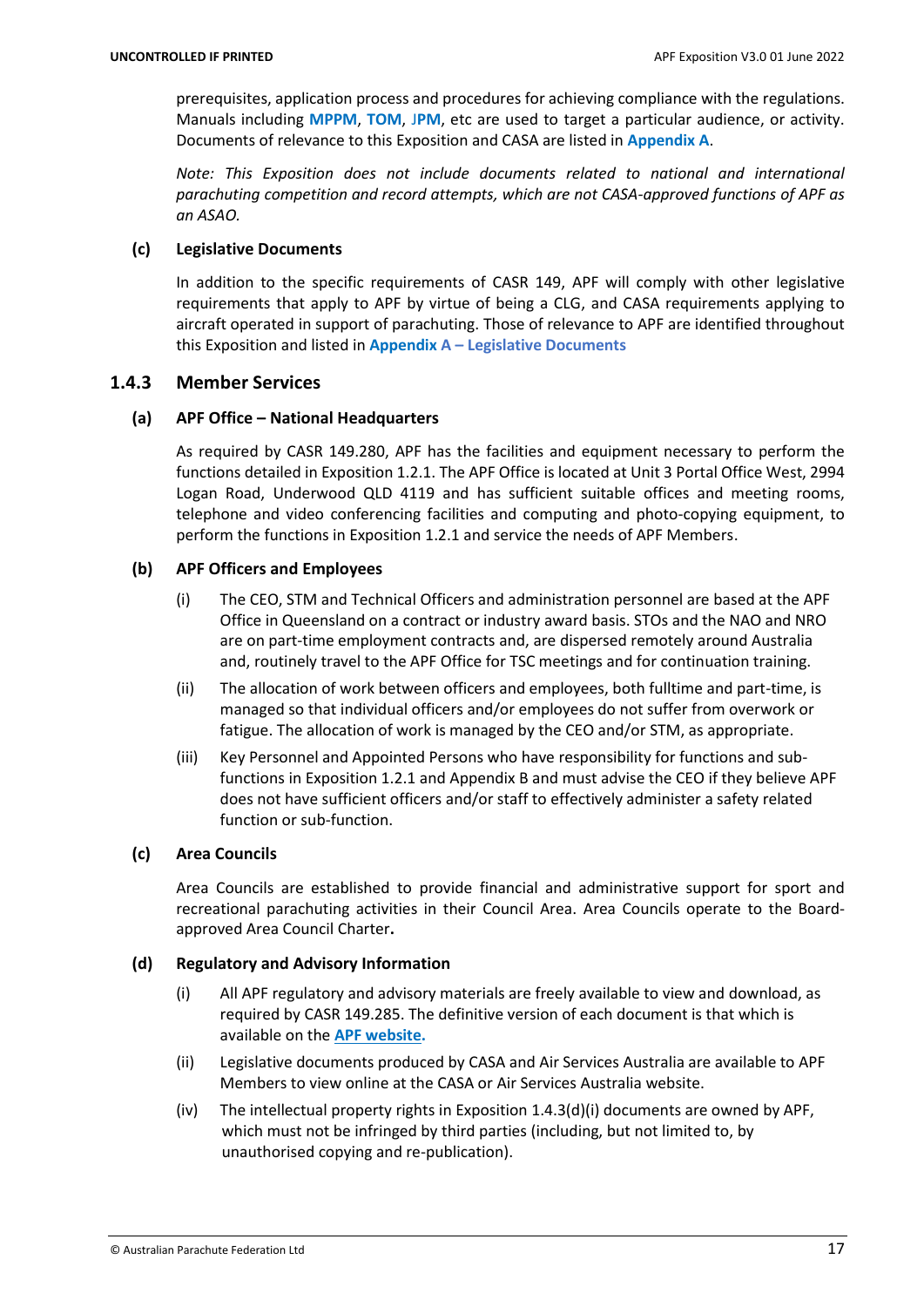#### **(e) Insurances**

APF maintains insurance programs for: Public Liability Insurance (automatic cover with membership), Directors and Officers Liability Insurance, Personal Accident Insurance (optional cover) and Parachute Equipment Insurance (optional cover). See **RS 58.14** forthe range and scope of insurances. Aircraft hull and passenger liability insurance is the responsibility of the aircraft owner/operator.

# <span id="page-19-0"></span>**1.4.4 Safety Management System (SMS)**

#### **(a) APF SMS and the Assumption of Risk**

- (i) The APF SMS identifies hazards and risks associated with parachuting operations and seeks to eliminate or mitigate them to a level which is as low as reasonably practicable. The APF SMS meets the requirements of CASR 149.270, 149.340(e) and MOS 33 for the size and complexity of the organisation.
- (ii) APF classifies Individual Members as either a student, novice, experienced or professional for the purposes of identifying the level of oversight needed and the person's ability to identify and accept risk. The APF SMS and regulatory framework puts extra emphasis on who delivers training to students and novices, (see Exposition Part 3) and who supplies and maintains parachute equipment used for training (see Exposition Part 5), and APF has strict compliance requirements for aircraft operations in support of parachute training operations (see Exposition Part 4).

#### **(b) Scope of SMS**

The SMS covers governance, executive functions, national oversight (see **RS 57**) and safety at the club level as shown in Exposition 1.4.4(d). The APF SMS takes a systematic approach to assessing and responding to risks and includes safety promotion. See Exposition 1.4.4(h).

#### **(c) Corporate Risk Management**

The Risk and Audit Committee assists the Board to identify and mitigate risks relating to financial management and reporting, external and internal financial audits and risk transfer (through appropriate insurance). Refer to: **Risk and Audit Committee Charter.**

#### **(d) APF Organisational SMS**

The APF Organisational SMS meets CASA requirements under ICAO and is appropriate to the size of the APF and the scope of its activities. See: **APF Organisational SMS.**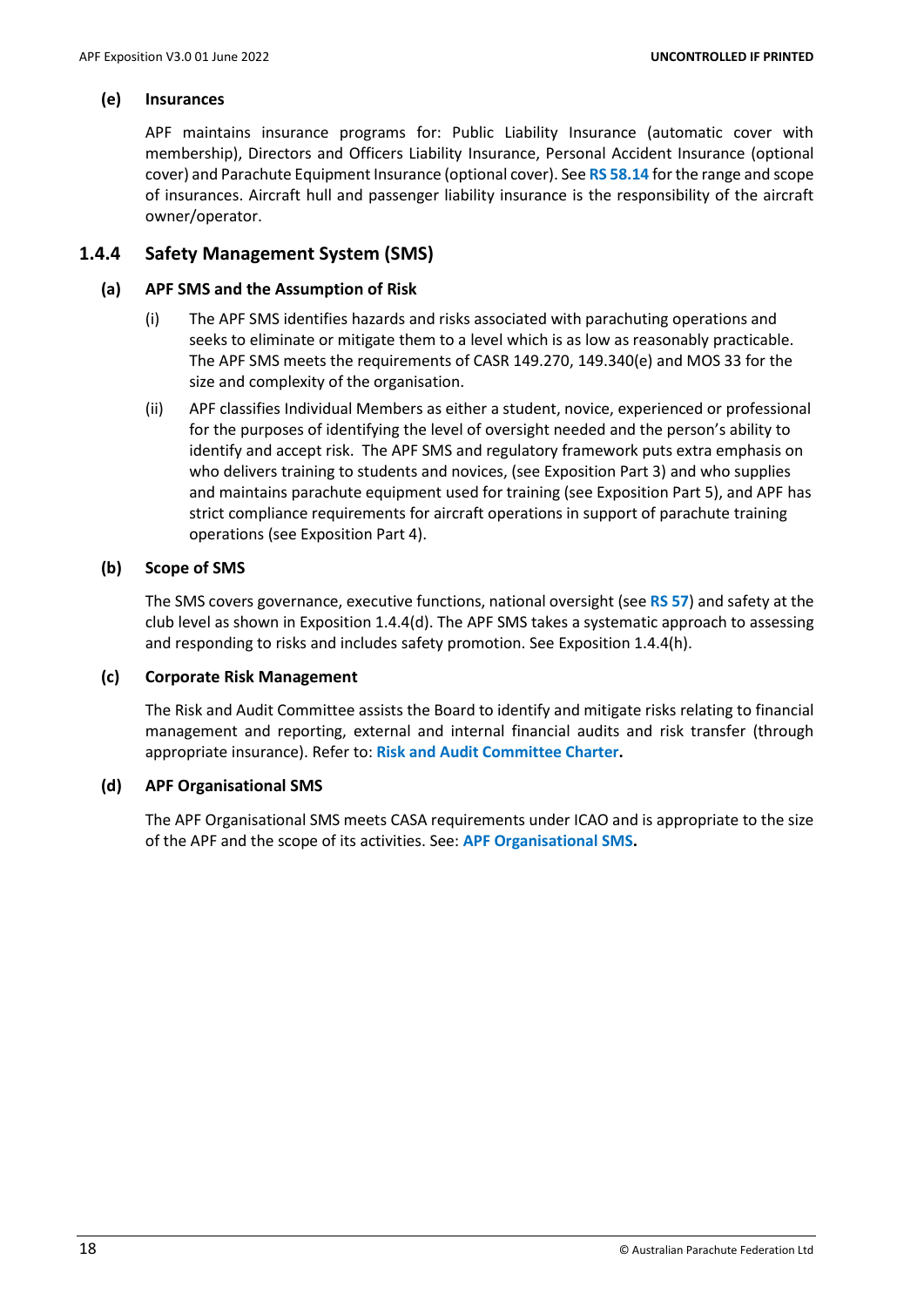

#### **(e) Warning that parachuting and flying in parachuting aircraft can be dangerous**

APF's Membership Application and most APF documents carry a warning that parachuting is dangerous. When signing up new Members to the APF, Clubs will comply with the requirements of **RS 58.9 Parachuting Contract and Application for Membership.**

#### **(f) Incident Reporting System**

As required by MOS 5.34(f) APF maintains an Incident and defect notification and reporting system which is described in **RS 55** and forms a part of APF's SMS & Audit and Surveillance system, and ensures that fatalities, aircraft and parachuting accidents, incidents and parachute equipment defects, at all levels of seriousness, are identified, reported and, as necessary, investigated. Incidents are analysed to identify adverse trends which can be reversed through a change to training methods or a change to equipment, or both. Incidents, etc, are investigated by the STM, STOs, a Technical Officer, NRO or NAO, as appropriate.

#### **(g) Parachute Training Organisation (Club) SMS:**

Each Parachute Training Organisation will maintain an SMS. To assist, the **Club Operational SMS Template** will be used as a basis for demonstrating their SMS and will be modified, as necessary, to suit the unique characteristics of the operation.

#### **(h) Safety promotion**

APF publishes safety-promotion articles in the Australian Skydiver Magazine. Incident and accident reports are compiled, analysed and trends identified, with the findings shared through presentations at Regional and APF National Conference.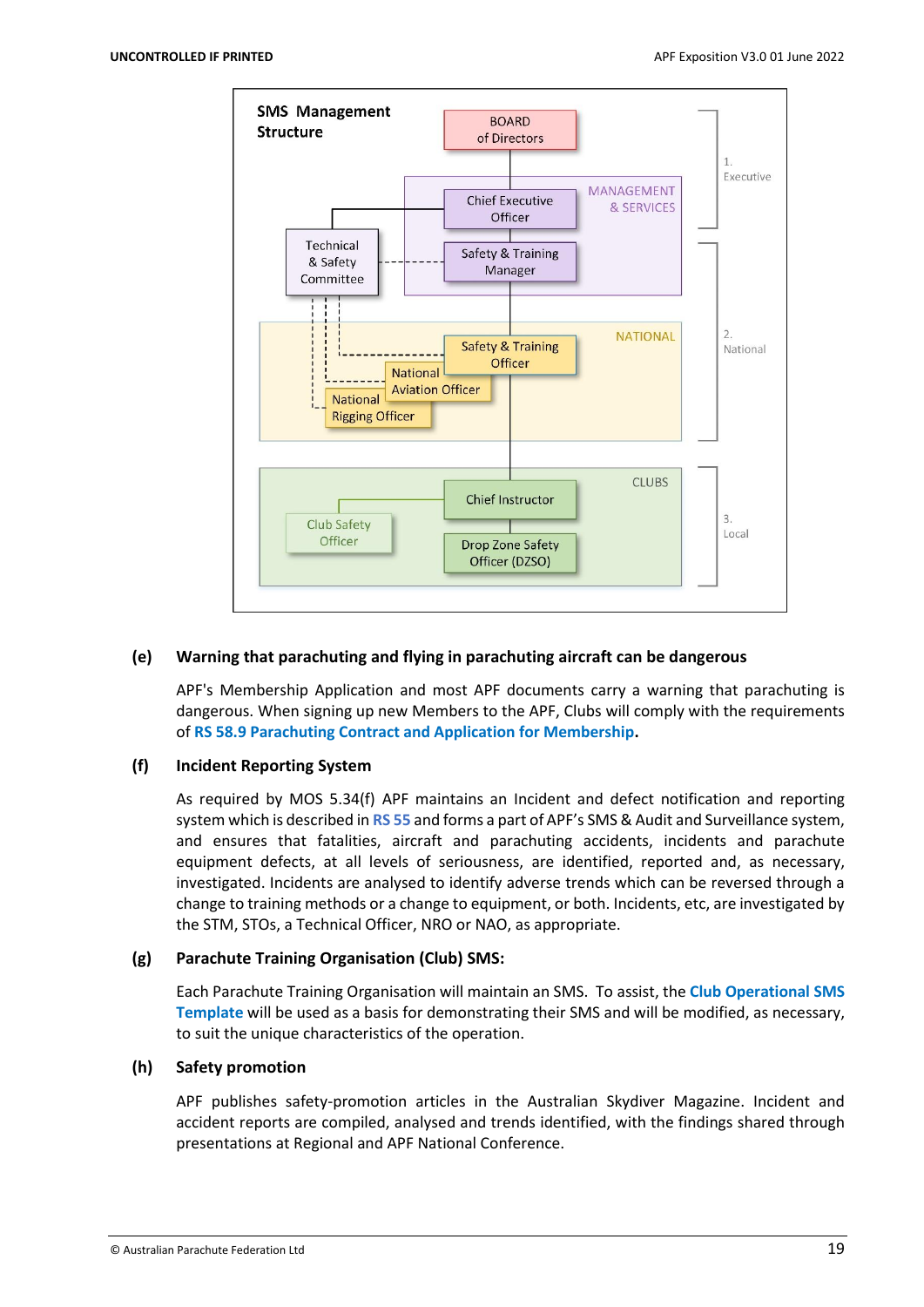#### <span id="page-21-0"></span>**1.4.5 Auditing and Surveillance System**

#### **(a) Scope of activities**

APF has an audit and surveillance system, as specified by CASR 149.275 and MOS 34, for Parachute Training Organisations, for authorisations issued to Appointed Persons identified in Exposition 1.3.2, and for authorisations issued to Individual APF Members that are processed through the APF Office.

#### **(b) Surveillance of Parachute Operations**

#### *(i) Auditing of Parachute Training Operations*

(a) Audits of Parachute Training Operations will be conducted annually and at other times where deemed necessary by the STM. Audits may include corporate matters, club member qualifications and currency requirements, and aircraft and parachute equipment used in support of parachute training. See **RS 58.13** for audit requirements and **Club Audit Package.**

(b) Where CASA believes a parachute training organisation is non-compliant, CASA will make arrangements with APF to undertake a joint audit.

#### *(ii) Appointed Persons*

Appointed Persons identified in Exposition 1.3.2(a)(ii) will be subject to a regular evaluation of their authorisation by the STM and NAO and NRO as appropriate. Examiners will have their authorisation assessed at least once in every 2 year period.

#### *(iii) Authorisation holders*

As part of the APF audit and surveillance administration system, APF Members who hold an authorisation being a certificate, licence, rating, endorsement, appointment, delegation, etc, will be subject to random checks by the DZSO, a STO or other duly authorised officer of the APF during audits of a Parachute Training Operation, and at any other time as the duly authorised officer requires.

#### **(c) Auditors and Training**

Audits will be undertaken by an authorised APF officer, usually an STO who is an experienced senior instructor trained as a Lead Auditor, trained in Workplace Health and Safety requirements, and in alcohol and drug testing. Other authorised officers, including the NAO and NRO, may be involved in audits based on a need for specialist knowledge. See Exposition 1.3.2(iv).

#### **(d) Audit Results, Accident, Incident & Equipment Defect Reports and Member Records**

Audit results, accident, incident, equipment defect reports, and member records are retained at the APF Office and will be made available to CASA by the STM, when requested by CASA, as required by MOS 34 (e)&(f).

#### <span id="page-21-1"></span>**1.4.6 Licensing (Authorisations) and Rating System**

#### **(a) Accreditation and Revalidation System**

APF maintains a system for the accreditation of parachutists, instructors and ratings to specifically qualify members to undertake displays, gain packer and rigger qualifications, become an instructor or coach, an examiner, earn a crest or be issued with a Jump Pilot Authorisation, as required by **OR Part 2** and **RS 52** and MOS 23(2).

#### *(i) Licensed Members*

APF Members will provide the APF Office with details of their activities in the proceeding 12-months to establish their ongoing entitlement to hold their licences and other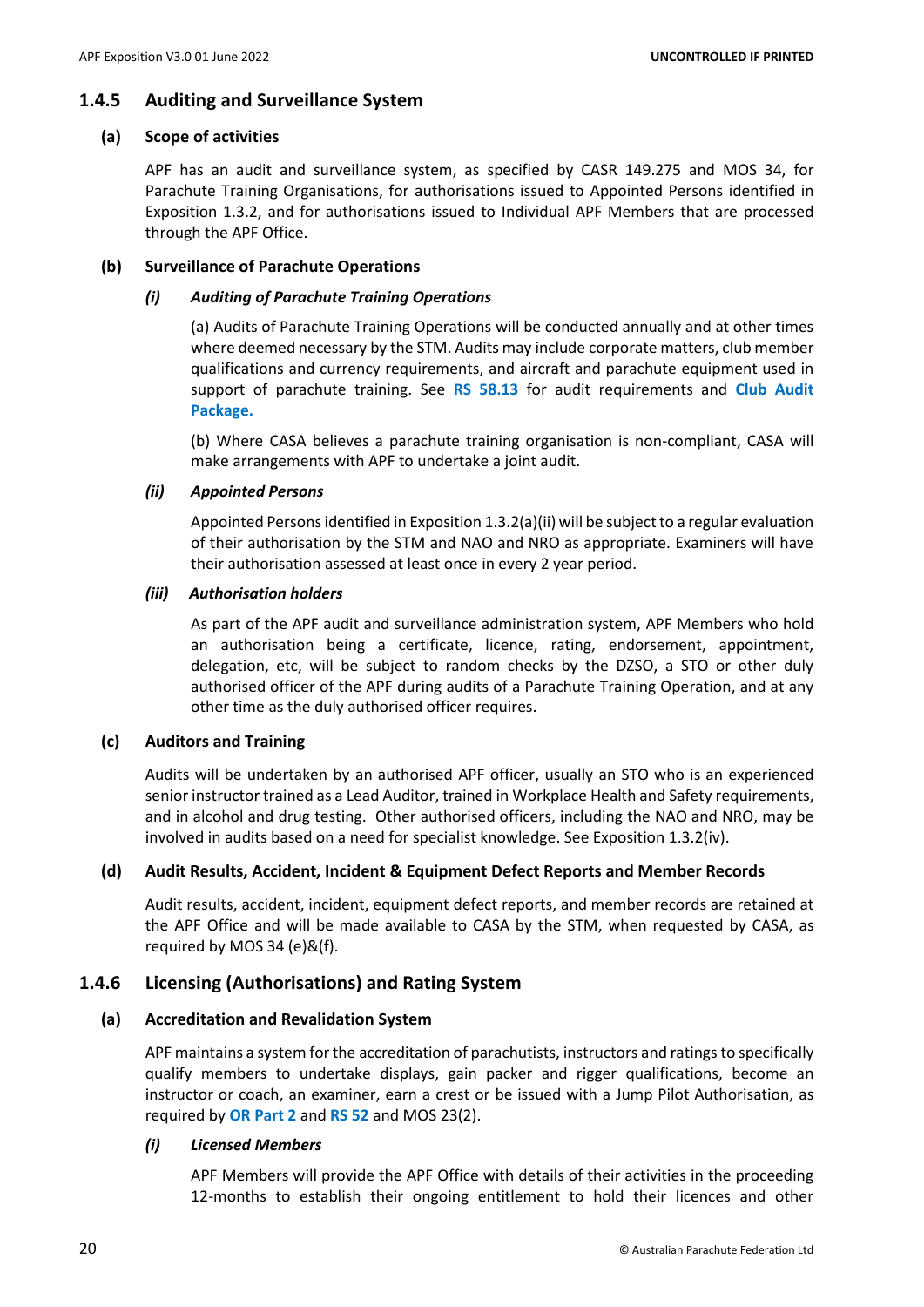authorisations. Where applying for a new authorisation, the APF Member will provide all necessary information to show they are entitled to the authorisation as required by the **Operational Regulations** and **Regulatory Schedules**.

#### *(ii) Instructors, Packers, Riggers and specific Appointments*

Instructors, Packers, Riggers and those holding Club and national Appointments will be required to revalidate their ratings and/or appointments every two years or at such other interval as specified in the **Operational Regulations** and/or **Regulatory Schedules** and the **APF Examiner's Manual.**

#### **(b) Elligibility for Members and Visitors from outside APF system**

#### *(i) Application for APF Membership and/or authorisation*

APF will not reject an application for a licence or rating on grounds other than: (a) the person does not meet the criteria or cannot meet the performance standard required to be issued with the license, rating, etc; or (b) the person has been denied, or had an authorisation suspended, varied or cancelled by another ASAO or the foreign equivalent, or a foreign NAA, or by CASA. This includes an authorisation that is substantially the same as the licence or rating being applied for. The **NOAM** has internal procedures staff will follow when eligibility for an authorisation is being assessed.

#### *(ii) Visitors from outside the APF system*

Visitors will have their eligibility to obtain a licence, certificate and/or rating assessed as required by **Operational Regulation 4.1.2(c)**. Where a person comes from another ASAO, or the foreign equivalent of the APF, or holds a CASA-issued authorisation, they must disclose, and will be assessed, as required by CASR 149.405, 149.440, 149.500 and MOS 29(2) and on their knowledge, experience and ability and any variations, cancellations or suspensions recorded, in the period starting 3 years before the making of application, through another ASAO or foreign NAA or equivalent to APF.

# *(iii) Reporting certain matters to CASA*

See Exposition 1.4.8 for reporting requirements to CASA in relation to breaches of CASR 149.G where APF is required to notify CASA.

# <span id="page-22-0"></span>**1.4.7 Enforcement – Misconduct, Discipline and Grievances**

**Constitution Rule 13** provides for APF to establish and maintain processes and procedures to deal with misconduct and grievances issues. The APF has documented procedures to deal with enforcement action, which satisfy CASR 149.290 and MOS 36.

# **(a) Member Protection Policy**

This policy acts as a code of behaviour for APF Members and others involved in parachuting activities. With the APF's **Code of Ethics** as its foundation, this Policy incorporates statutory behavioural requirements, including a strong focus on child protection and grievance procedures. See: **Member Protection Policy.**

#### **(b) Misconduct Policy and Procedures**

(i) The policy and associated procedures for dealing with misconduct, and discipline for breaches of APF Rules and Regulations, required by CASR 149.290 and MOS 36, will be timely, fair, accountable and transparent and, include a "just and fair safety culture" to discourage blaming individuals for an honest mistake. Sanctions will be applied where there is evidence of a conscious violation, or intentional, reckless or negligent behaviour. See: **Misconduct Policy and Procedures Manual.**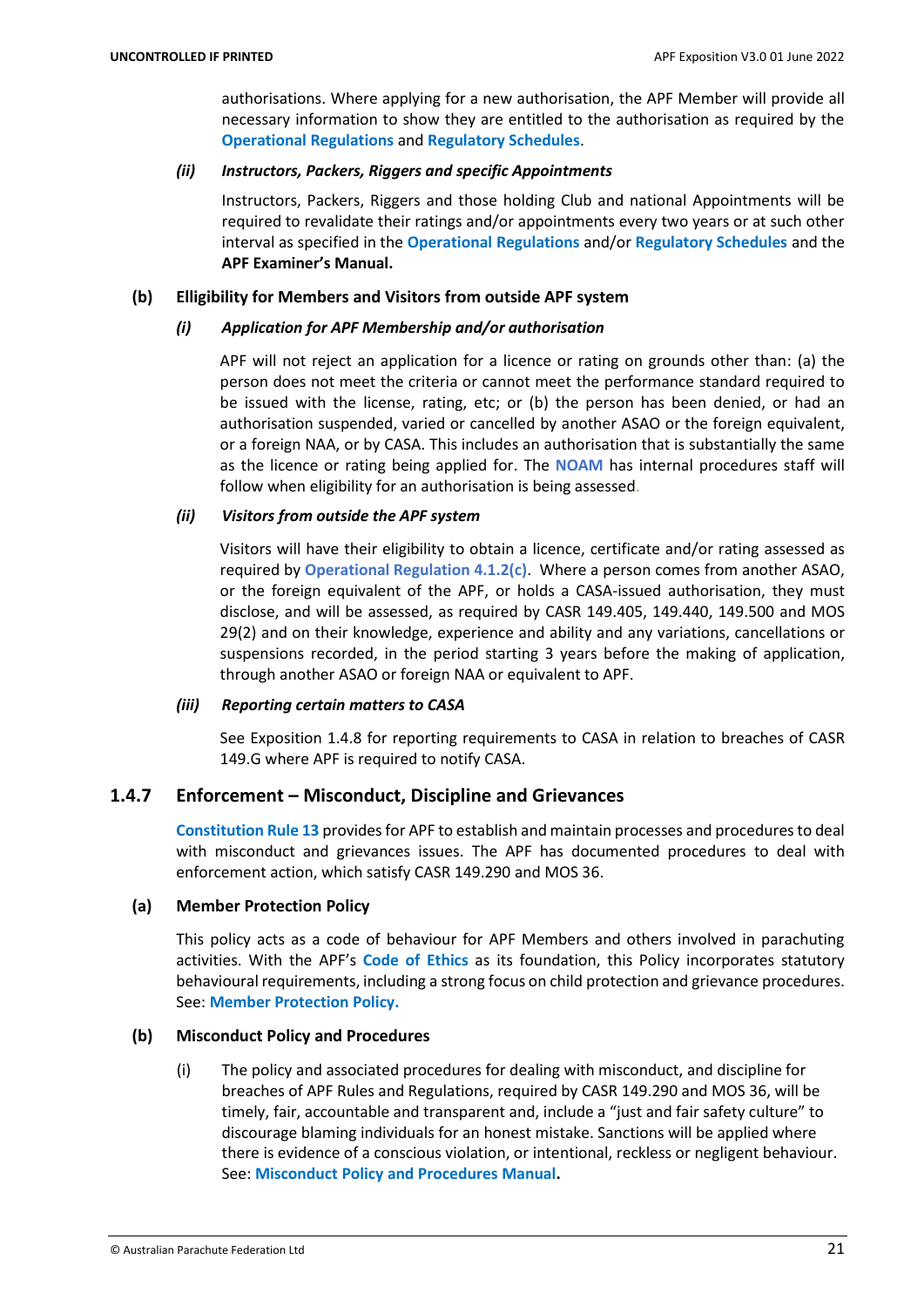- (ii) An APF Member must exhaust all internal review options available through APF before seeking a review by CASA under CASR 149.610. An APF Member making an application for review must advise APF. APF will, within 28 days of being given notice by CASA, under CASR 149.620, provide copies of the documents required by Exposition 1.4.7(b)(iii).
- (iii) APF will provide CASA with: (a) A statement setting out the findings on material questions of fact, referring to the evidence or other material on which those findings were based and give the reasons for the internal review decision of APF; and (b) Copies of every document that is in the APF's possession or under the APF's control and is relevant to the review by CASA of the internal review decision.

#### **(c) Direction by CASA to take enforcement action**

- (i) Under CASR 149.490, CASA may, in the interests of aviation safety, direct APF to initiate enforcement action, within 20 days, against an APF Member, in which case APF will deal with the matter under the provisions of the **Misconduct Policy and Procedures Manual**.
- (ii) Under CASR 149.495, CASA may initiate enforcement action itself against an APF Member, in which case it will advise APF of the action initiated and the Member will be given an opportunity to show cause as to why their authorisation should not be varied, suspended or cancelled.
- (iii) Under CASR 149.500, if a Member's authorisation is cancelled by CASA, the APF will not issue another authorisation that is the same in substance as the cancelled authorisation until 3 years after the day the CASA cancellation takes effect.

# <span id="page-23-0"></span>**1.4.8 Reporting of certain matters to CASA**

# **(a) Reporting requirements under CASR 149.G**

- (i) APF will notify CASA, and other ASAOs administering the same activity, when disciplinary action is taken that has the effect of suspending, varying or cancelling an authorisation issued by APF. Written notice and all relevant information will be given to the ASAO and the Team Leader CASA Sport Aviation Office, by the STM, in writing within 7 days of the suspension, variation or cancellation taking effect.
- (ii) The STM will notify the Team Leader CASA Sport Aviation Office in writing within 28 days if, despite remedial or disciplinary action being taken, the APF Member continues to exercise the privileges of the suspended, varied or cancelled authorisation, and CASA will be entitled under CASR 149.495(2) to initiate action against the APF Member directly.

#### **(b) Reporting interference with decisions of key personnel**

If the CEO/Accountable Manager or the Safety Manager or STM becomes aware a person has overridden an aviation safety-related decision of a member of the key personnel, the STM will report all relevant details to the Team Leader CASA Sport Aviation Office, in writing within 7 days of becoming aware of the matter. See MOS 36.

# **(c) Reporting under CASR 149.085(d) & (f) as a Condition of an ASAO Certificate.**

- (i) In an unforeseen circumstance of no more than 7 days, if a person occupies the Safety Manager position and another key personnel position simultaneiously, the Accountable Manager (or substitute Accountable Manager) will, before the 7 days has elapsed, advise the Team Leader CASA Sport Aviation Office of the situation in writing.
- (ii) If any Key Person permanently vacates their position, the Accountable Manager will, in writing before 7 days has elapsed, advise the Team Manager CASA Sport Aviation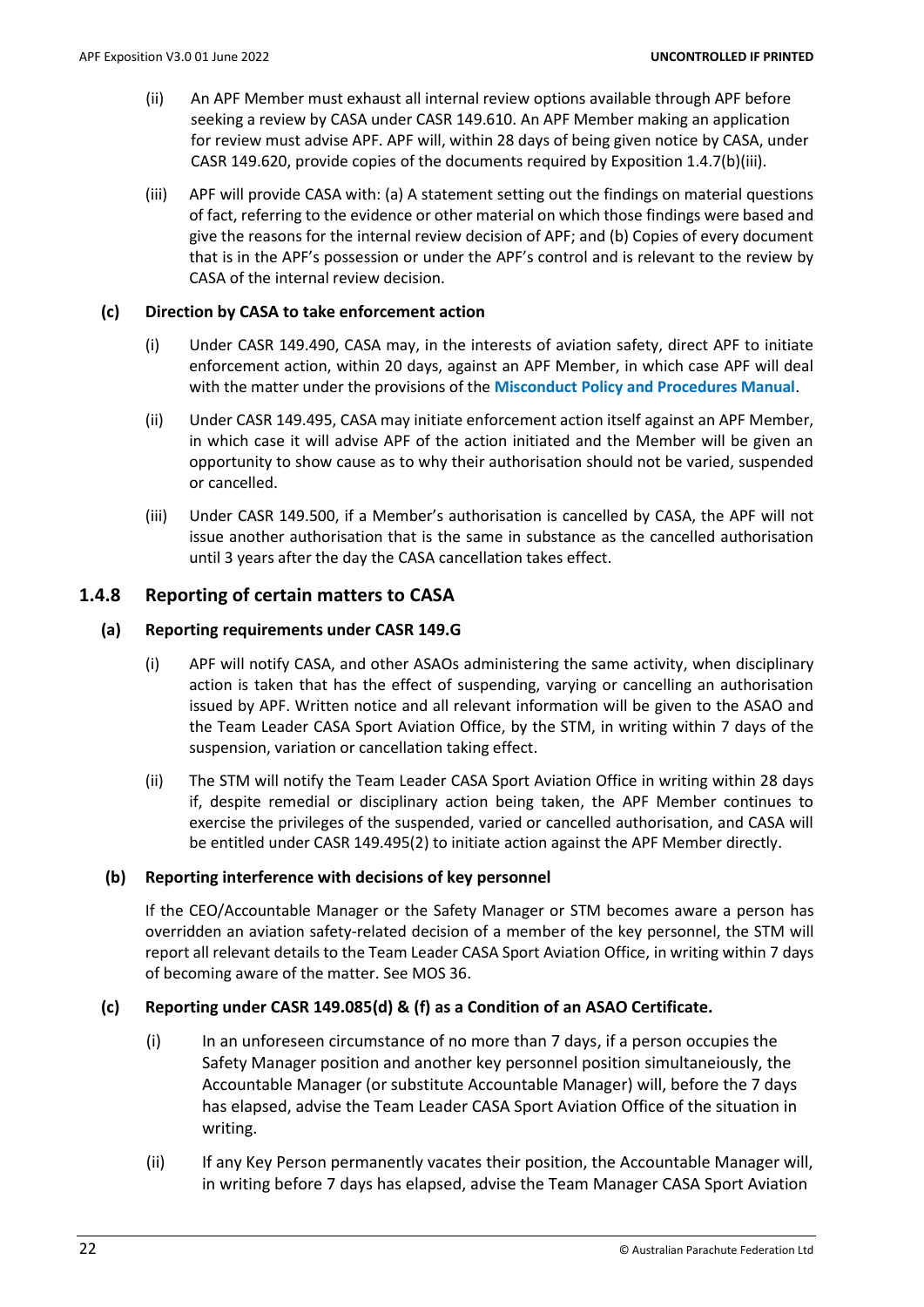Office of the Key Person vacancy. APF will appoint a replacement to the Key Person position within 90 days of the position becoming vacant.

#### **(d) Notifying CASA under CASR 149.200 if Key Person cannot carry out responsibilities**

If a Key Person cannot, or is likely to be unable to carry out, the Key Person's responsibilities for longer than 35 days, the CEO/Accountable Manager will tell CASA of the fact, within:

- (i) if there is not another person appointed to carry out the responsibilities for all or part of the position – 5 days after the APF becomes aware of the fact; or
- (ii) if there is another person authorised to carry out the responsibilities for all or part of the period – 10 after the APF becomes aware of the fact.

# **(e) Notifying CASA under CASR 149.085(d)(ii) when replacement is appointed**

When the CEO/Accountable Manager appoints a person as a replacement for a Key Person position under Exposition 1.3.2 the Accountable Manager will notify the Team Leader CASA Sport Aviation Office, in writing with 7 days, of appointing the person to the Key Person position.

# <span id="page-24-0"></span>**1.5 APF INTERNAL REVIEW PROCESSES**

# <span id="page-24-1"></span>**1.5.1 Review of APF Rules, Regulations and Controlled Documents**

#### **(a) Document Review and Approval**

- (i) Changes to the **Constitution** requires the approval of 75% of voting members at a General Meeting.
- (ii) The APF Board will approve changes to **Board Committee Charters, MPPM, MPP,** and the Election and Voting Regulations.
- (iii) The TSC (which includes the Safety Manager) is authorised to give internal approval to changes to **ORs, RSs, SMS, JPM, TOM, Display Manual, ESs, TDs SBs** and **EM**.
- (iv) The CEO/Accountable Manager will approve changes to the **NOAM**, **Operational Committee Charters,** Job Descriptions and all other documents not subject to the express approval of the Board or TSC.
- (v) Subject to Exposition 1.5.1(e)(i) the STM, NAO and NRO may approve a waiver granted under **OR 1.2**.
- (vi) Once a need or opportunity for change has been identified and internally approved, the APF will undertake the change process in accordance with the CPPM.

#### **(b) Initiation of Changes to Rules, Regulations and Other Documents**

- (i) Proposalsfor changes will come from annual and/orregional conferences and symposiums, an Operational or Board Committee, a Special Resolution of an APF General Meeting of Members, the analysis of incident and accident reports, the findings and/or recommendations from a Coroner's Court and/or a request from CASA.
- (ii) Incident and accident report analysis is presented to Members at annual and/or regional conferences to identify trends, provoke discussion, and seek ways to improve safety through a change to training methods and/or equipment selection and use.

#### **(c) Significant Changes to Rules and Regulations**

(i) Changes to the **APF Constitution** and/or **Operational Regulations** and/or **Regulatory Schedules** and any other document, or part of a document, listed in Appendix A which has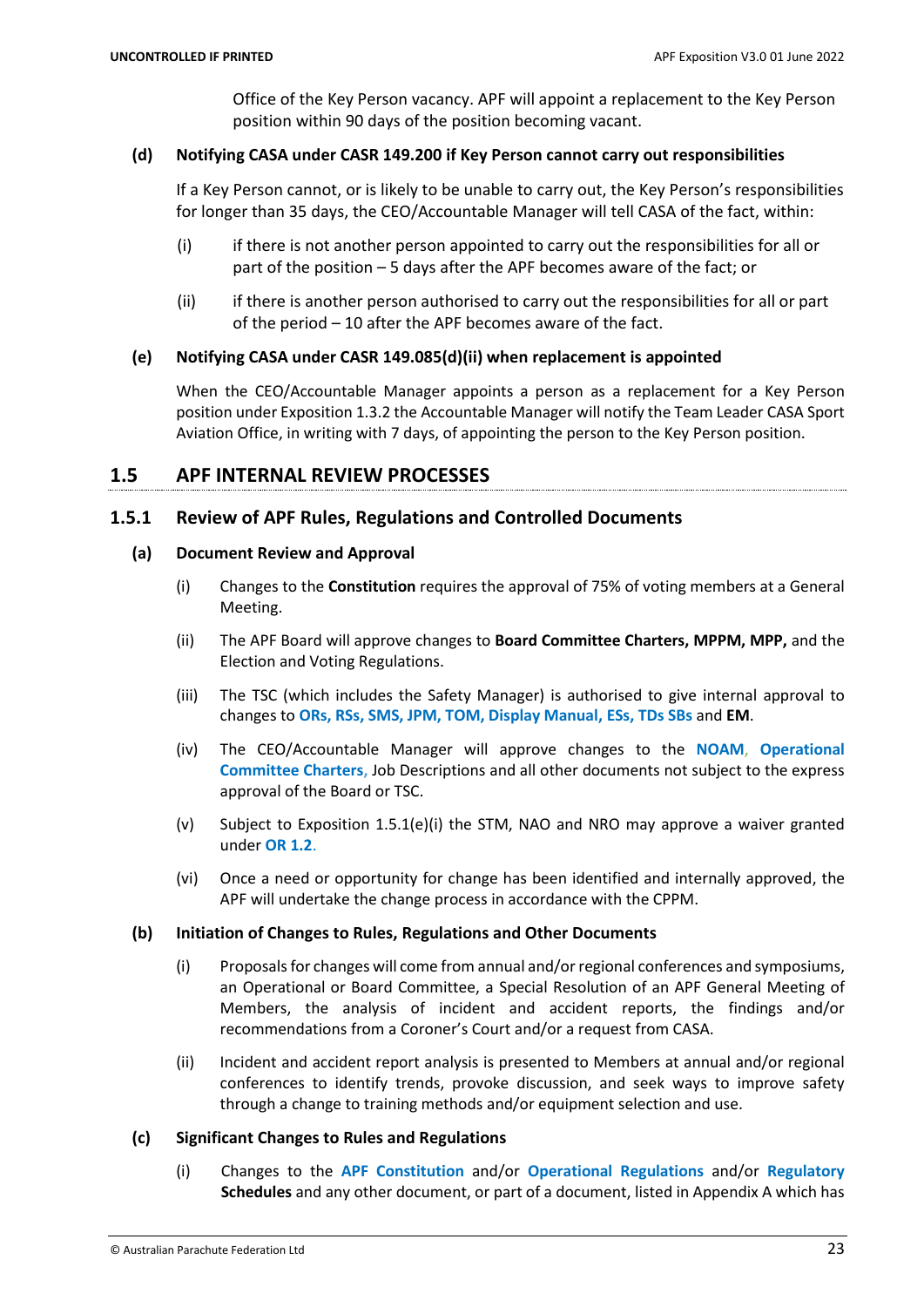a significant impact on APF Members and aviation safety will involve a Discussion Paper and/or Rule Making process appropriate to the nature and impact of the proposed change. See: **[APF website](https://www.apf.com.au/apf-members/discussion-and-feedback/discussion-and-feedback)** for Discussion/Rule Making process.

- (ii) APF Members are alerted to, and invited to comment on proposed changes, through the weekly or fortnightly eNews Broadcast.
- (iii) CASA will be invited to review and comment on what is proposed in the Discussion Paper and/or Rule Making process so that the impact to air navigation may be considered at the earliest opportunity.
- (iv) The APF will consider comments received and, once drafting is finalised, have the document submitted for formal internal APF approval in accordance with the CPPM.

# **(d) Minor Changes and Corrections to Regulations, and Other Documents**

- (i) Minor changes and corrections to documents that do not materially affect the intent of a part or section of document will be authorised, as appropriate, by the Officer or Committee which has responsibility under the CPPM.
- (ii) Other documents, being documents not called up in this Exposition and not included in Appendix A will be changed without reference to CASA. These include policies and procedures to do with parachuting competition, staff and volunteer entitlements, etc, etc.

# **(e) Exemptions (waiver) of Regulations and Issue of a Direction (Technical Directive)**

- (i) Operational Regulation 1.2 permits certain appointed persons to waive regulations affecting their respective areas of operations with prior notification to the TSC. If the waiver is to the part or section of a document in Appendix A requiring CASA approval before the change is made, then CASA will be advised of the waiver as specified in subparagraph 1.5.1(e)(iii).
- (ii) A TD is a mechanism to quickly create a binding directive in the interests of safety. TDs may be time limited or be intended as an interim regulation until included in the next revision of a key document listed in Appendix A of this Exposition.
- (iii) The Team Leader CASA Sport Aviation Office will be notified in writing 3 working days before the waiver is granted and/or the TD is issued.

# **(f) Notifying APF Members of Changes**

When this Exposition changes or a document listed in **Appendix A** changes, APF Members will be advised by eNews Broadcast with a hyperlink to the latest version of the Exposition and/or document or both. See also Exposition Distribution List.

# <span id="page-25-0"></span>**1.5.2 Notifying CASA of Changes**

- (a) CASA will be notified of proposed or actual changes to Rules or Regulations referenced in the APF Exposition in accordance with the APF CPPM. The Team Leader of the CASA Sport Aviation Office will be provided an updated Exposition as per Distribution List at page 4 of this Exposition.
- (b) Changes to documents requiring express CASA approval before the change is implemented, are identified as such in **Appendix A**.

# <span id="page-25-1"></span>**1.6 EXPOSITION CHANGE MANAGEMENT**

# <span id="page-25-2"></span>**1.6.1 Significant change requiring CASA approval**

Significant changes are managed under the APF CPPM.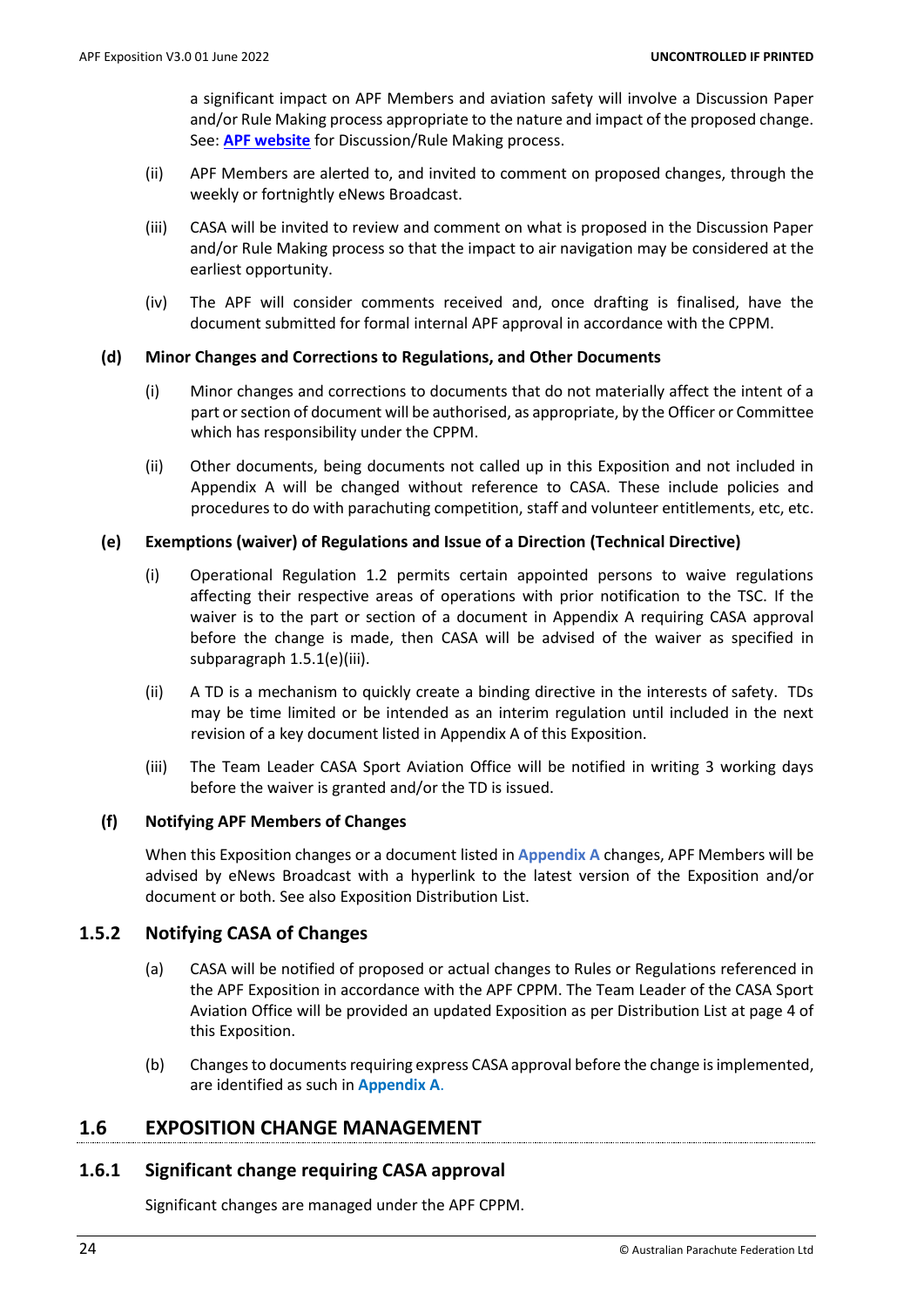# <span id="page-26-0"></span>**1.6.2 Non-significant change requiring CASA notification**

Non-significant changes are managed under the APF CPPM.

# <span id="page-26-1"></span>**1.6.3 APF-specific change**

APF-specific changes are managed under the APF CPPM.

# <span id="page-26-2"></span>**1.6.4 Exposition Version Control Numbering**

When a significant change receives CASA approval the Version Number will take on the next "V" number so that, for example V2 will become V3 followed by the date it comes into effect. When a non-significant change is approved, the Version Number will change so that, for example, V2.1 will become V2.2 followed by the date it comes into effect.

*Note: For example, an Exposition version with five CASA approved changes incorporated and, subsequently has three APF internally approved changes incorporated, would become V5.3*

# <span id="page-26-3"></span>**1.7 RECORD KEEPING AND RETENTION**

# <span id="page-26-4"></span>**1.7.1 APF Document Management**

#### **(a) Corporate Documents**

Record keeping and retention rules applicable to APF vary under different legislation (corporation law, taxation law, etc). As a not-for-profit CLG, APF will observe and comply with these laws as they apply to it.

#### **(b) Individual Member and Club Records**

**OR Part 12 - Records** requires that all original records must be retained in a legible and retrievable form for seven years by Individual Members, Clubs and Display Organisers and be provided to an authorised officer of APF, on request.

#### **(c) Membership Register and Training Records**

APF will maintain membership and training records in an online database. Records relating to assessments, disciplinary action, incidents and accidents will be recorded against the person's name and membership number in the Membership Register. Officers of the APF and CIs have access to Members' qualifications and experience as appropriate. See **Operational Regulations Part 12** and each **Regulatory Schedule** for details of specific record keeping requirements.

#### **(d) Key and Appointed Personnel Appointment Register**

APF maintains a register of Key and Appointed Personnel such that the person currently appointed to the position, or the person temporarily appointed, is visible to CASA and APF Members through APF Website. The Membership database contains historical information of appointments, delegations, authorisations and when an authorisation was issued, expires or was surrendered. See Exposition 1.3.2(a)(iii) & (iv).

# <span id="page-26-5"></span>**1.7.2 Providing copies of documents to CASA**

#### **(a) Where a CASR 149.550 event occurs**

If any of the events specified in CASR 149.550 (**Event**) occurs in relation to APF, APF's ASAO Accountable Manager will send to CASA's nominated representative, a copy of all documents used by APF in the performance of its approved functions as an ASAO within 30 days of the date of the Event. Copies of the documents (which are listed in (b) below) may be provided by one or more of the following methods: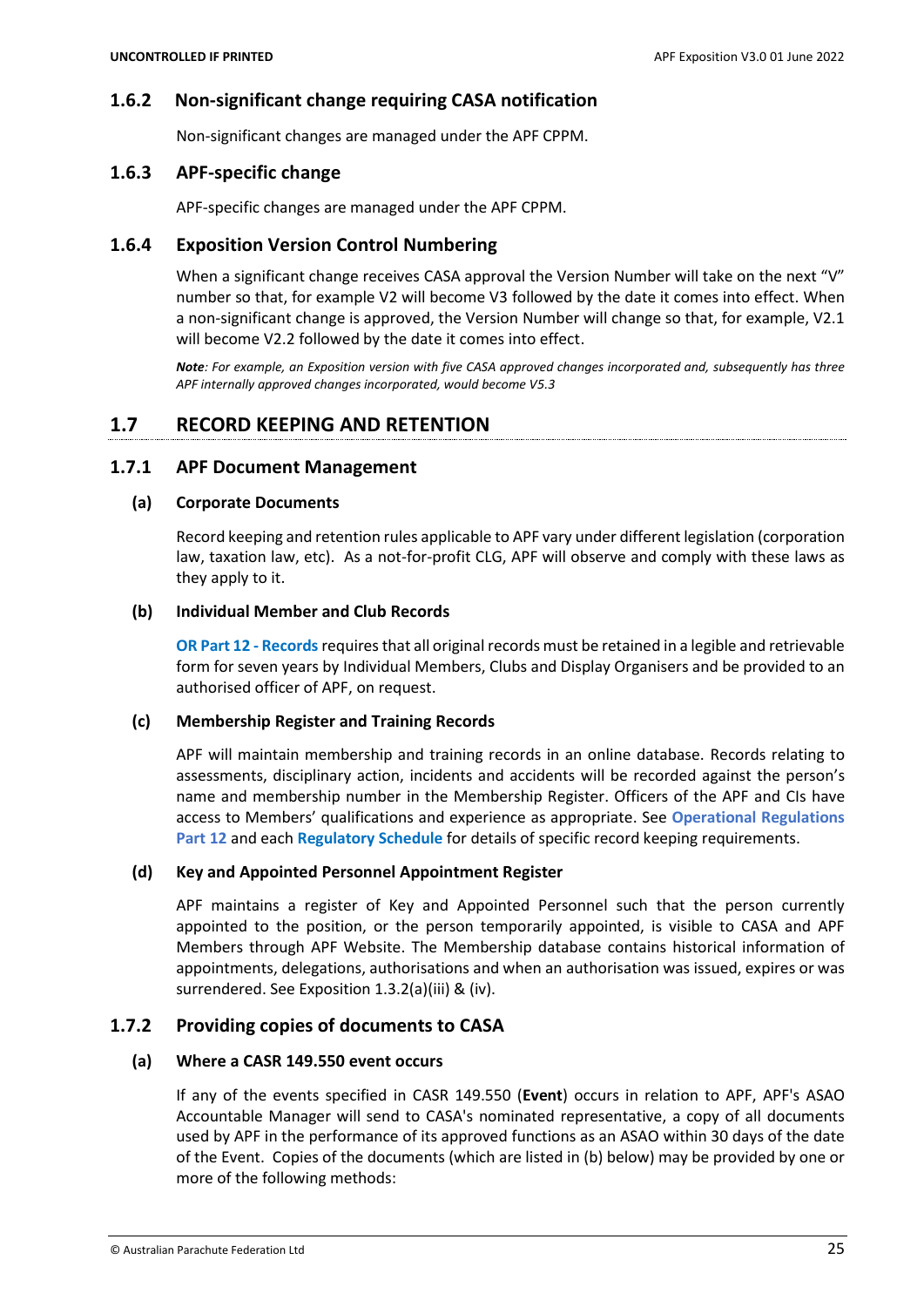- (i) sending website links to the applicable location where copies of the document/s is/are publicly accessible; and/or
- (ii) sending electronic copies of the documents by email.

#### **(b) Copies of documents required to be provided to CASA**

Copies of the following documents will be provided by APF to CASA under CASR 149.550:

- (i) all documents listed in Appendix A to this Exposition (excluding the APF Constitution);
- (ii) all other documents APF uses for training of Members, examination for, and issue of APF and FAI certificates, licenses, crests, endorsements and, appointments & delegations;
- (iii) the membership register with all authorisations held by each APF Member that relate to a CASR 149 and CASR 105 function performed by APF;
- (iv) any additional document(s) created after the date of this Exposition, which APF uses in the performance of its approved functions as an ASAO; and
- (v) includes historical data and information that is considered necessary for CASA, or another ASAO, to take over and perform the functions of the APF.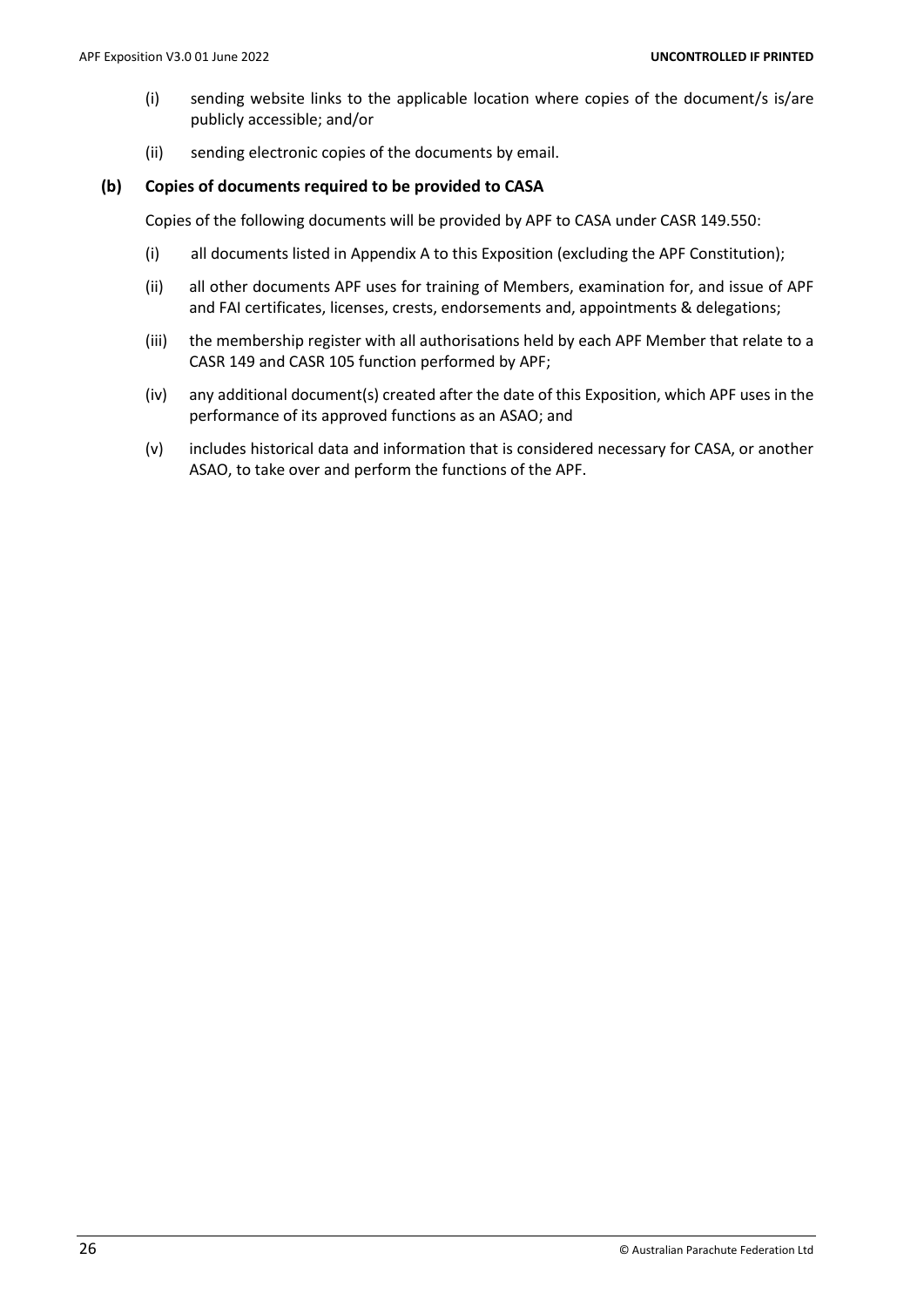# <span id="page-28-0"></span>**PART 2: PARACHUTE DESCENTS AND PARACHUTING OPERATIONS – PROCEDURES FOR SAFE CONDUCT**

*This Part contains general information on Parachuting from Aircraft and Parachuting Descents that* apply *to all APF Members. Part 3 contains information specific to parachute training activities.*

# <span id="page-28-1"></span>**2.1 CASR PART 105 – PARACHUTING FROM AIRCRAFT**

- (i) APF manages and administers sport and recreational parachuting operations from civilregistered aircraft operating in Australian Territories in accordance with the requirements of CAR 152, pending promulgation of *CASR Part 105 – Parachuting from aircraft*.
- (ii) The scope of APF activities does not include BASE jumping from fixed objects, aircrew emergency parachute descents and non-personnel parachutes used for stores delivery, and vehicle stabilisation and recovery.

# <span id="page-28-2"></span>**2.2 PARACHUTING DESCENTS – GENERAL REQUIREMENTS**

# <span id="page-28-3"></span>**2.2.1 Authorisation to Undertake Parachuting Descents**

- (i) Members of the APF will make a parachute descent in accordance with the terms and conditions of **CASA Instrument 36/19 under CAR 152**
- (ii) Members will be licenced and rated for the type of parachute decent being undertaken in accordance with the accreditation and revalidation system in Exposition 1.4.6(a) and **Operational Regulations** and **Regulatory Schedules**.
- (iii) Applications to undertake parachuting activities on basis of existing authorisations will be processes in accordance with Exposition 1.2.2(g) and 1.4.6(b) and **OR 4.1.2(c).**

# <span id="page-28-4"></span>**2.2.2 Meteorological Conditions**

- (i) All parachute descents will be made in the meteorological conditions specified in **OR 6.4**, which permit the target to be clearly visible throughout the descent and does not require the parachutist to enter cloud.
- (ii) Descents through cloud are permitted where a CJPM is held in accordance with **CASA Instrument 06/16 under CAR 209, 8(2) and RS 60.**

# <span id="page-28-5"></span>**2.2.3 Parachute Descent Not to Create Hazards**

In accordance with **OR 6.3.2**, APF will require each Member to take all reasonable precautions to ensure that a parachute descent does not create a hazard to the aircraft, parachutists and persons and property on the ground. See Exposition 4.2.5 for pilot-specific obligations.

# <span id="page-28-6"></span>**2.2.4 Parachuting Display Descents**

**OR Part 10** Parachute Displays, **RS 52** and **APF Display Manual** requirements will apply to all parachute descents undertaken where there is a public gathering and it is necessary to ensure the parachute descent does not create a hazard to persons and property on the ground. Pyrotechnics carried during displays will comply with CASR 92.180 and at night to **OR 9.5.5**.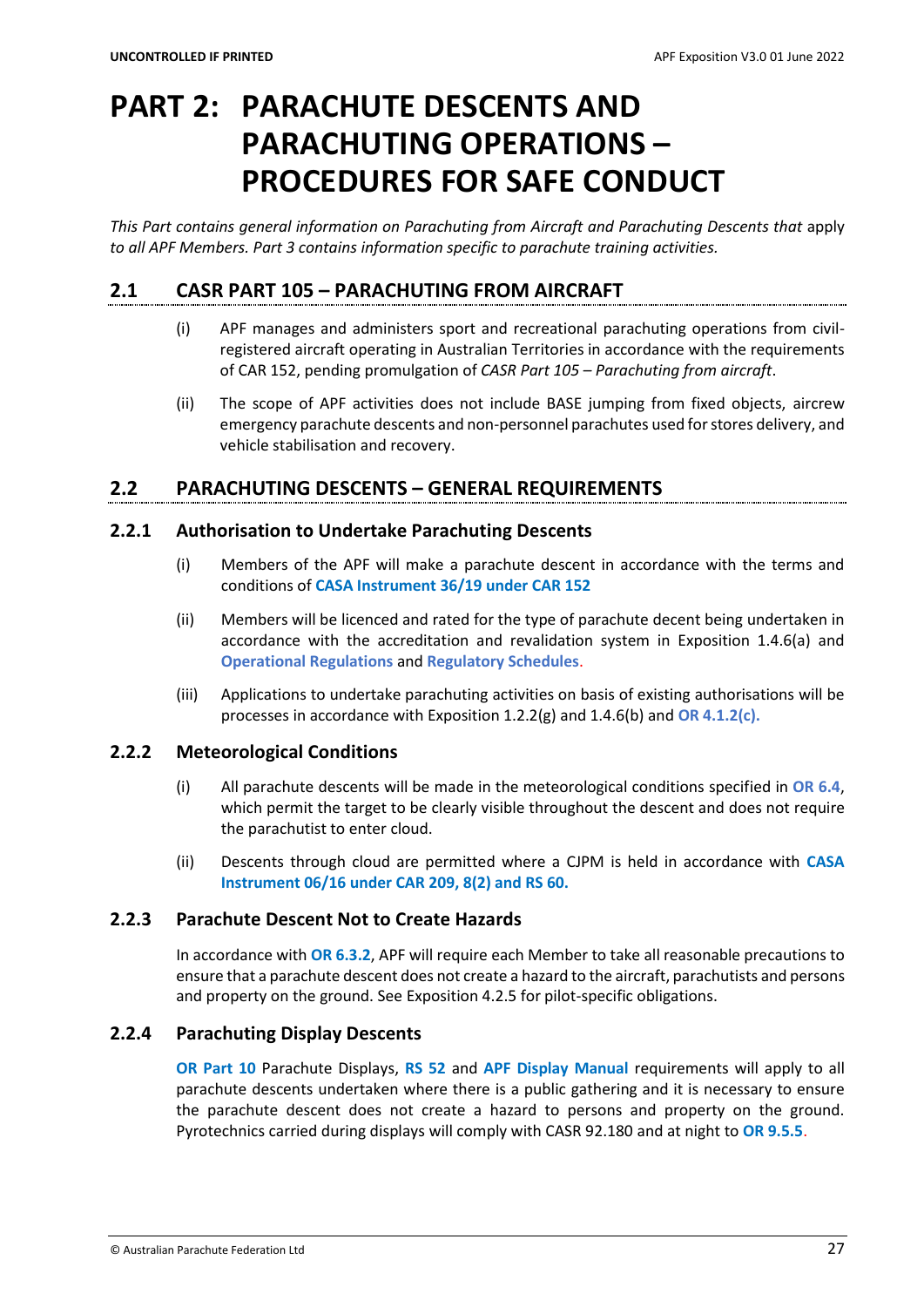# <span id="page-29-0"></span>**2.2.5 Alcohol, Drugs or Fatigue**

**OR 6.2.3** prescribes APF policy in relation to alcohol, drugs or fatigue, to satisfy the requirements of CASR 149.185 and MOS 37(2)(i) and (j).

# <span id="page-29-1"></span>**2.2.6 Personal Floatation Devices (PFDs)**

A PFD that complies with **ES APF071206** must be worn where specified in **OR 7.1.4.**

# <span id="page-29-2"></span>**2.2.7 Parachute Equipment Requirements**

**OR Part 7** prescribes APF requirements for parachute equipment including minimum equipment requirements for specific types of descents and the experience level of the Member.

# <span id="page-29-3"></span>**2.2.8 APF issued Certificates and Authorisations**

Issue of Certificates, Crests, Instructor, Packer and Rigger Ratings, CI and Examiner Appointments and approval of Training Operations, are administered online and through the APF Office. See **Operational Regulations**, **RS 52 & RS 53** and **Instructor Examiner Manual.** 

# **2.2.9 High Altitude Descents**

Descents from above FL 150 and below FL 180 are subject to the conditions of **OR 9.8.1**. Descents above FL 180 and below FL 250 are subject to the conditions specified in **OR 9.8.2**.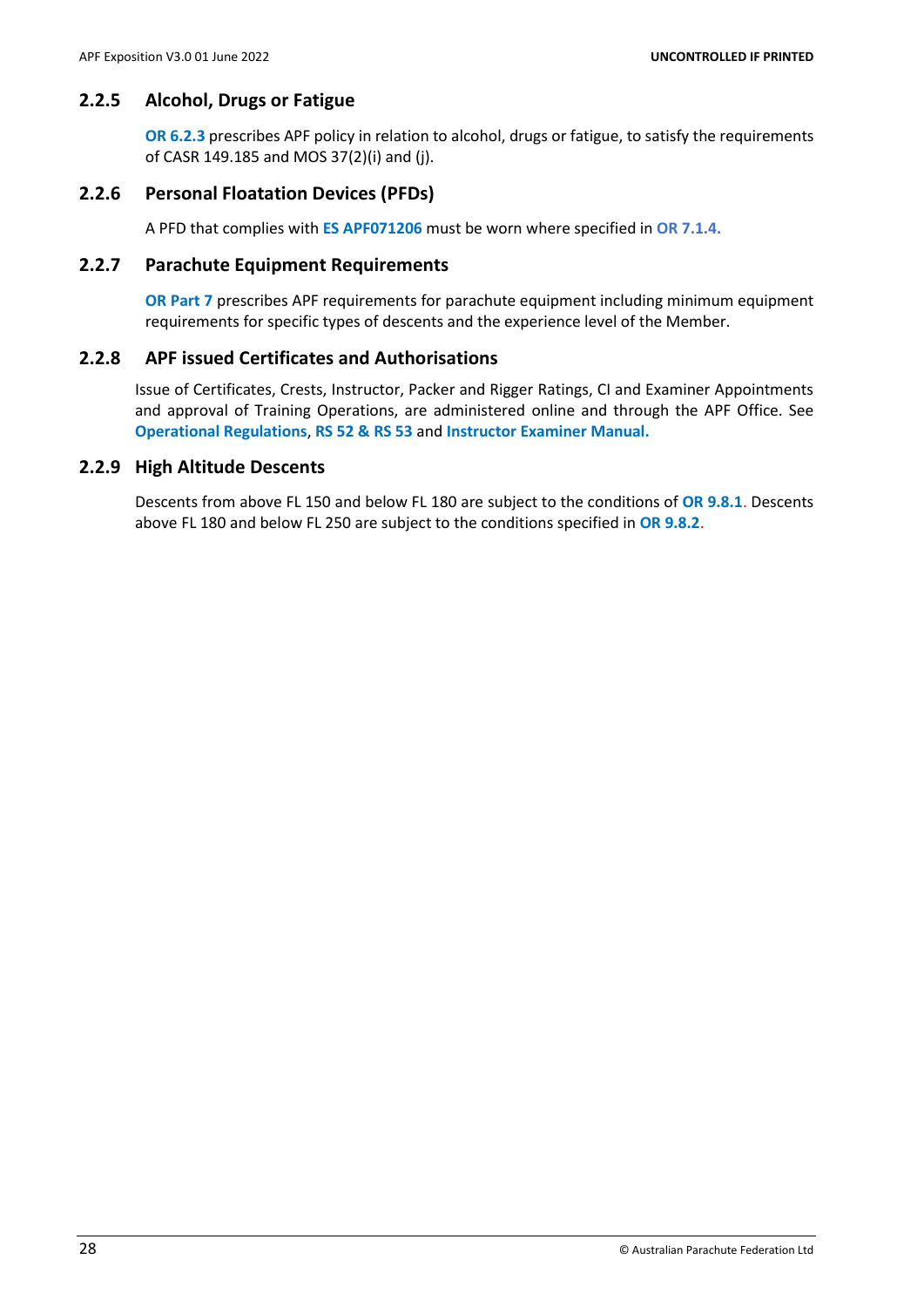# <span id="page-30-0"></span>**PART 3: PARACHUTING TRAINING OPERATIONS**

*This Part contains information on training, the type of organisations that can deliver training, and how training activities are managed and by whom.*

# <span id="page-30-1"></span>**3.1 TRAINING OPERATIONS APPROVAL AND OVERSIGHT**

#### <span id="page-30-2"></span>**3.1.1 General**

**Operational Regulation 11.1.3** specifies the activities which are deemed to be training activities.

#### <span id="page-30-3"></span>**3.1.2 Supervision of Training Activities**

Parachute training will be conducted by an APF-approved Training Organisation, and under the supervision of a CI, and in accordance with the requirements of **OR Part 11** and each Training Organisations' APF-approved **TOM**.

#### <span id="page-30-4"></span>**3.1.3 Approval of Training Organisations**

Application for appointment by an APF Club to be a Parachute Training Operation will be administered in accordance with **RS 58**.

# <span id="page-30-5"></span>**3.1.4 Chief Instructor, Senior Pilot and Jump Pilots**

Application for appointment as CI of a Parachute Training Operation will be administered in accordance with **RS 54** and **RS 58**.

Application for appointment as the Senior Pilot of a Training Operation will be made to the NAO by the Chief Instructor. See Exposition Part 4.2.3 and **OR 5.1.6** and **OR 5.1.7**.

Training of a pilot to obtain a JPA will be in accordance with Exposition Part 4.

#### <span id="page-30-6"></span>**3.1.5 Training Operations Manual Approval**

APF produces a generic **TOM** which the Chief Instructor and Training Operation may adopt. Alternatively, the organisation may propose, and have the STM approve, a version of the **TOM** prepared by the organisation. See: **RS 54.33**.

# <span id="page-30-7"></span>**3.1.6 Auditing and Incident Reporting**

Ongoing oversight of Parachute Training Operations includes periodic and random audits and incident reporting, dealt with under Exposition Parts 1.4.4(f) and 1.4.5 and compliance with MOS 34. See also **RS 58** for audit requirements and **OR 12.6.2** and **RS 55** on incident notification procedures.

# <span id="page-30-8"></span>**3.2 SCOPE OF TRAINING ACTIVITIES**

# <span id="page-30-9"></span>**3.2.1 Student and novice training**

Training encompasses ground theory and practical classes, pre-jump written assessment, direct supervision of parachute descents and post-jump review as specified in **OR Part 11** and the organisation's **TOM**, as applicable, for the type of training being undertaken.

# <span id="page-30-10"></span>**3.2.2 Instructor training**

Training to become an instructor will be conducted by an Instructor Examiner in accordance with the requirements of **OR Part 14** and the **Instructor Examiner Manual**.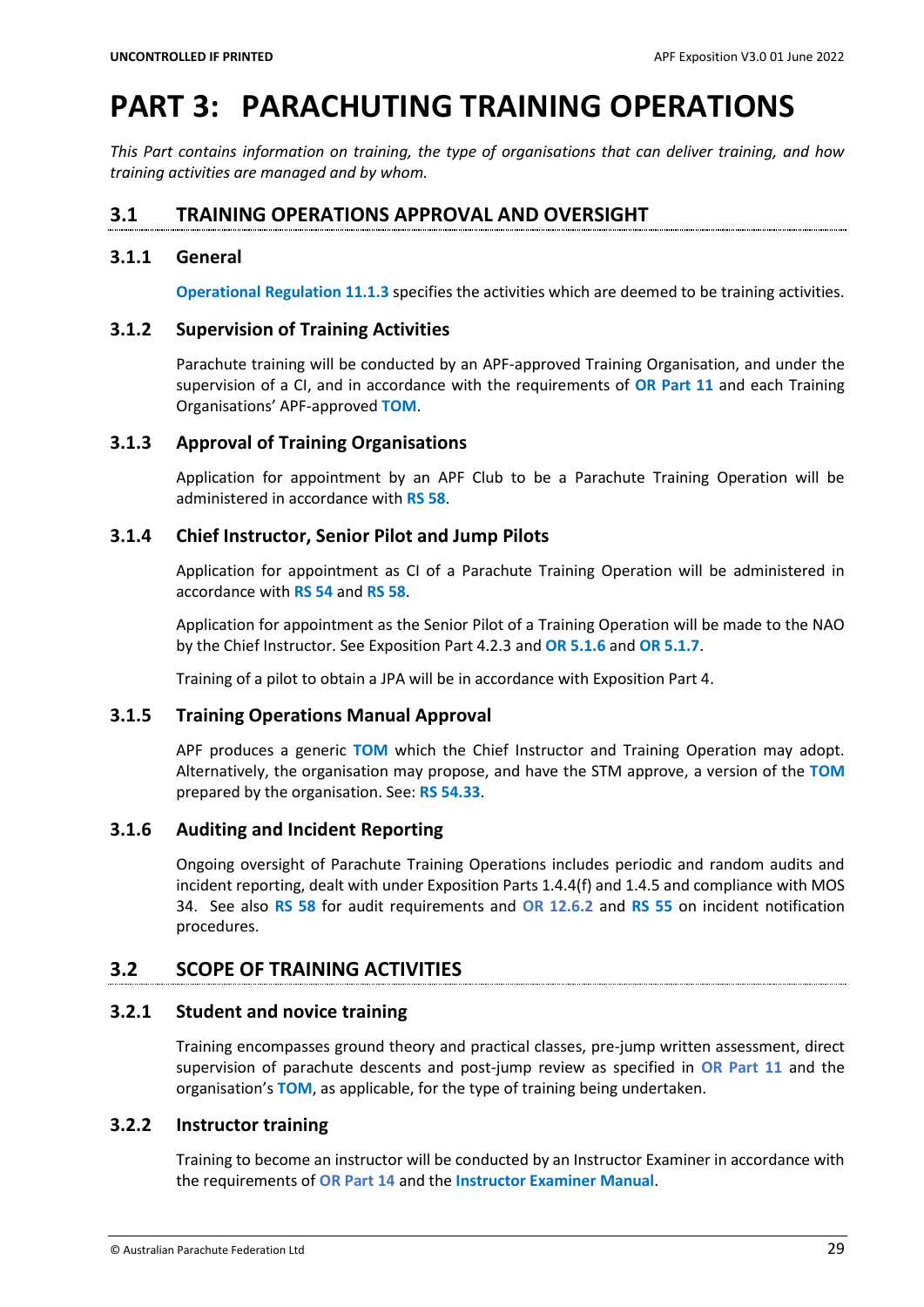#### <span id="page-31-0"></span>**3.2.3 Skill-specific training**

Training for a Certificate C through D, Display Rating, the various Crests available, training for Water, Night, and for High Altitude Descents, Ground Control Assistant (GCA), and Target Assistant (TA), will be conducted by personnel who hold the authorisations that permit them to undertake such training. See: **Operational Regulations**.

# <span id="page-31-1"></span>**3.3 APPOINTMENTS MADE BY PARACHUTE TRAINING ORGANISATION**

Appointment of a DZSO will be made by the CI of the Parachute Training Organisation, and the DZSO will appoint a Ground Control Assistant and Target Assistant/s.

Coach training and assessment will be conducted in accordance with **RS 53.8** and the **APF Coach Assessment and Appointment booklet** and details of appointments will be forwarded to the APF Office for registration.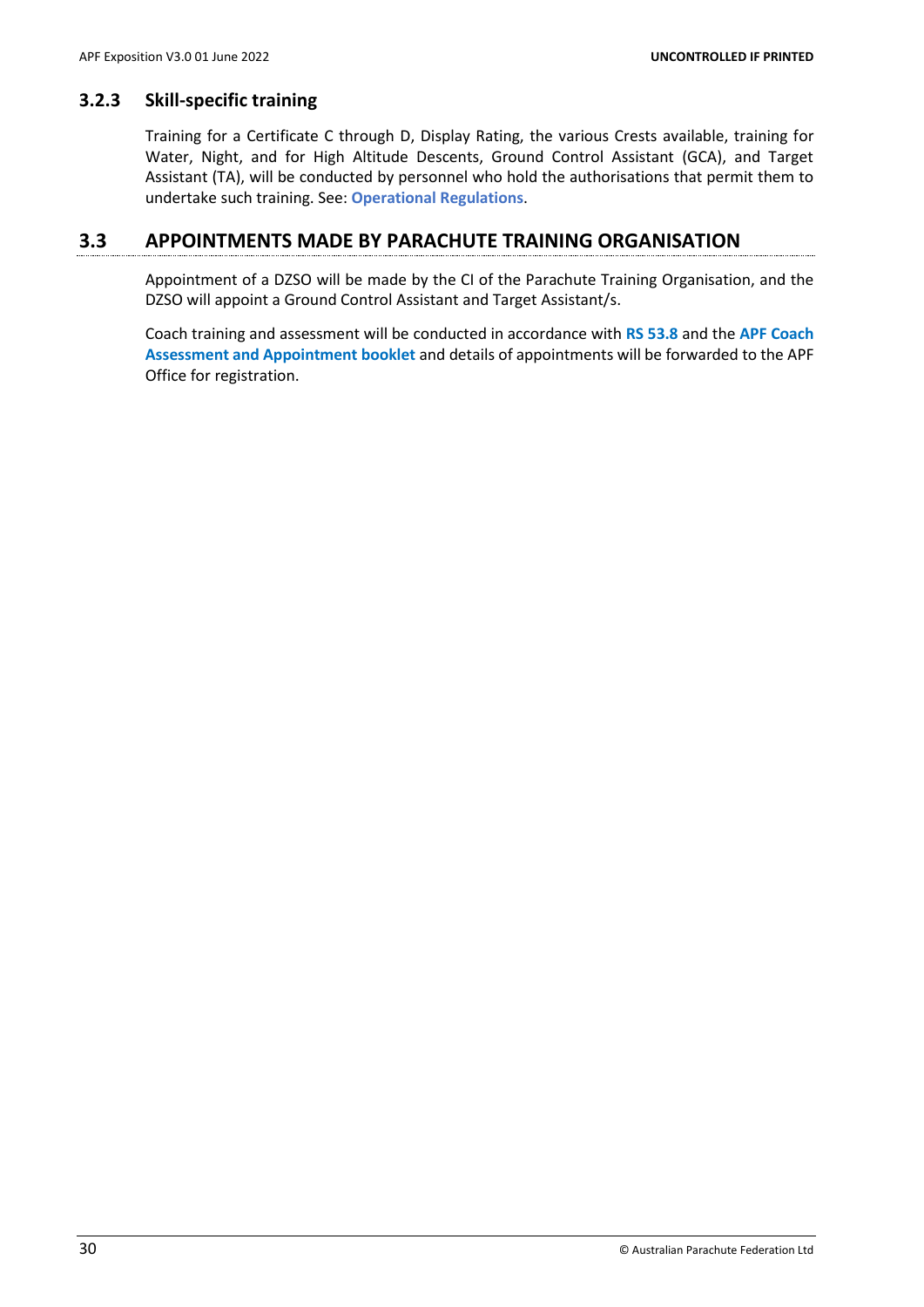# <span id="page-32-0"></span>**PART 4: OPERATING AN AIRCRAFT TO FACILITATE A PARACHUTE DESCENT**

*This part describes the requirements for pilots who will engage in parachuting operations, their responsibilities, the special requirements that apply to configuring and operating the aircraft and how pilots will ensure the airspace through which they drop parachutists is clear of conflicting traffic.*

# <span id="page-32-1"></span>**4.1 RULES AND REGULATIONS**

Aircraft operations in support of parachuting will be conducted in accordance with **RS 51: CASA Instruments 66/16, 06/16, 184/00** and **EX116/16**, **OR Part 5**, **RS 56** and the **JPM**.

# <span id="page-32-2"></span>**4.2 PILOT – JUMP AIRCRAFT**

# <span id="page-32-3"></span>**4.2.1 Jump Pilot Minimum Qualifications and Experience**

The pilot of an aircraft engaged in parachute operations will have the minimum qualifications and experience on the particular aircraft type or an aircraft type of similar performance, weight and operational complexity as specified in **OR 5.1.1**. The exceptions being:

- (i) when the pilot is In Command Under Supervision (ICUS) by a JPE or JPA and or and under training for the issue of a JPA; or
- (ii) when a balloon is used, **OR 5.1.3** requirements apply; or

(iii) when a recreational, sport aviation aircraft or warbird is used, **OR 5.1.4** requirements apply.

# <span id="page-32-4"></span>**4.2.2 JPA required for Parachute Training Operations**

When the pilot will be flying in support of parachute training operations, the pilot will meet the additional requirements of **CASA Instrument 84/18 under CASR 11.245 – Private Operations,** the requirements of **OR 5.1.2** and **OR 5.1.5** and, hold a Jump Pilot Authorisation (JPA) and, comply with the requirements of **RS 56. 4.1** through to **5.2,** and the APF **JPM.**

# <span id="page-32-5"></span>**4.2.3 Senior Pilot**

The CI of a parachute training operation will nominate a pilot, who holds a JPA, to be the Senior Pilot for the training organisation. A pilot will not act as a Senior Pilot until approved by the NAO and the appointment is confirmed by the APF as specified in **OR 5.1.6** & **5.1.7** and Exposition 3.1.4(b).

# <span id="page-32-6"></span>**4.2.4 Jump Pilot Examiner**

Application for a Jump Pilot Examiner will be made to the NAO, through the APF Office, and the applicant must meet the requirements of **RS 56.7.1** and **RS 56.7.2.** See also: **OR 5.1.8** & **5.1.9**.

# <span id="page-32-7"></span>**4.2.5 Pilot must take all reasonable care**

The jump pilot will take all reasonable measures to ensure that: 1) there is no risk to the aircraft being fouled by parachutists; 2) the operation does not impose any adverse stress on the aircraft structure; and 3) no loose objects, that if dropped could create a hazard to persons or property, are carried by parachutists exiting the aircraft. See: **OR 6.3.2** and **RS 51: CASA Instrument 06/16 under CAR 209. 8** and AIP ENR 5.5.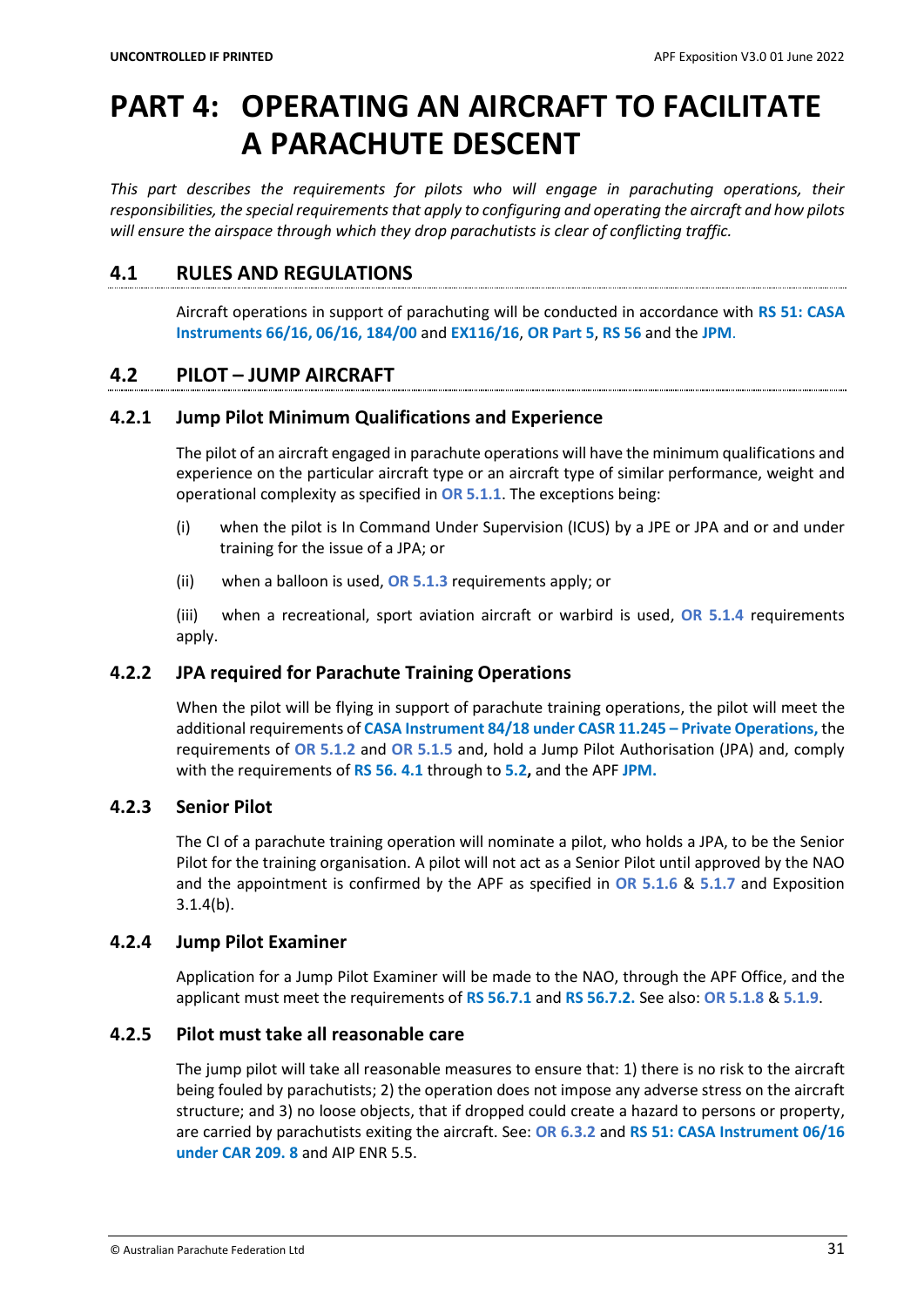# <span id="page-33-0"></span>**4.3 OPERATION OF AIRCRAFT FOR PARACHUTING**

#### <span id="page-33-1"></span>**4.3.1 Aircraft approval for parachuting**

Aircraft engaged in parachuting operations will be configured and suitability equipped for the dropping of parachutists. This will include the aircraft being permitted by the manufacturer to operate with the door off or open in flight. See: **OR 5.2.3** and **Jump Pilot Manual**.

#### <span id="page-33-2"></span>**4.3.2 Restrictions on Occupants**

When an aircraft is in support of parachute training operations, occupants during flight are restricted to: 1) parachutists who are members of the APF; 2) flight crew; and 3) an officer or delegate of CASA who is on board to carry out his or her duties.

#### <span id="page-33-3"></span>**4.3.3 Aircraft Modifications**

Modifications to the aircraft, including removal of second control column, fitment of external handles, steps, special seating, wind deflectors, etc, will be authorised by a CAR 35 or CASR 21(M) Engineer, as appropriate. These matters will be the responsibility of the aircraft owner/operator and any limitations imposed that are included as a supplement to the Flight Manual or its equivalent. See: **OR 7.2.3** and **Jump Pilot Manual.**

#### <span id="page-33-4"></span>**4.3.4 Aircraft Weight and Balance**

A parachuting aircraft is permitted to carry more occupants than the maximum number that is specified in the certification data for the aircraft type, if the aircraft is loaded in accordance with the requirements and any limitations included as a supplement to the Flight Manual, or its equivalent. See **Jump Pilot Manual.**

#### <span id="page-33-5"></span>**4.3.5 Parachute Aircraft Maintenance**

- (i) In addition to the CASA requirement to have a current Maintenance Release, aircraft used in support of parachute training operations will be maintained in accordance with an approved system of maintenance or undergo an MRI at the earlier of 100 flight hours and 12 months. See: **CASA Instrument 06/16 under CAR 209.**
- (ii) Engines of aircraft used in parachute training operations will be maintained in accordance with the requirements of **CASA Requirement 2 of AD/ENG/4 for piston engines and Requirement 1 of AD/ENG/5 for turbine engines.**

#### <span id="page-33-6"></span>**4.3.6 Exception to Maintenance Requirements**

Aircraft not used in support of parachuting training operations, and restricted to descents by experienced parachutists only, are exempt from the requirements of Exposition 4.3.5(ii).

# <span id="page-33-7"></span>**4.3.7 Parachutist Restraint – Approval and Use**

Civil Aviation Order 20.16.3 Section 15, requires parachutists to use restraints in certain circumstances, including a seat belt, safety harness or connection to an approved Single Point Restraint (SPR). **OR 5.2.4** requires the aircraft to be fitted with sufficient restraints approved by APF and CASA. **OR 7.2.2** and **OR 11.2.8** mandates their use.

Parachutist Restraints will comply with the latest issue of APF **Equipment Standard APF060607**. The number of restraints, their distribution and fitment will take account of the weight and balance and CofG limitations included as a supplement to the Flight Manual or its equivalent, and Exposition 4.3.4.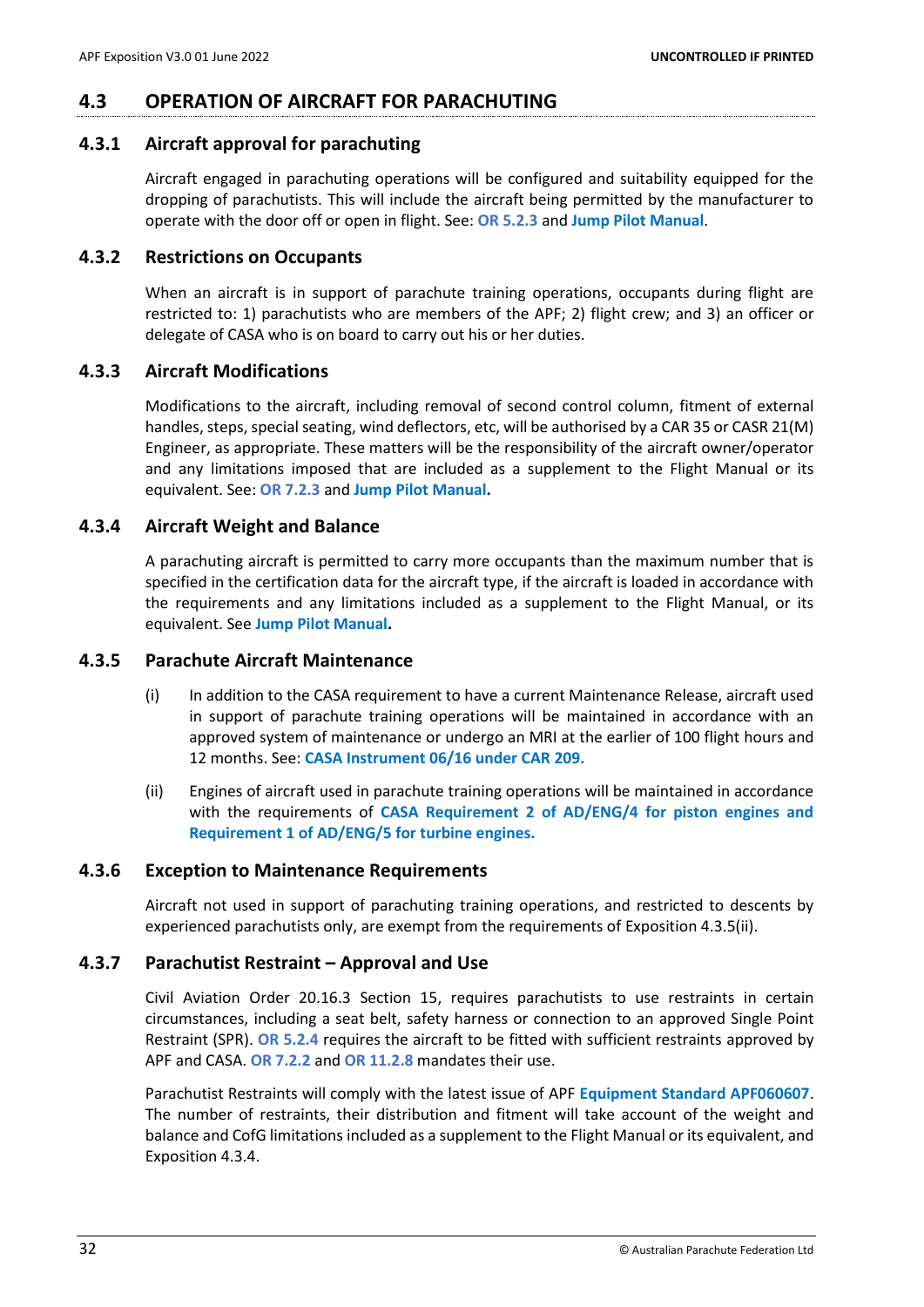# <span id="page-34-0"></span>**4.3.8 Requirements Relating to Oxygen Equipment**

The pilot of an aircraft engaged in parachuting operations will comply with section 26.43 of the Part 91 Manual of Standards, prescribed for the purposes of regulation 91.810 in Part 91 of CASR. An aircraft operated above flight level 125 must be fitted with supplemental oxygen equipment and must carry sufficient supplemental oxygen to meet the requirements of Table 26.43 (2) of the Part 91 Manual of Standards.

# <span id="page-34-1"></span>**4.3.9 Carriage of Pyrotechnics**

When an aircraft is used for a parachute display descent and includes the carriage of pyrotechnics classed as dangerous goods, the goods will only be carried in the aircraft where the provisions of the **APF Display Manual** are met.

# <span id="page-34-2"></span>**4.3.10 Reporting an Aircraft Incident or Accident**

- (i) In accordance with **RS 55,** where an incident involves the operation of a jump aircraft, the pilot will notify the APF STM and/or NAO immediately. In accordance with **RS 55,** written notification will be made within 7 days of the occurrence.
- (ii) Under the *Australian Transport Safety Investigation Act 2003*, the Jump Pilot and/or Senior Pilot and/or owner must report the incident to ATSB. See also Exposition 1.2.2(c).

# <span id="page-34-3"></span>**4.3.11 CAR 152 Does Not Permit Dropping of Articles**

CAR 152 authorises persons to make a parachute descent in accordance with specifications approved by CASA. When drop-testing of parachutes (or articles) is undertaken, the requirements of CAR 150 and CAO 29.5 will apply unless the requirements of Exposition 4.3.12 are satisfied.

# <span id="page-34-4"></span>**4.3.12 Drop-Testing of Parachutes**

Drop-testing and dropping of articles will be conducted at an APF-designated DZ where the size of the DZ provides adequate space so that the drop point and ground impact point for the parachute (or article) will be within the confines of the DZ.

All requirements in respect to pilot qualifications, drop broadcasts, and effective DZSO/GCA communications are to be in place, to ensure the parachute (or article) will not constitute a danger to other airspace users or persons and property on the ground.

# <span id="page-34-5"></span>**4.3.13 NOTAM Requirement**

When parachuting activities at a licensed or registered aerodrome will exceed 100 parachute descents during any one day, the Chief Instructor or Senior Pilot will apply to Air Services Australia, through CASA Sport Aviation Office, to have a NOTAM issued to advise other airspace users of intense parachuting activity at the aerodrome. See also Exposition 1.2.2(b)(iii).

# <span id="page-34-6"></span>**4.3.14 Hot Fuelling of Aircraft**

Under CASA EX146/21 the pilot in command of a turbine-powered aeroplane used to facilitate or conduct parachute operations is exempted from regulation 91.505 provided the pilot meets the hot refuelling requirements in the APF Jump Pilot Manual.

# <span id="page-34-7"></span>**4.4 AIRSPACE AND RADIO REQUIREMENTS**

# <span id="page-34-8"></span>**4.4.1 Radio Procedures**

ATC clearance and general broadcast requirements of intention to drop parachutists are specified in **CASA Instrument 06/16 under CAR 209, 10**, in **OR 5.3** and in AIP ENR 5.5.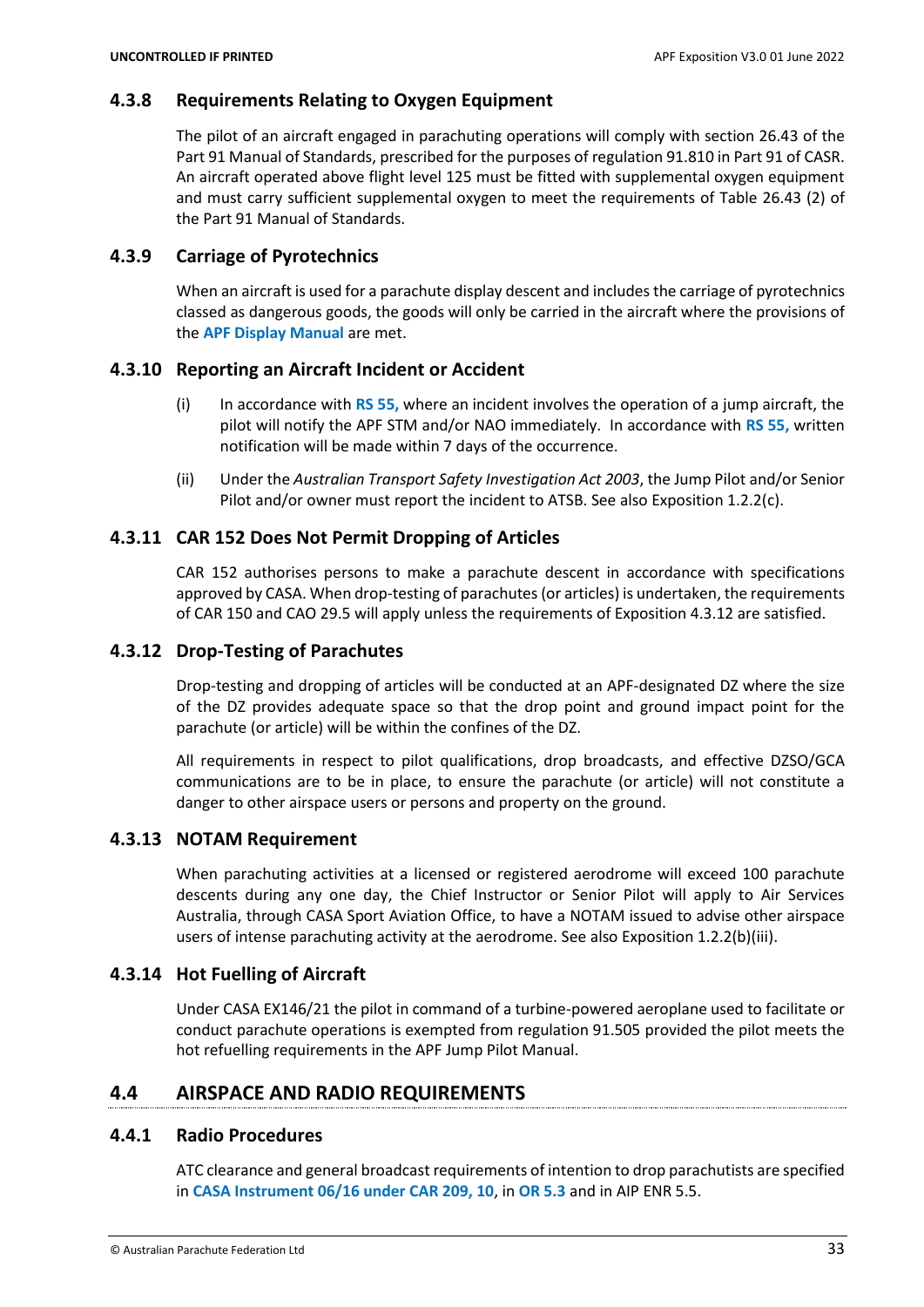# <span id="page-35-0"></span>**4.4.2 Use of radio communication systems by Ground Control Assistant (GCA)**

A GCA is permitted to use a radio communication system in accordance with the conditions of **CASA Exemption EX116/16** and the requirements of **OR 6.1.8**. Club parachuting operations have been assigned the VHF 119.2 MHz frequency band with a transmitter output power which does not exceed 5 watts. GCA appointment will be in accordance with Exposition 3.3.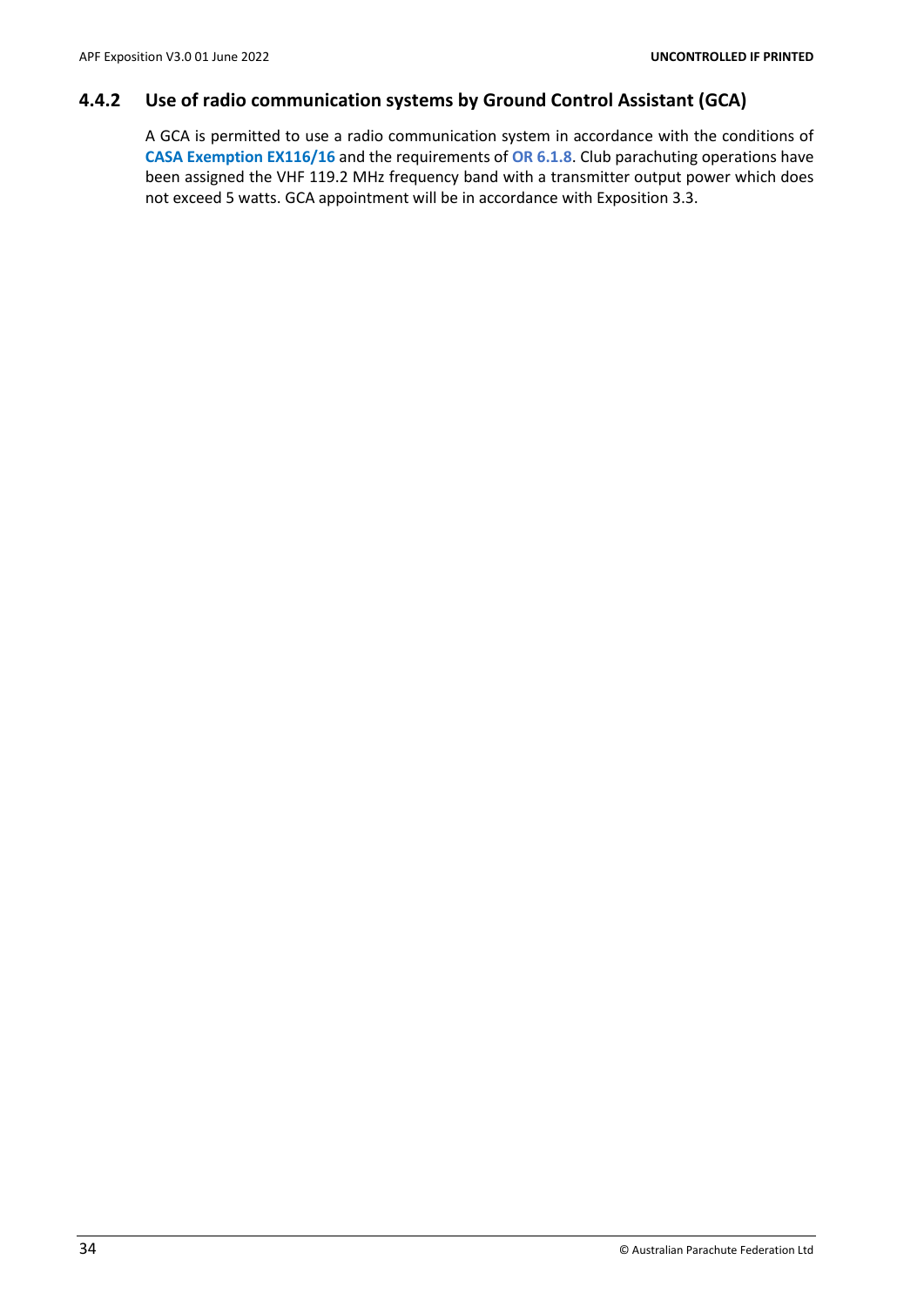# <span id="page-36-0"></span>**PART 5: PARACHUTE AIRWORTHINESS**

*This part describes the requirements that apply to type identification, certification, packing, repair and modification of personnel parachutes used by APF Members. Thisincludes manufacturer and CASA-imposed requirementsrelated to Advisory Circular 39, CASR 149, 149 MOS 2018, and proposed CASR Part 105 – Sport and recreational parachuting from aircraft – certification and operation.*

# <span id="page-36-1"></span>**5.1 EQUIPMENT – GENERAL**

# <span id="page-36-2"></span>**5.1.1 Regulations and Delegations**

- (i) **OR Part 7** specifies general and operational safety requirements and who has the power to ground parachutes and issue service bulletins. **OR Part 12** specifies the different types of records, and who can certify as airworthy particular equipment types.
- (ii) **RS 57** shows the NRO position on the organisational chart and his/her relationship with the STM as Safety Manager. **RS 55** specifies notification and reporting requirements, including any activation of a reserve parachute or an AAD, parachute equipment malfunctions, rigging or equipment defect or failure, and/or evidence of mis-rigging/mis-packing.
- (iii) The NRO has authority under **OR 15.5** to suspend a Packer and Rigger rating.

# <span id="page-36-3"></span>**5.1.2 Types of Parachutes and Certification Requirements**

# **(a) An Emergency Parachute**

An Emergency Parachute is a certified parachute assembly intended for emergency use (by aircrew including pilots and loadmasters). An emergency parachute will comprise: a harness and container, canopy, deployment device/s which may include a pilot-chute, deployment bag or diaper and ripcord or static-line. An emergency parachute and each identified part will comply with **OR 7.1.7** and the certification requirements of **ES APF081014**.

# **(b) A Reserve Parachute**

A Reserve Parachute is a certified parachute assembly used as a secondary parachute to a Main Parachute for a premeditated parachute descent. A reserve parachute will comprise: a harness and container, canopy, deployment device/s which may include a deployment bag/diaper, pilotchute, ripcord and reserve static-line. A reserve parachute and each identified part will comply with **OR 7.1.1, OR 7.1.7** and the certification requirements of **ES APF081014.**

# **(c) A Main Parachute**

A main parachute is the primary parachute used in conjunction with a reserve parachute assembly for a premeditated parachute descent. The main parachute will comprise: a canopy, deployment bag, risers, pilot chute or drogue chute. In a tandem parachute assembly, the main parachute is shared between the Tandem Instructor and Tandem student.

Main parachutes are not required to be certified but, when used in a Parachute Training Operation, may be required by APF to meet certain performance standards and be subject to certain ongoing airworthiness requirements. Any such requirement will be promulgated as an **ES** and listed on the **[APF website.](https://www.apf.com.au/)**

# <span id="page-36-4"></span>**5.1.3 Parachute accessories**

Accessories may include, but are not limited to: protective clothing, personal floatation device (PFD), visual altimeter, audible altimeter, audio/visual recording device, a flag and an automatic activation device (AAD). Where an accessory is required to comply with an **ES**, the **ORs** will make reference to the applicable standard.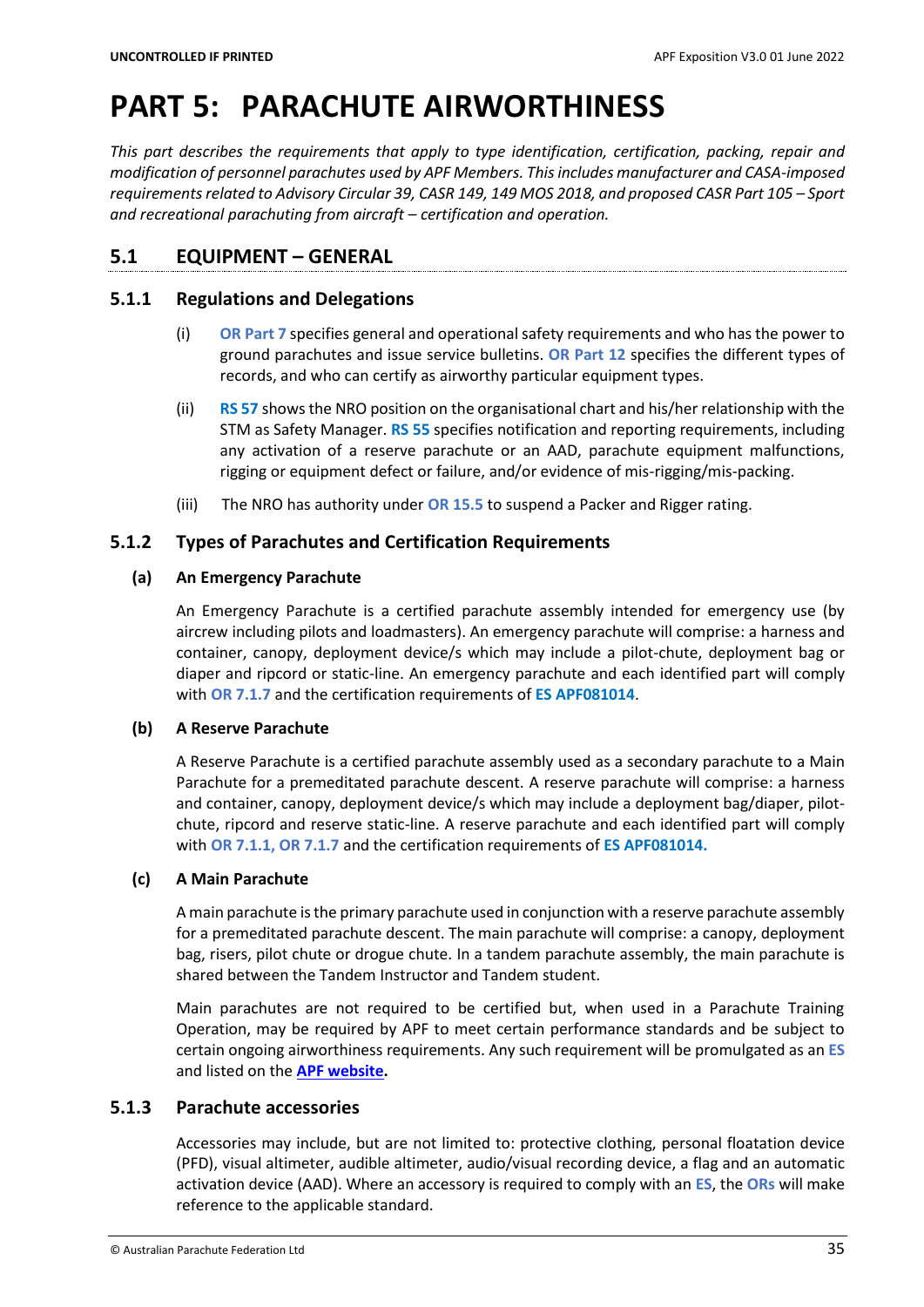#### <span id="page-37-0"></span>**5.1.4 Parachutes used by Visiting Foreign Parachutists**

Visitors from overseas who bring parachute equipment into Australia are subject to the requirements of **Equipment Standards APF081014, APF021201** and **APF010901**.

#### <span id="page-37-1"></span>**5.1.5 Parachutes used for other purposes**

APF only regulates airworthiness requirements for parachutes used by APF Members. Other ASAOs and RAAOs may adopt APF policy and procedures and recognise APF Packer and Rigger qualifications for their own purposes. Exposition 2.1(ii) identifies the types of parachutes not covered by this Exposition.

*Note: APF may enter associate affiliate arrangements with other ASAOs and RAAOs in respect to parachute airworthiness.*

# <span id="page-37-2"></span>**5.2 PARACHUTE EQUIPMENT – STANDARDS AND MANUFACTURE**

#### <span id="page-37-3"></span>**5.2.1 APF Equipment Standards (ES)**

The **[APF website](https://www.apf.com.au/)'s** Dictionary of Definitions defines what constitutes an Equipment Standard. APF will create or adopt a PIA or other applicable standard to specify minimum performance criteria, and/or to specify particular product features essential to ensuring compatibility with existing inservice parachute equipment. **OR 2.1.1(a)** makes an **ES** binding on all APF Members. The TSC will approve each **ES** and set a compliance date.

#### <span id="page-37-4"></span>**5.2.4 Manufacture of Emergency/Reserve parachute requires CASA Approval**

Manufacture in Australia of an emergency or reserve parachute requires the manufacturer to be a CAR 30 or CASR 145 Approved Organisation and the organisation to have an ATSO Authorisation or Production Certificate for the parachute article or parachute appliance. Refer to: CASR Part 21 Subpart O.

#### <span id="page-37-5"></span>**5.3 ONGOING PARACHUTE AIRWORTHINESS**

#### <span id="page-37-6"></span>**5.3.1 Periodic Inspection and Repacking**

#### **(a) Parachutes used for training operations**

- (i) Main parachutes used in parachute training operations will be packed by a Packer B or higher maintainer rating holder. The reserve parachute assembly, and in the case of a tandem parachute, the passenger harness too, will be inspected by a Packer A or Rigger and may be certified as airworthy for a period of up to six months. Refer to **OR 12.5.2(b).**
- (ii) A record of the work performed will be noted on the Packing Card and Equipment Log as required by **OR 12.5.2(a)** and **(b)** for Training Organisations. These same requirements apply to the emergency parachute used by the jump pilot of the aircraft for and during parachute training operations.

#### **(b) Non-training privately-owned parachutes**

- (i) Main parachutes which are not used in parachute training operations may be packed by the parachute owner or by another person. No record is required to be maintained relating to inspection and packing of privately-owned main parachutes.
- (ii) The reserve parachute assembly will be inspected and repacked by a Packer A or Rigger and may be certified as airworthy for a period of up to 12 months. A record of the work performed will be noted on the Packing Card as required by **OR 12.5.1** and **12.5.2 (c).**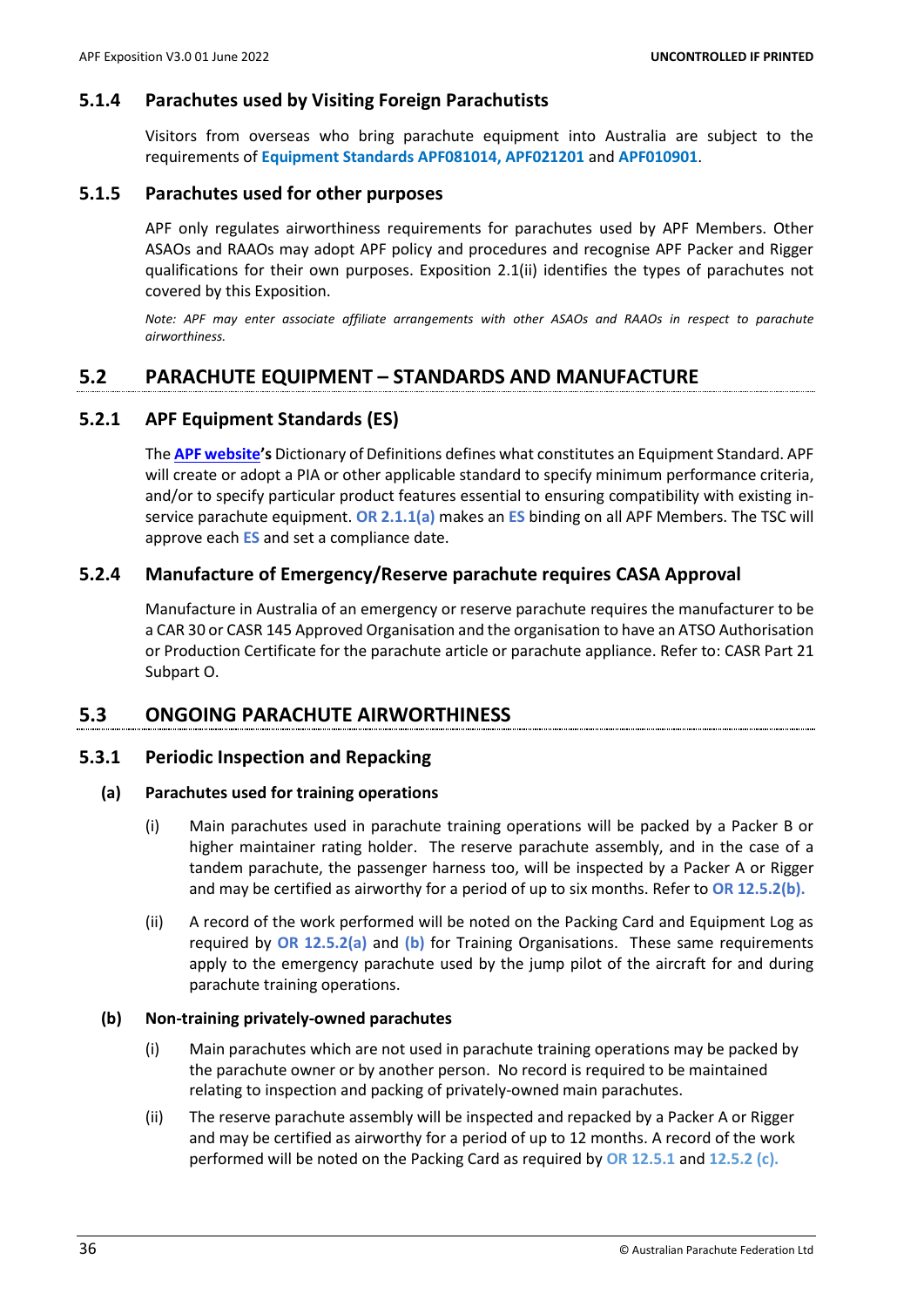# <span id="page-38-0"></span>**5.3.2 Approved and/or Acceptable Data for Repairs**

#### **(a) Parachute Rigger Handbook FAA-H-8083-17A**

In the absence of specific manufacturer-approved repair and maintenance instructions, FAA Parachute Rigger Handbook FAA-H-8083-17A provides acceptable data for undertaking parachute maintenance. This Handbook can be downloaded free-of-charge from the **[FAA Website.](https://www.faa.gov/regulations_policies/handbooks_manuals/aviation/)**

#### **(b) The Parachute Manual Volume 1 and 2**

APF has also adopted The Parachute Manual Volumes 1 and 2 as a reference source for parachute repair, design, rigging, rigging tools, materials, fabrics, tapes, webbing, hardware and how to set up and manage a loft for undertaking repairs and maintenance. Refer to: ISBN-10: 0915516063 and ISBN-13: 978-0915516063).

#### <span id="page-38-1"></span>**5.3.4 Parachute In-Service Life**

#### **(a) Parachutes used for Training Operations**

Some certificated parachutes have an 'in-service life' specified by the equipment manufacturer in the Owner's Manual, or equivalent, or specified in a Manufacturer **SB**. In all cases the manufacturer's service life limit will be strictly observed by APF Parachute Training Operations for equipment used by student and novice parachutists. This also applies to Automatic Activation Devices fitted to parachute training equipment. See: **OR 12.5.2(b).**

#### **(b) Non-training privately-owned parachutes**

Certificated parachutes which have an in-service life specified by the manufacturer but are privately owned and not used for training purposes may remain in service 'on-condition' only where the Packer A, who undertakes the periodic inspection and repack, specifically permits the parachute to remain in-service up to a maximum of 12 months. In the case of Automatic Activation Devices, the manufacturer's service life limit will be strictly observed.

#### **(c) Basis for operating 'on-condition'**

In determining whether or not to extend the in-service life, the Packer A will use whatever tests are deemed necessary to justify the life extension for a further 12 months maximum.

# <span id="page-38-2"></span>**5.3.5 Airworthiness Directives and Bulletins**

# **(a) Advisory Circular AC 39-01 Airworthiness Directives (AD)**

- (i) Where the parachute equipment is known to be in service in Australia, CASA will promulgate an AD under: AC 39-01 Section 3.5.3 Airworthiness Directives / Equipment / Parachute Equipment / number. Refer to: **CASA Webpage/AD/PARA/( ).**
- (ii) All APF Members will comply with an AD that applies to parachute equipment they own or use. The ADs will specify the action to be taken and may specify that it be accordance with a manufacturer service bulletin, or its equivalent, in which case compliance with the service bulletin is mandatory. See **OR 2.1.1(a).**

#### **(b) Manufacturer Service Bulletins (SB)**

- (i) **Service Bulletins** will be issued by equipment manufacturers, and on occasions the PIA, the ISC Technical and Safety Committee and APF. By mutual agreement, SBs take the format of PIA Technical Standard TS-110. See: **[PIA website](http://www.pia.com/)***.*
- (ii) When mandatory, the SB will be binding on all equipment used by APF parachute training organisations. SBs are recommended, but not mandated, for privately-owned personal-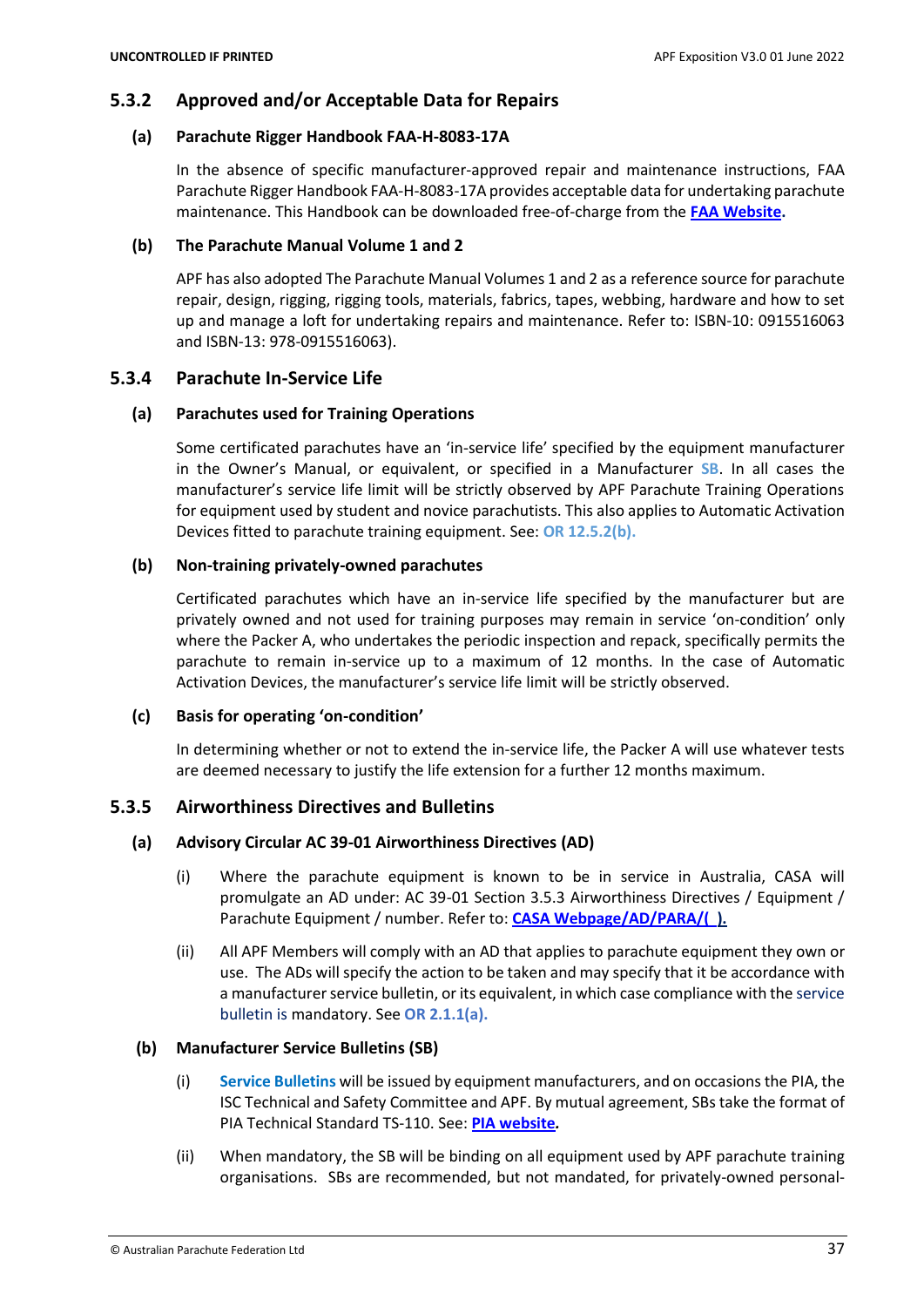use parachutes unless a CASA AD mandates the SB in which case the AD and **SB** is mandatory.

#### **(c) Alternative Means of Compliance (AMOC)**

- (i) APF may seek an alternative means of complying with an AD promulgated by CASA. In such instances, APF will submit an application to CASA using Form 953 seeking approval for the AMOC. Until and unless CASA approves an AMOC to the AD, the AD remains in force.
- (ii) When APF considers a manufacturer's mandatory SB is unnecessarily onerous or not justified, the NRO through the TSC may promulgate an APF-issued SB as an AMOC to the manufacturer's own SB.

# **(d) Orphaned Parachute Equipment**

When the equipment manufacturer is no longer in business, and nobody is responsible for dealing with ongoing airworthiness, the APF (and/or ISC Technical and Safety Committee and/or PIA) may issue a SB to deal with any airworthiness issue so that the equipment may remain in service. An APF SB for orphaned equipment will be approved through the TSC.

# <span id="page-39-0"></span>**5.4 PARACHUTE MAINTAINERS**

# <span id="page-39-1"></span>**5.4.1 Maintainer types, scope and privileges**

Under **OR Part 15**, APF has three parachute maintainer ratings:

- (i) Packer B who may inspect and pack Main Parachutes only;
- (ii) Packer A who can, in addition to the actions described in (i) above, inspect, pack, certify as airworthy and carry out daily maintenance on Reserve and Emergency Parachutes; and
- (iii) a Rigger who, in addition to the privileges of the Packer A and B, may undertake repairs, modifications and alterations to approved data and manufacture non-certified parachute parts as described in **OR 15.2.3 (c)(ii).**

#### <span id="page-39-2"></span>**5.4.2 APF Member may pack a main parachute**

- (i) Under **OR 15.3.1**, a CI may authorise a person to pack a main parachute for their own use or the use of the holder of at least a Certificate A.
- (ii) APF Members with a Certificate B or higher may pack a main parachute for their or the use of a parachutist holding a sporting licence See: **TOM**.

# <span id="page-39-3"></span>**5.4.3 Suspension and or cancellation of maintainer ratings**

A Packer A, Packer B or Rigger who has failed to observe the **ORs**, and **RS 53**, manufacturer requirements, and/or a CASA AD, may have their rating suspended by a STO, NRO, STM or a Review Tribunal. Any suspension applied under **OR 15.5** will be in accordance with the **Misconduct Policy and Procedures Manual.** See also Exposition 5.5.4.

#### <span id="page-39-4"></span>**5.4.4 Parachute maintenance records**

#### **(a) Packing Card**

Each reserve/emergency parachute and tandem passenger harness will have a packing card which includes and meets the requirements of **OR 12.5.1**.

#### **(b) Parachute Maintenance Log**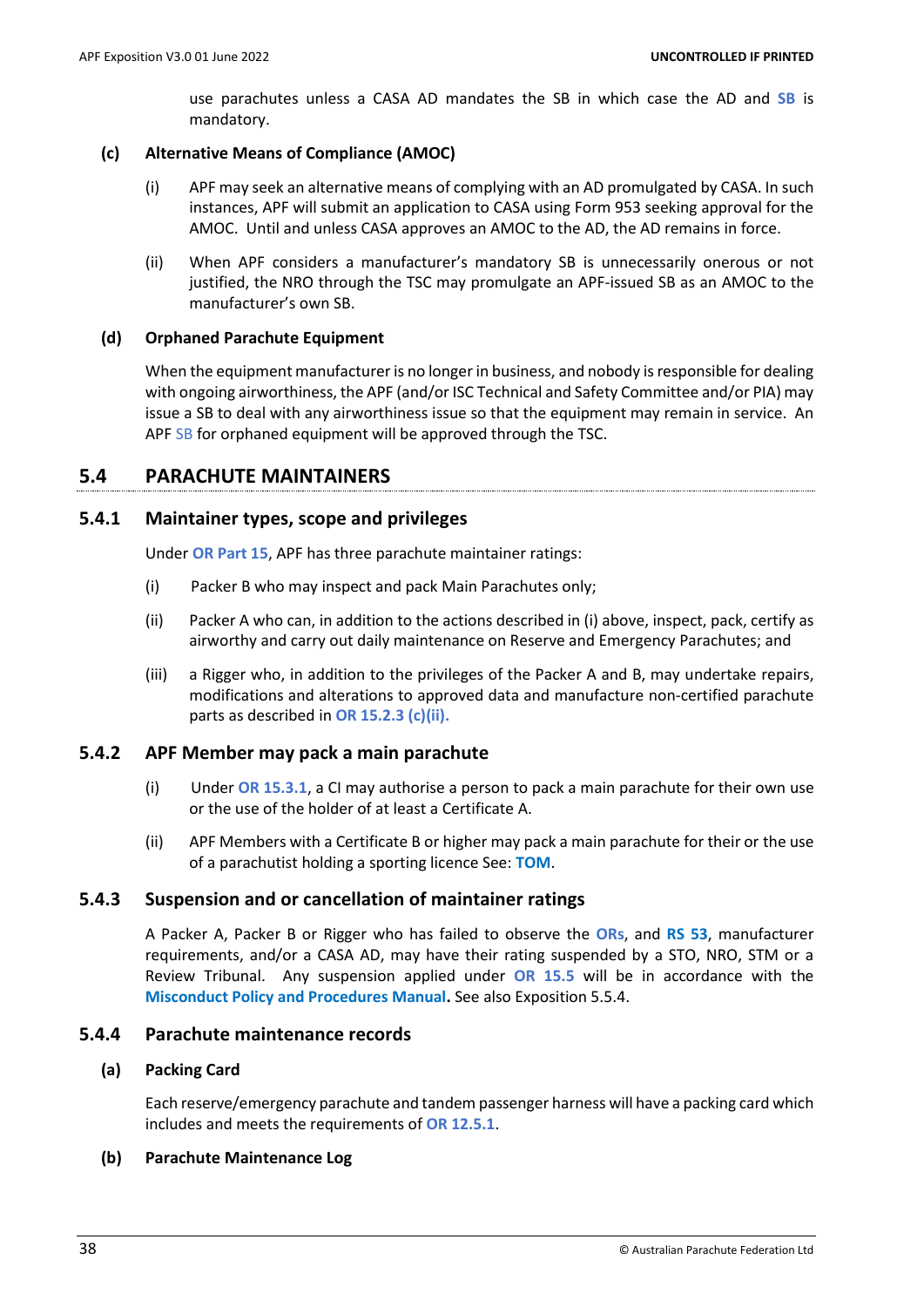- (i) Each Packer A, Packer B and Rigger will maintain a Parachute Maintenance Log as required by **OR 12.4.1** and it must contain the detail required by **OR 12.4.2.**
- (ii) Where the parachute is used by a parachute training organisation, the Maintenance Log will, in addition, record main parachutes used for student and novice training purposes as required by **OR 12.5.4**.

#### <span id="page-40-0"></span>**5.4.5 Training and examination of maintainers**

#### **(a) Oversight**

The NRO has overall responsibility for training and examination of candidates for parachute maintainer ratings. This includes setting the syllabus, the scope and content of training and oversight of those conducting examinations. Administration of this function will be managed through the APF Office.

#### **(b) Who may train and examine candidates**

While undertaking parachute training, a person may obtain authorisation to pack a main parachute for their personal use as per Exposition 5.4.2 and **OR 15.3.1**. Training for a Packer A and Packer B shall be in accordance with **OR 11**. Training for a Rigger rating will be in accordance with **OR 12**. In addition to training by a Rigger Examiner the APF allows persons to complete rigger training at overseas rigger training academies, typically in the USA, based on the content of FAA-H-8083-17A and The Parachute Manual Volume 1 and 2.

#### **(c) Recognition of prior learning**

In accordance with the provisions of 149 MOS 2018 29, where a person holds military or foreign packing and parachute rigging qualifications, they may apply to the NRO to waive certain or all of the training and assessment requirements of the APF. The NRO is authorised to waive any or all requirements for the issue of a Packer A, Packer B or Rigger rating.

#### **(d) Rigger Examiner appointment**

The NRO may appoint Rigger Examiners that meet the requirements of **RS 53.13.4** and renew or withdraw a Rigger Examiner appointment in accordance with **RS 53.13.4**.

# <span id="page-40-1"></span>**5.5 PARACHUTE DEFECTS – REPORTING**

# <span id="page-40-2"></span>**5.5.1. Equipment malfunction and defect must be reported**

Any incident which involves an equipment malfunction and the activation of a reserve parachute or an ADD is to be reported as required by **RS 55.5.2(f).** Evidence of any rigging or equipment defect or failure, and/or evidence of mis-rigging/mis-packing is to be reported as required by **RS 55.5.2(i).**

# <span id="page-40-3"></span>**5.5.2 When should notification be made**

#### **(a) Immediate verbal notification**

- (i) The DZSO or Display Organiser will verbally notify the STO and NRO if an incident involves a major equipment failure as required by **RS 55.5.3(a)(iii).**
- (ii) Verbal notification to the NRO by the Packer, Rigger or APF Member is required where a defect relates to the design or manufacture of equipment and affects the safe operation of the equipment as per **RS 55.5.3(c).**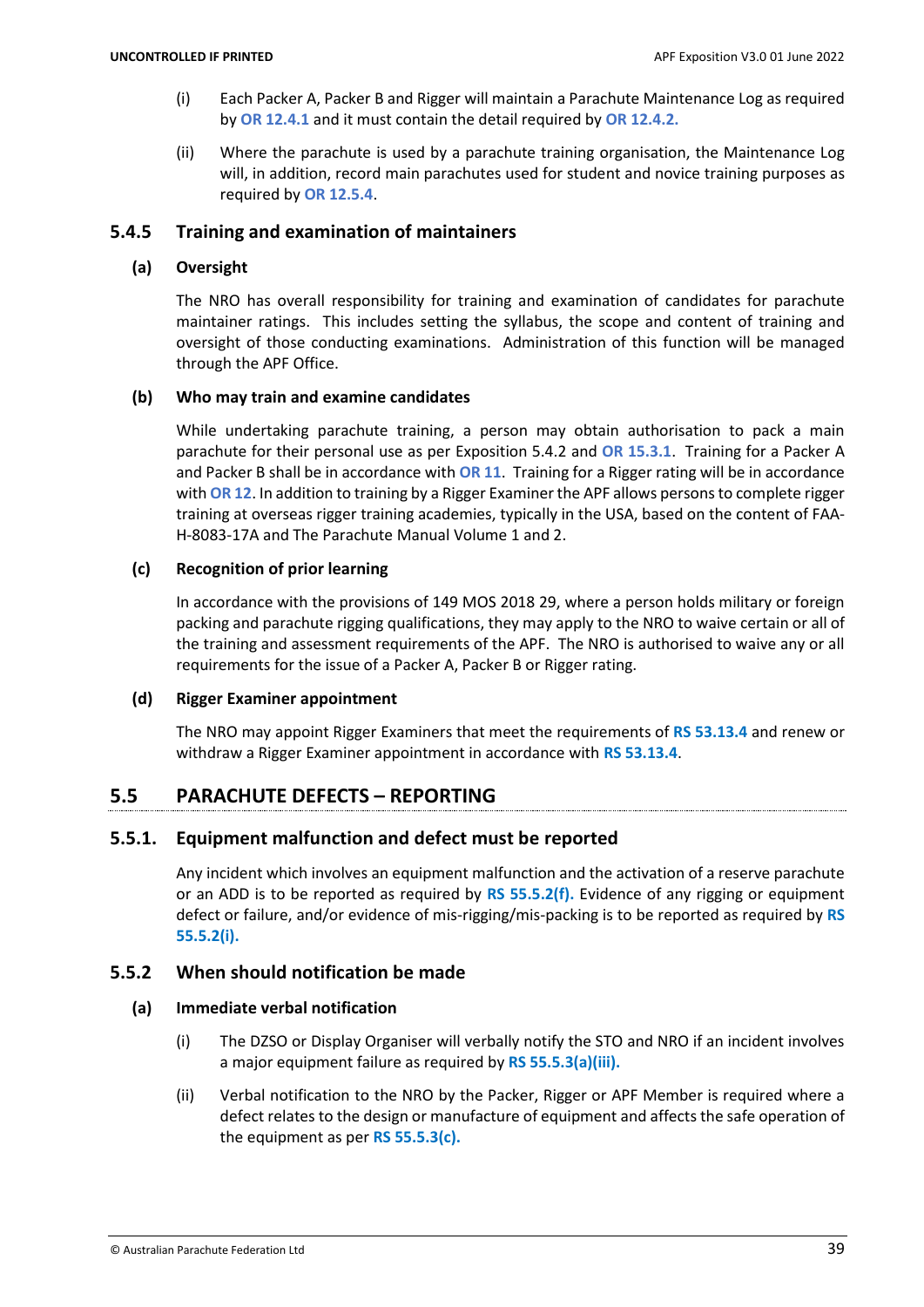(iii) When the equipment incident also involves the Jump Aircraft, there are additional reporting requirements to the ATSB that should be dealt with by the Jump Pilot and NAO as required by Exposition 4.3.10.

#### **(b) Written notification**

A verbal notification will be followed by submitting an online incident report of the occurrence or defect being identified via the **[APF website](https://www.apf.com.au/)** in accordance with **RS 55.**

#### <span id="page-41-0"></span>**5.5.3 Reserve/emergency parachutes – reporting of major defects**

- (i) In accordance with proposed CASR 105, if a defect relates to a certificated reserve or emergency parachute, the NRO will notify the manufacturer and CASA, and any other ASAO that uses the same equipment, within 3 days.
- (ii) If the design or manufacturing defect relates to a main parachute the defect will be reported to the equipment manufacturer, by the NRO, and to APF Members via the fortnightly email broadcast so members can make take appropriate action.

# <span id="page-41-1"></span>**5.5.4 Where parachute defect involves a maintainer**

Where an incident/equipment defect report indicates the defect involves a Packer A, Packer B or Rigger, the STO and or NRO may initiate disciplinary proceedings under and in accordance with **OR 15.5.1** and the **Misconduct Policy and Procedures Manual.** See also Exposition 5.4.3.

#### <span id="page-41-2"></span>**5.5.5 Defective parachute not to be used**

#### **(a) Damaged or unsafe parachute assembly**

A parachute assembly which has been damaged or found to be unsafe must not be used for a descent until it has been repaired and/or declared safe by a Packer A or Rigger. See **OR 7.1.8**.

#### **(b) Defective reserve parachutes not to be used**

In accordance with proposed CASR 105, if the parachute is reported in accordance with **RS 55.5.3(c),** or the parachute is covered by a CASA AD, or the manufacturer has issued a **Service Bulletin** the required action must be taken, and that action has not been taken, the parachute is not to be used.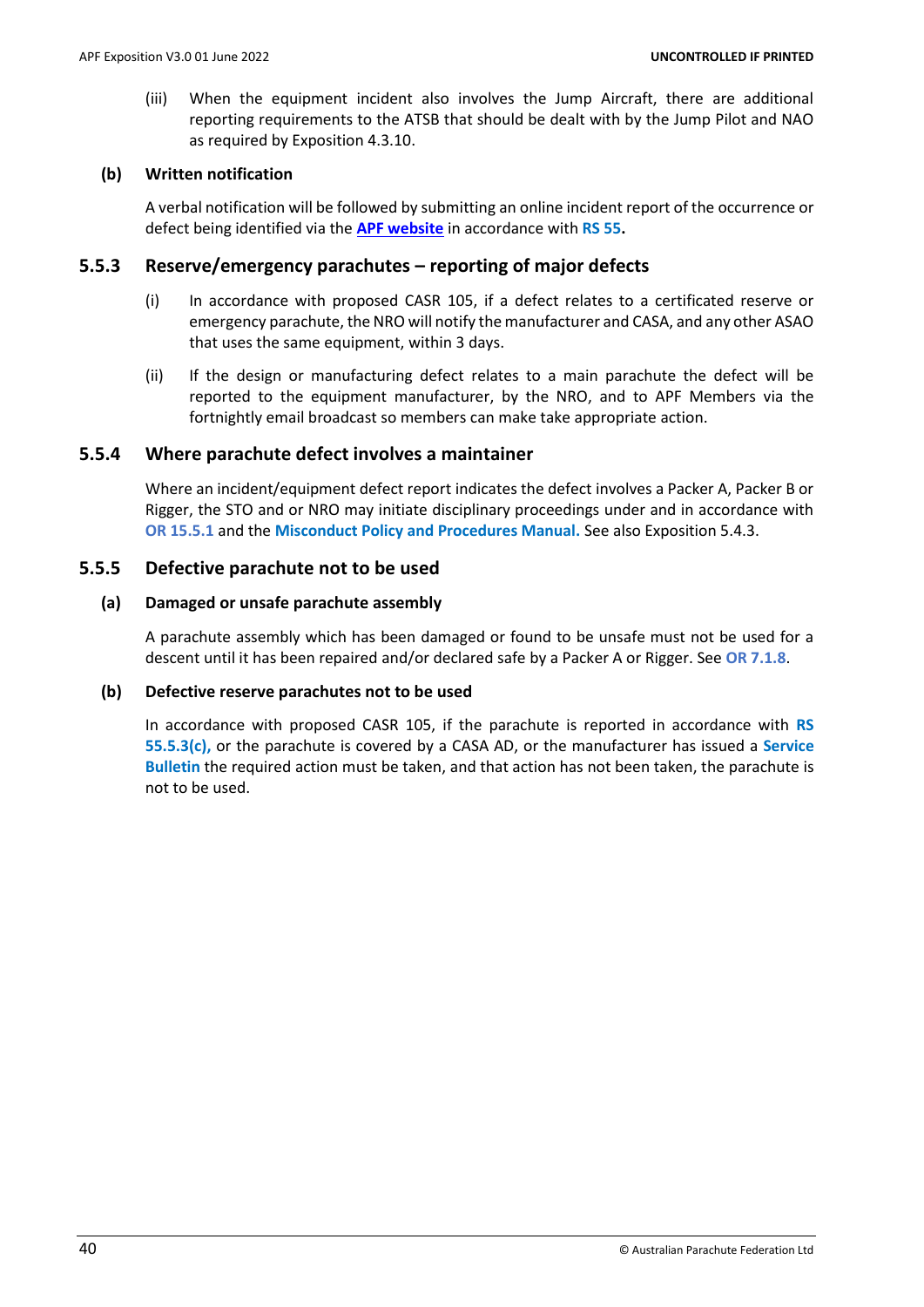# <span id="page-42-0"></span>**APPENDIX A: LINKS TO REFERENCES**

# <span id="page-42-1"></span>**Overview**

The current approved version of all Rules and Regulations and associated APF documents referenced in this Exposition Reference Document can be found on the APF website at **[www.apf.com.au](http://www.apf.com.au/)** (on the **[Publications](https://www.apf.com.au/apf-members/publications/publications)** page).

Document parts/sections/clauses deemed significant and requiring specific CASA approval before the change is made are identified below:

| <b>APF Title</b>                                                   | Requires CASA approval before change                                                                                                                                |
|--------------------------------------------------------------------|---------------------------------------------------------------------------------------------------------------------------------------------------------------------|
| <b>APF Constitution</b>                                            | <b>No</b>                                                                                                                                                           |
| <b>APF Operational Regulations (OR)</b>                            | OR 2.2 & 2.3, OR 4.1, OR Part 5, OR Part 6, OR Part 7, OR 9.5, 9.8, Part 10, Part<br>11, Part 12, Part 14, Part 15.                                                 |
| <b>APF Regulatory Schedules (RS)</b>                               | RS 52: 5 & 7, RS 53: 4.2 & 4.4, 5, 6.2, 6.5, 7.1.2, 7.2, 7.4, 7.7, 9, 11, 12, 13.3, 14.<br>RS 54: 5.1.5, RS 55, RS 56, RS 57, RS 58: 4, 5, 10, 12, 13, 14.2, RS 60. |
| <b>Change Policy and Procedures Manual</b>                         | Yes                                                                                                                                                                 |
| <b>Training Operations Manual (TOM)</b>                            | No                                                                                                                                                                  |
| <b>APF Board and Board Committees Charters</b>                     | No                                                                                                                                                                  |
| <b>APF Operational Committees Charters</b>                         | No                                                                                                                                                                  |
| <b>Jump Pilot Manual</b>                                           | Part 1- Part 6, Part 9, Appendix A through F                                                                                                                        |
| <b>Display Manual</b>                                              | Yes                                                                                                                                                                 |
| <b>APF Organisational Safety Management System</b>                 | Yes, if it is a significant change                                                                                                                                  |
| <b>Misconduct Policy and Procedures Manual (MPPM)</b>              | Yes, if it is a significant change                                                                                                                                  |
| <b>Member Protection Policy</b>                                    | No                                                                                                                                                                  |
| <b>Draft Club Operational Safety Management System</b><br>template | Yes, if it is a significant change                                                                                                                                  |
| <b>Club Audit &amp; Risk Assessment Package</b>                    | Yes, if it is a significant change                                                                                                                                  |
| <b>Equipment Standards (ESs)</b>                                   | No                                                                                                                                                                  |
| <b>Service Bulletins (SBs)</b>                                     | No                                                                                                                                                                  |
| <b>Technical Directives (TDs)</b>                                  | No but provide copy to CASA for information purposes                                                                                                                |
| <b>National Officer Administration Manual (NOAM)</b>               | No                                                                                                                                                                  |
| <b>Examiner's Manual (EM)</b>                                      | No                                                                                                                                                                  |
| <b>Procedures Manual (PM)</b>                                      | No                                                                                                                                                                  |

#### <span id="page-42-2"></span>**Legislative Documents APF uses**

| CAR 30, CAR 83, CAR 150, CAR 152, CAR 207(3), CAR209.8               |
|----------------------------------------------------------------------|
| CASR 21, CASR 39, CASR 92.180, proposed CASR 105, Part 145, Part 149 |
| 149 MOS 2018                                                         |
| CAO 20.16.3, CAO 29.5                                                |
| CAAP 152-1(0)                                                        |
| AC 39-01                                                             |
| (AIP) ENR 5.5-3 to 5.5-7                                             |
| MATS 18.3.5                                                          |
|                                                                      |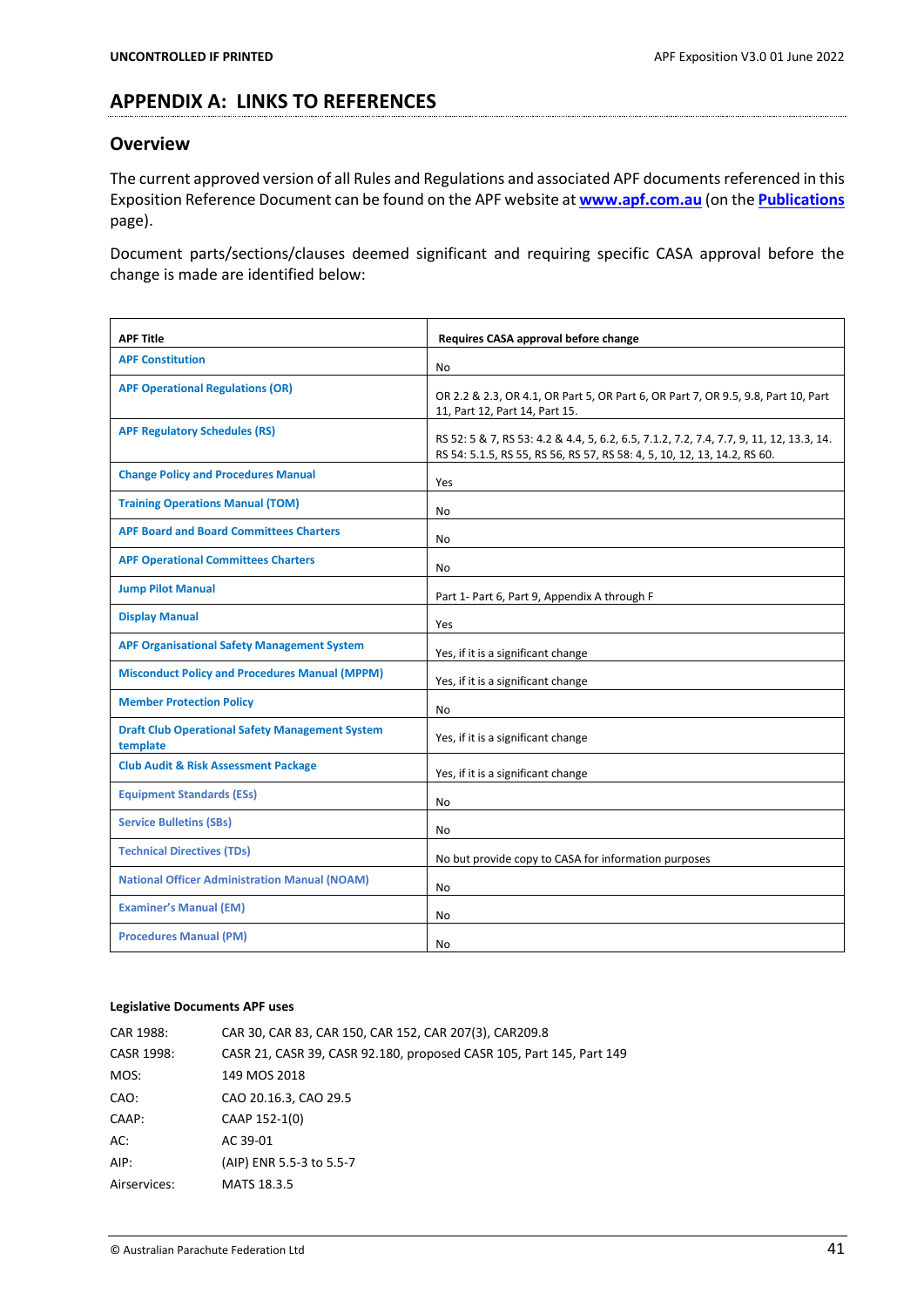# <span id="page-43-0"></span>**Appendix B: APF 149 functions – expansion of exposition 1.2.1**

<span id="page-43-1"></span>

|    | Administration of parachuting activities                                                                                                                                                                                                                                                                                                                                                                                                                                                                                                                                                                                                                                                                                                                                                |                                                                                                                                                                                                                                                                                                                                                                                                                                                                                                                                                                                                                                                                                                                                       |
|----|-----------------------------------------------------------------------------------------------------------------------------------------------------------------------------------------------------------------------------------------------------------------------------------------------------------------------------------------------------------------------------------------------------------------------------------------------------------------------------------------------------------------------------------------------------------------------------------------------------------------------------------------------------------------------------------------------------------------------------------------------------------------------------------------|---------------------------------------------------------------------------------------------------------------------------------------------------------------------------------------------------------------------------------------------------------------------------------------------------------------------------------------------------------------------------------------------------------------------------------------------------------------------------------------------------------------------------------------------------------------------------------------------------------------------------------------------------------------------------------------------------------------------------------------|
| 23 | Administering a parachute descent activity<br>including establishing a parachutist certification<br>training scheme, as well as issuing parachutist<br>certificates, ratings or endorsements.<br>A parachute descent activity includes:<br>1. undertaking a parachute descent<br>2. conducting parachuting training during<br>a descent<br>3. assessing persons:<br>a. for the issue of a parachutist<br>certificate to undertake a<br>parachute descent<br>b. for the issue of a rating or<br>endorsement on a parachutist<br>certificate to perform an activity<br>assessing the ongoing competency of<br>4.<br>the holder of a parachutist certificate to<br>perform an activity authorised by the<br>certificate and any ratings or<br>endorsements attached to the<br>certificate. | The function includes:<br>establishing a certification scheme dealing with<br>1.<br>the privileges available under, and any<br>limitations of, parachutist certifications, ratings<br>and endorsements issued to persons to<br>undertake parachute descents<br>developing competency standards and units of<br>2.<br>competency for parachuting training that must<br>be completed by a candidate for the issue of a<br>parachutist certificate, rating or endorsement (a<br>parachutist authorisation)<br>developing any other requirements for the issue<br>3.<br>of a parachutist authorisation, including any<br>aeronautical knowledge requirements, tests,<br>experience requirements and assessments of<br>ongoing competency. |
| 24 | Establishing procedures for safe conduct of<br>parachute descents.                                                                                                                                                                                                                                                                                                                                                                                                                                                                                                                                                                                                                                                                                                                      | <b>This function includes:</b><br>Administer parachute descents by establishing<br>1.<br>procedures for the safe conduct of parachute<br>descents in accordance with any provision of the<br>civil aviation legislation that applies to the<br>conduct of parachute descents.<br>Including development of standards for safety<br>2.<br>equipment to be used during a parachute<br>descent from high altitudes, descents into water,<br>in respect of parachute opening heights above<br>ground, and through cloud.                                                                                                                                                                                                                   |
| 26 | Administer the operation of an aircraft to<br>facilitate a parachute descent, including<br>authorising jump pilots and jump pilot trainers.<br>A jump pilot activity includes:<br>the operation of the aircraft to facilitate<br>1.<br>a parachute descent (whether or not in<br>a parachute training<br>operation);<br>conducting jump pilot training of a pilot<br>2.<br>of the aircraft during a flight conducted<br>to facilitate a parachute descent, on<br>matters relevant to the conduct of the<br>flight for that purpose;<br>assessing pilots for the issue of a jump<br>3.<br>pilot authorisation to operate the<br>aircraft in a parachute training<br>operation;<br>assessing the competency of the holder<br>4.                                                           | The function includes:<br>developing competency standards and units of<br>competency (however described) for training<br>(jump pilot training) that the APF requires must<br>be completed by a pilot for the issue of an<br>authorisation (a jump pilot authorisation) to<br>operate the aircraft in a parachute training<br>operation; and developing experience<br>requirements, and any other requirements for<br>the operation of the aircraft to facilitate a<br>parachute descent (whether or not in a<br>parachute training operation).                                                                                                                                                                                        |